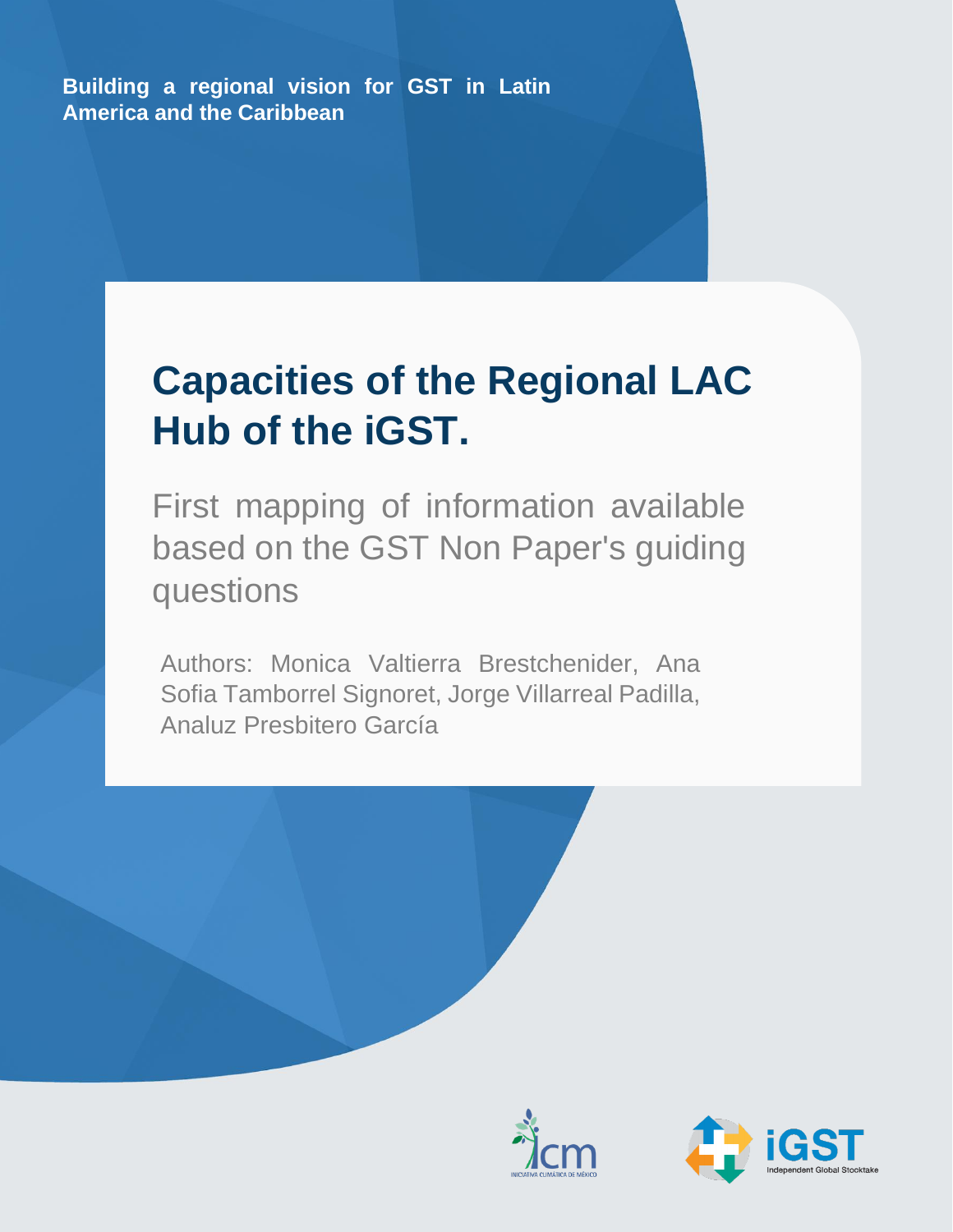First mapping of information available based on the GST Non Paper's guiding questions.



Febrero 2022

© Iniciativa Climática de México. 2022 All Rights Reserved

Cite as: Valtierra, M.; Tamborrel, A.S.; Villarreal, J.; Presbitero, A. (2022) "Capacities of the Regional LAC Hub of the iGST. First mapping of information available based on the GST Non Paper's guiding questions". Iniciativa Climatica de México.



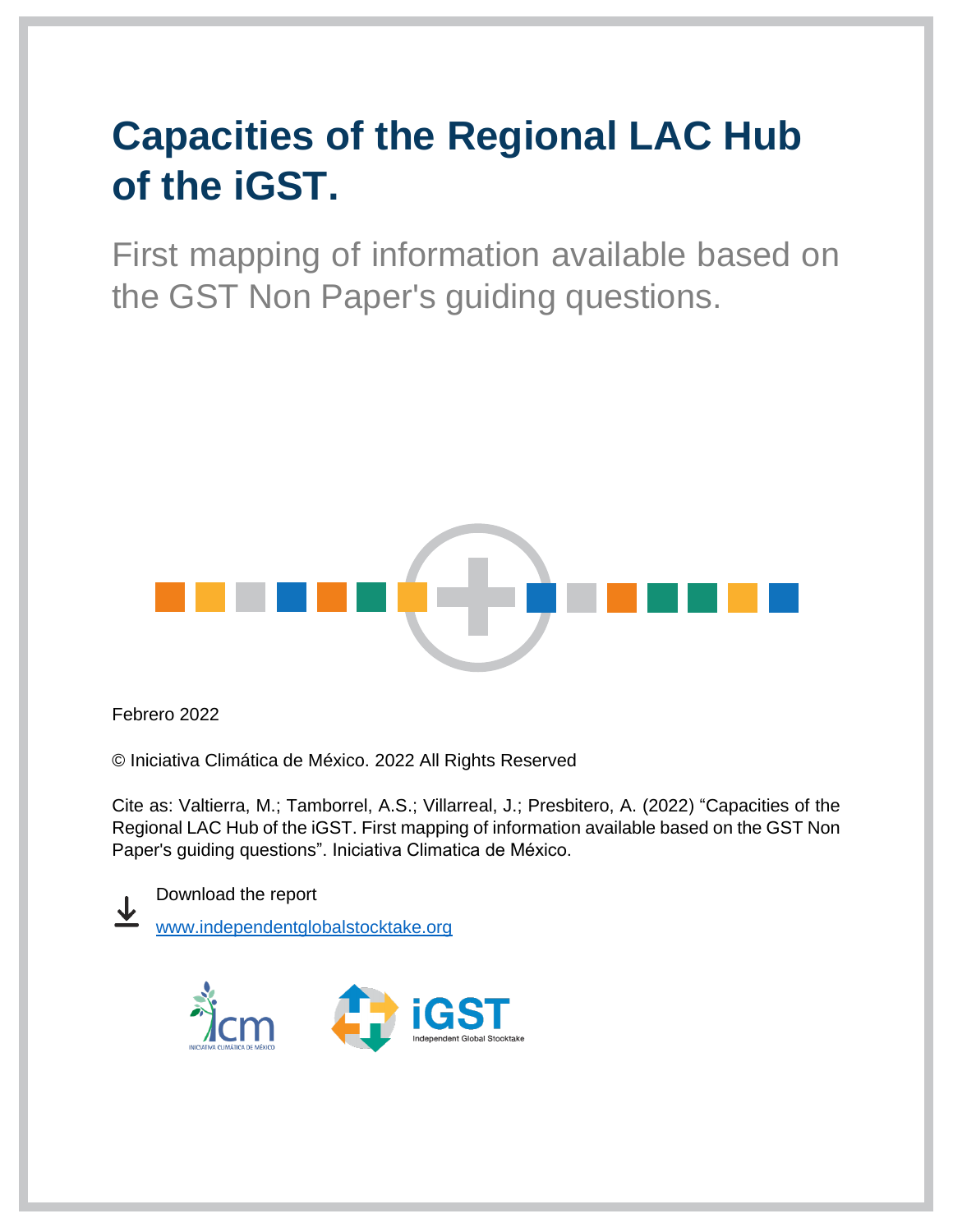#### **About the independent Global Stocktake (iGST) and the LAC Hub**

**The Independent Global Stocktake** (iGST) is a consortium of civil society actors working together to support the Global Stocktake (GST), the formal process established under the Paris Agreement to periodically take stock of collective progress toward its long term goals.

The iGST aligns the independent community — from modelers and analysts, to campaigners and advocates — so we can push together for a robust GST that empowers countries to take greater climate action.

#### [www.independentgst.org](http://www.independentgst.org/)

**The Latin America and the Caribbean Regional Hub (LAC Hub)** brings together the experience and visions of regional climate advocates to ensure that the Global Stocktake (GST), the central ambition mechanism of the Paris Agreement, is as effective and regionally relevant as possible. Led by Iniciativa Climatica de Mexico (ICM), the LAC Hub serves as a platform for mutual learning and knowledge sharing between Latin America and the Caribbean and other regions.

The LAC Hub is designed to be an open and evolving project, responsive to the needs of its member organizations. The Hub encourages organizations to participate at varying levels according to their capacity, thus nourishing the efforts of the regional iGST.

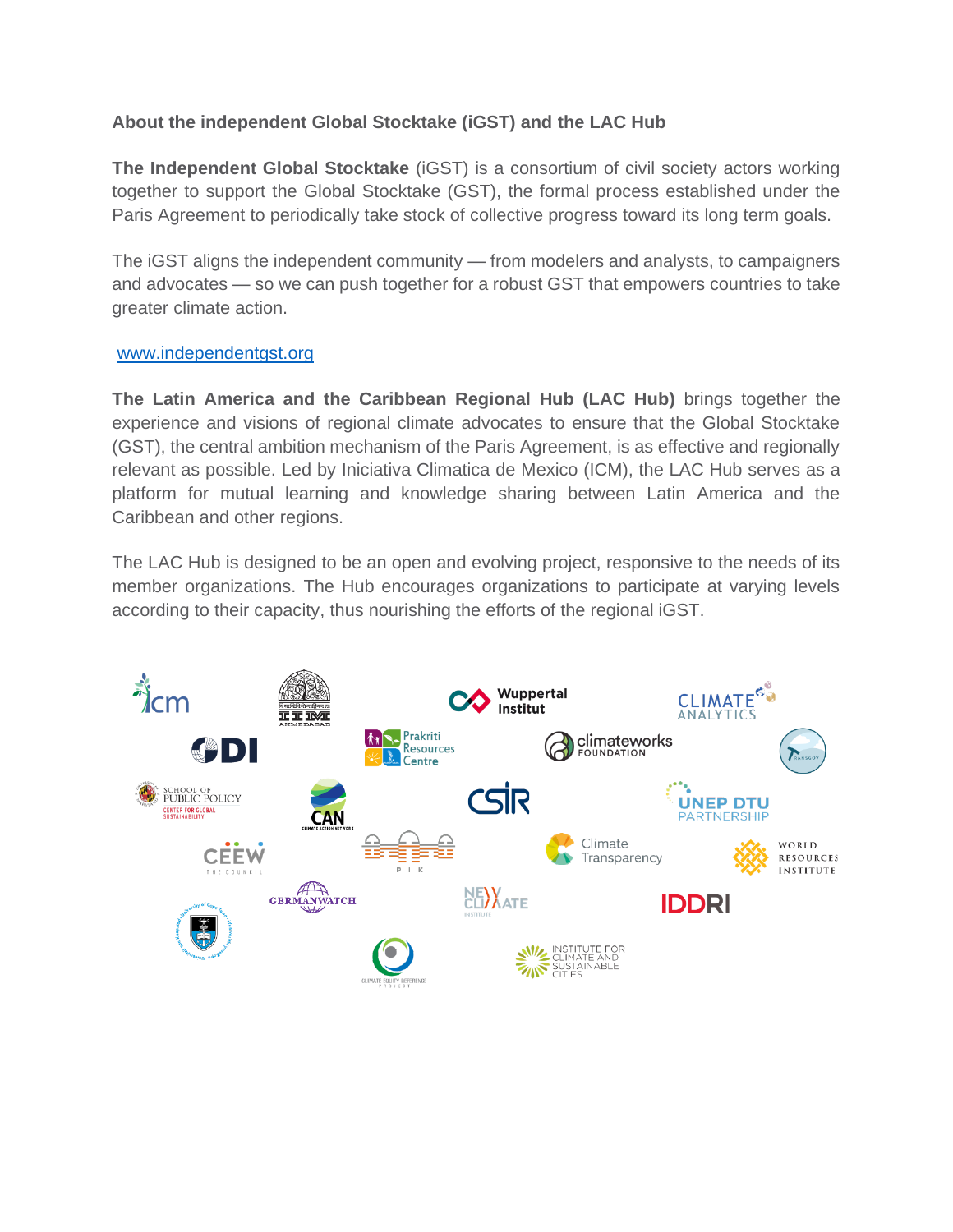

### **Acknowledgements**

In alphabetical order, we thank AIDA, Avina, FARN, GFLAC, Transforma Global and WRI-Mexico for sharing their work and experience to develop this report from a regional perspective.

We also thank and acknowledge the support and funding of ClimateWorks and its team, Josefina Cobian, Casey Cronin and Hannah Roeyer, without whom this report would not have been possible.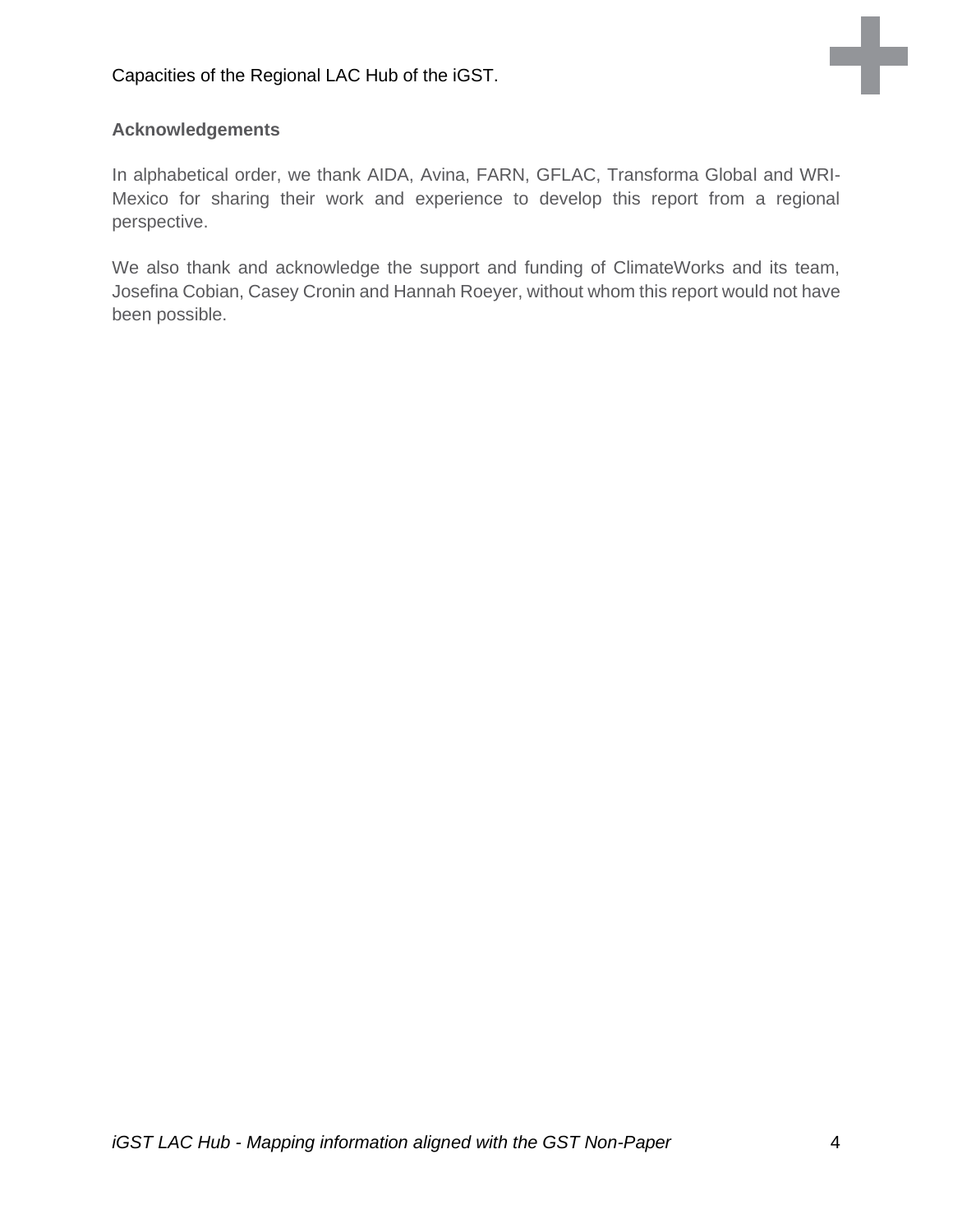## <span id="page-4-0"></span>**Contents**

| Contents                                                                            | 5  |
|-------------------------------------------------------------------------------------|----|
| + Executive Summary                                                                 | 6  |
| + 1. Context: the GST and the iGST                                                  | 10 |
| 1.1. The Global Stocktake (GST)                                                     | 10 |
| Guiding questions for the organization of the GST (Non-Paper)<br>1.1.1              | 10 |
| 1.2. The independent Global Stocktake (iGST)                                        | 11 |
| 1.2.1 The iGST Latin America and the Caribbean Hub                                  | 11 |
| + 2. Mapping of answers to guiding questions by the iGST LAC                        | 13 |
| 2.1. Objective(s)                                                                   | 13 |
| 2.2. Mitigation                                                                     | 13 |
| 2.2. Adaptation                                                                     | 15 |
| 2.3. Means of implementation and support                                            | 17 |
| 2.4. Crosscutting                                                                   | 18 |
| + 3. Conclusion                                                                     | 23 |
| + Annex                                                                             | 25 |
| Annex 1: Activity identification matrix to answer the Non-Paper's guiding questions | 25 |
| Annex 2: Summary information on the work of CTI and OLAC                            | 43 |
|                                                                                     |    |

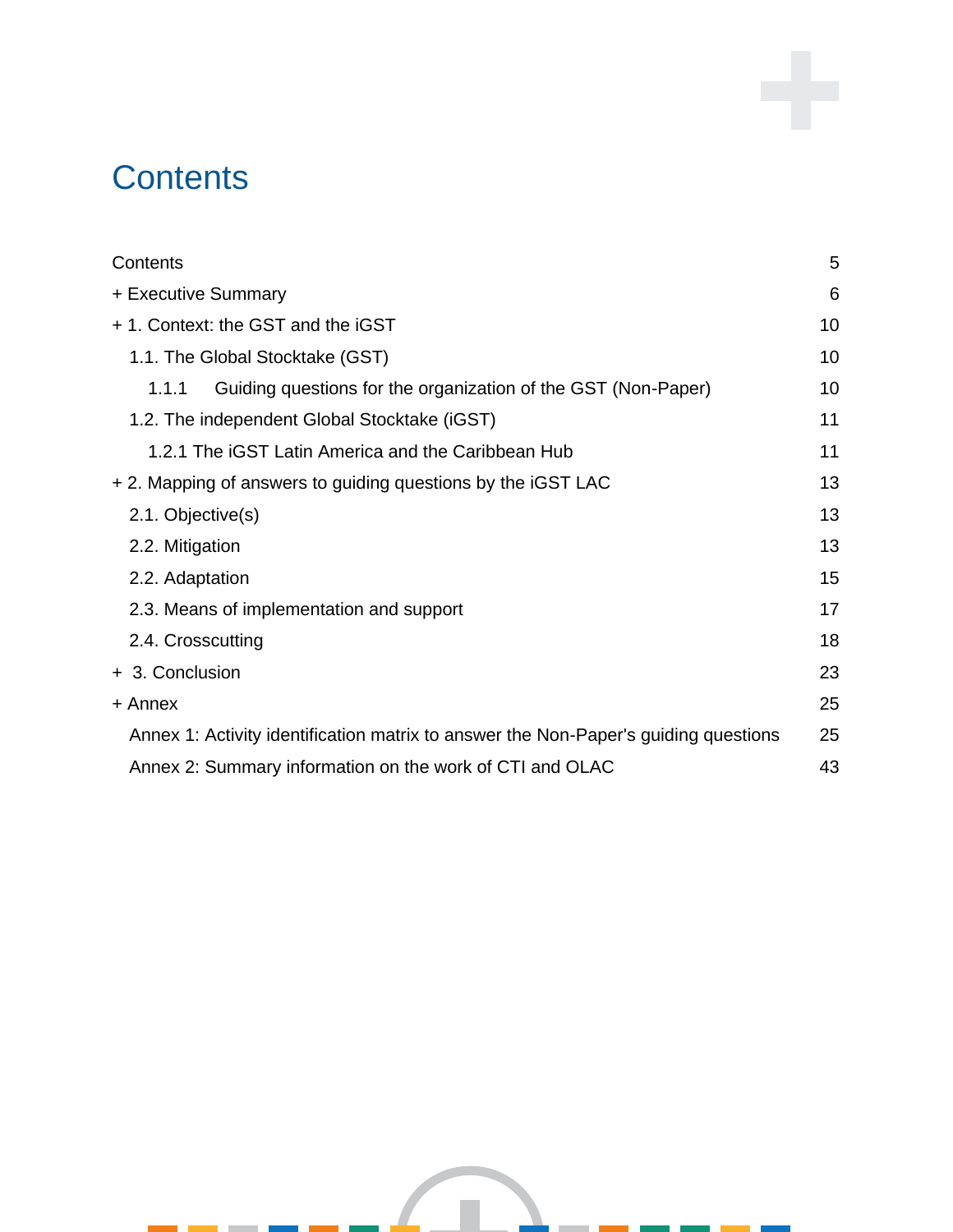## <span id="page-5-0"></span>+ Executive Summary



The [Global Stocktake \(GST\)](https://unfccc.int/topics/global-stocktake) is a key tool to ensure compliance with the goals of the Paris Agreement. It is also a process under construction with a vision of inclusion and equity so the Parties to the Agreement can create deep knowledge, enhance their efforts to fight the adverse effects of climate change and face the challenges in implementing their climate policies and actions.

The GST will operate in a five-year cycle; its first (and shorter) cycle began in 2021, with a preparatory process to determine the information and processes that will comprise it, follow by a technical evaluation period and will conclude in 2023, with elaboration of a series of reports that are expected to be the basis for boosting the ambition of international commitments by country and generate a critical momentum for climate action.

In this context and following with the activities and implementation periods established for the first GST cycle it was created the [independent Global Stocktake \(iGST\),](https://www.climateworks.org/independent-global-stocktake/) an autonomous process, led by civil society actors working together to promote an official process that effectively pushes countries to take decisive and more ambitious climate action through analysis, multi-stakeholder dialogue and climate transparency.

The iGST comprises four working groups on mitigation, adaptation, finance and equity and two regional Hubs in America Latina and West Africa. [first Hub created by the iGST](https://www.climateworks.org/independent-global-stocktake/igst-lac-regional-hub/) was the [Latin America and the Caribbean Hub \(iGST LAC Hub\),](https://www.climateworks.org/independent-global-stocktake/igst-lac-regional-hub/) which works to identify and build an agenda within the iGST and GST frameworks, to define priority climate action areas in the region and to determine the needs and opportunities to contribute to the GST process.

The iGST LAC Hub links civil society organizations that work on climate change issues in the region. Their involvement is according to their possibilities and needs and fluctuates in three levels of participation (from the deepest to the most general): Taskforce, Epistemic Community and Environmental Community. The Taskforce (currently) is integrated by seven organizations that belong to or lead other regional or thematic networks, and have the resources (human, financial and organizational) to lead and be involved in the Hub's tasks in greater depth.

In May 2021, the Chairs of the Subsidiary Bodies (SBSTA and SBI) of the United Nations Framework Convention on Climate Change (UNFCCC) published the "[Non-Paper](https://unfccc.int/sites/default/files/resource/Non-paper%20on%20Preparing%20for%20GST1_0.pdf)" Preparing for the First Global Stocktake<sup>1</sup>, a guidance document to begin organizing and identifying opportunities for information gathering to assess collective progress on global climate action

*iGST LAC Hub - Mapping information aligned with the GST Non-Paper* 6

<sup>1</sup> The Non-Paper Preparing for the First Global Stocktake will be refered in the text as "Non-Paper".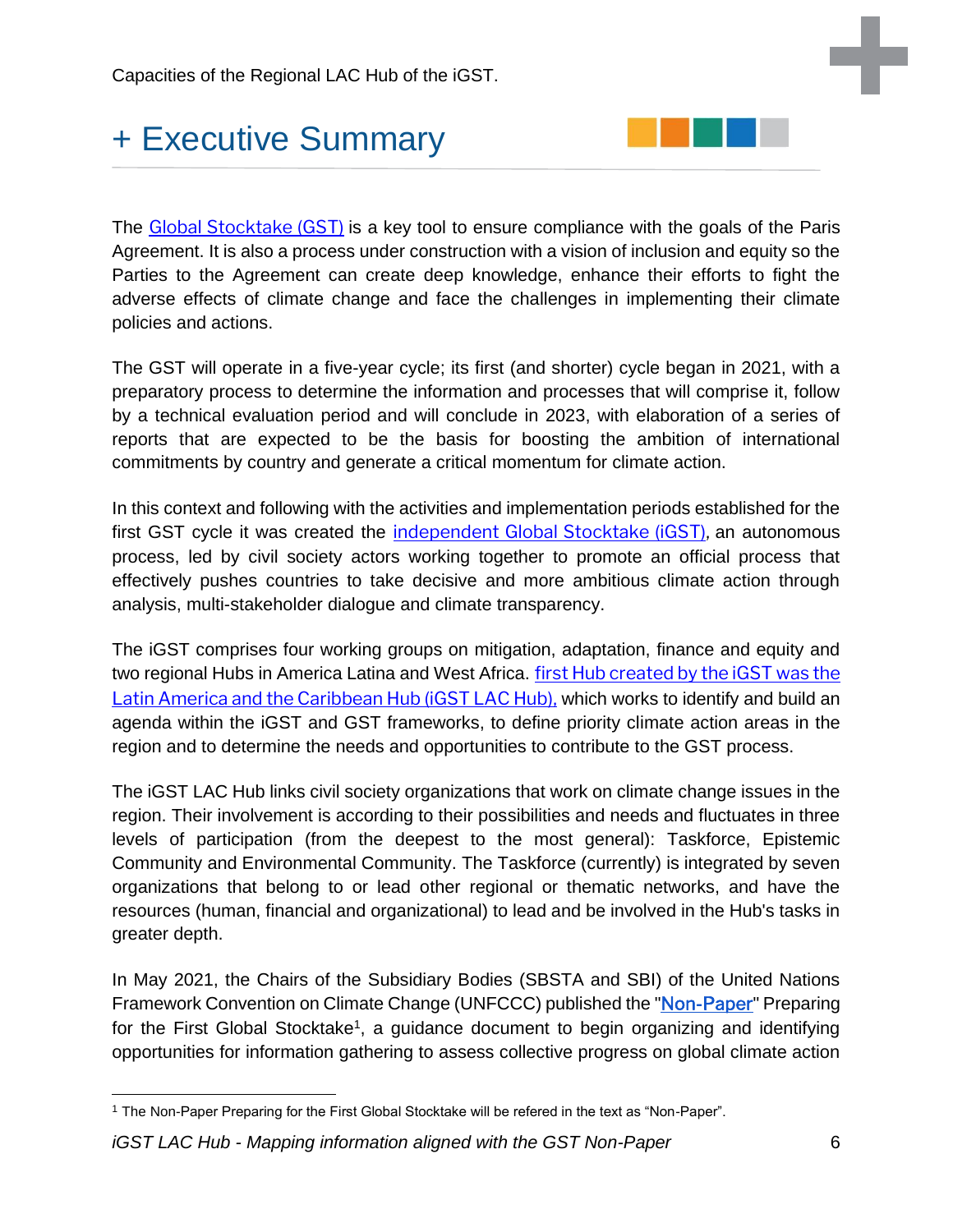and the achievement of the Paris Agreement. To this end, they developed a series of guiding questions around four thematic axes: mitigation, adaptation, means of implementation and crosscutting.

In September, the Non-Paper was updated based on comments and suggestions from the Parties to the Convention. According to the same Bodies, it is a "living" document whose objective is to outline the first steps to receive inputs within the GST process.

**The organizations of the iGST LAC Hub Taskforce undertook the task of reviewing each of the questions launched by the Subsidiary Bodies to make a general review of the existing documented information from their own and from other close institutions to 1) determine the possibility of independently answering the Non-Paper; 2) reflect on the possibility of building new documents, with existing and priority information and experiences for the region; 3) determine the next steps for the iGST LAC Hub to insert itself within the global iGST and GST processes with a clear regional proposal.**

**This report is an effort by these regional organizations to map data, information, lessons learned and needs of organized civil society in the region, in line with the guiding questions of the GST (Non-Paper). The central purpose of the report is mainly to have elements that will allow the Hub to start building valuable regional and independent inputs for the formal GST process and thus, to promote a comprehensive, inclusive and useful "global stocktaking" that improves the climate action of the Parties to the Paris Agreement.**

#### **Findings**

It was found that the seven Taskforce organizations and other relevant actors have specific work and information, in the form of reports, articles, reports, and others, that can nurture and contribute to answering questions related to mitigation. With much more in-depth work in countries such as Argentina, Brazil, Colombia and Mexico, some methodologies could be standardized to obtain inputs from other countries in the region and thus build a comprehensive perspective on climate action to reduce emissions in line with the 1.5°C targets of the Paris Agreement in Latin America and the Caribbean. Depending, of course, to the availability of information in each country.

In terms of adaptation, the documented work of the Taskforce organizations provides partial answers to most of the questions raised by the Non-Paper on this topic. There is general information on climate risks, climate expected impacts and vulnerability in the region and specific information on some countries, such as Argentina, Brazil, Colombia, Ecuador and Mexico. In addition, it was possible to identify a project ([ImpulSouth](https://impulsouth.org/)) that seeks to develop methodologies and generate specific information through knowledge and learning exchanges in the Dominican Republic and Guatemala, with a South-South approach and covering issues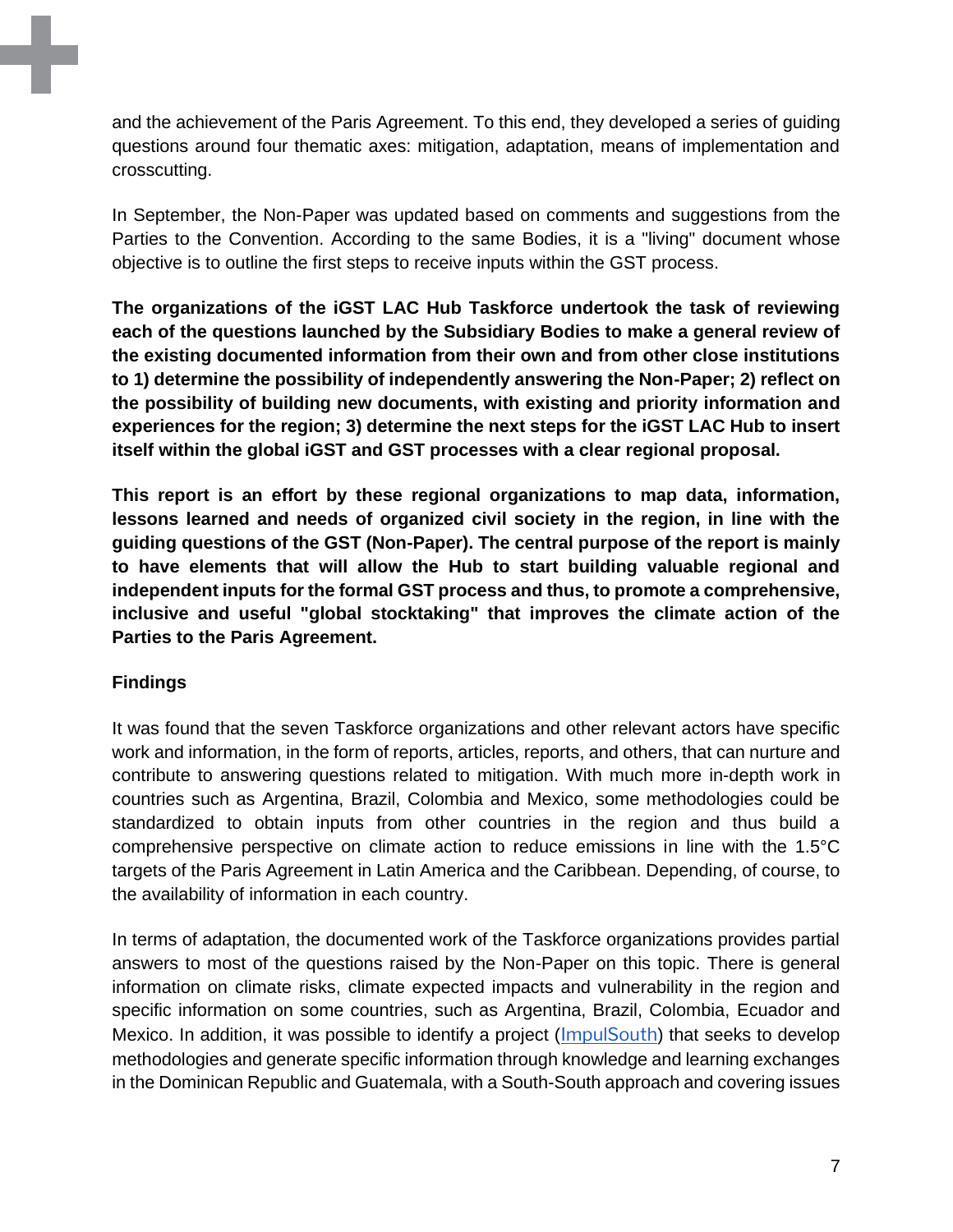such as adaptation, but also means of implementation and equity. Even so, there is still a lack of specific adaptation information for many countries or regions.

Regarding means of implementation and the program mentioned above, there is valuable information on this topic generated by organizations such as GFLAC and a regional network: the Latin American Observatory for Climate Action (OLAC). In particular, this work and information are focused on evaluating aspects related to climate finance, such as the Sustainable Finance for the Future initiative.

It also identified the need to systematize and standardize information from civil society organizations regarding international cooperation for development in terms of capacities and technology transfer, beyond financing flows. In this regard, it was possible to recognize that the starting point for carrying out this work and answering the questions in this section can be found in the exchange of experiences, lessons learned and challenges among regional actors, such as civil society, academia, local and indigenous communities, and even private institutions.

About the crosscutting section, it results evident that the organizations that make up the iGST LAC Hub Taskforce, as well as those at other levels of the Hub and those that are not yet part of it, work with approaches that include one or more crosscutting elements, such as gender, local and indigenous communities' approaches, social and economic impacts of climate action, among others.

Specifically, that information is available to answer questions about co-benefits of mitigation and adaptation actions, exchange of experiences, good practices and opportunities to increase support for climate action, knowledge and implementation gaps, and treatment and communication of climate action and negative consequences of climate change.

There are also areas of opportunity to build joint responses in this section, in particular those related to processing information and documenting the work carried out in and with local and indigenous communities, as well as to generate knowledge and dissemination on losses and damages associated with the effects of climate change.

In general and in broad terms, one of the most important findings of the work carried out was the existing methodologies to identify, evaluate and analyze different aspects of climate action, such as the reports generated by local organizations in Argentina, Brazil and Mexico, with the support of the Climate Transparency Initiative [CTI](https://www.climate-transparency.org/) (See Annex 2). This consists of collecting specific information in different areas to generate standardized indicators among G20 countries, resulting in national climate profiles ([Country Profile](https://www.climate-transparency.org/countries)) and a report on climate [transparency within the G20](https://www.climate-transparency.org/g20-climate-performance).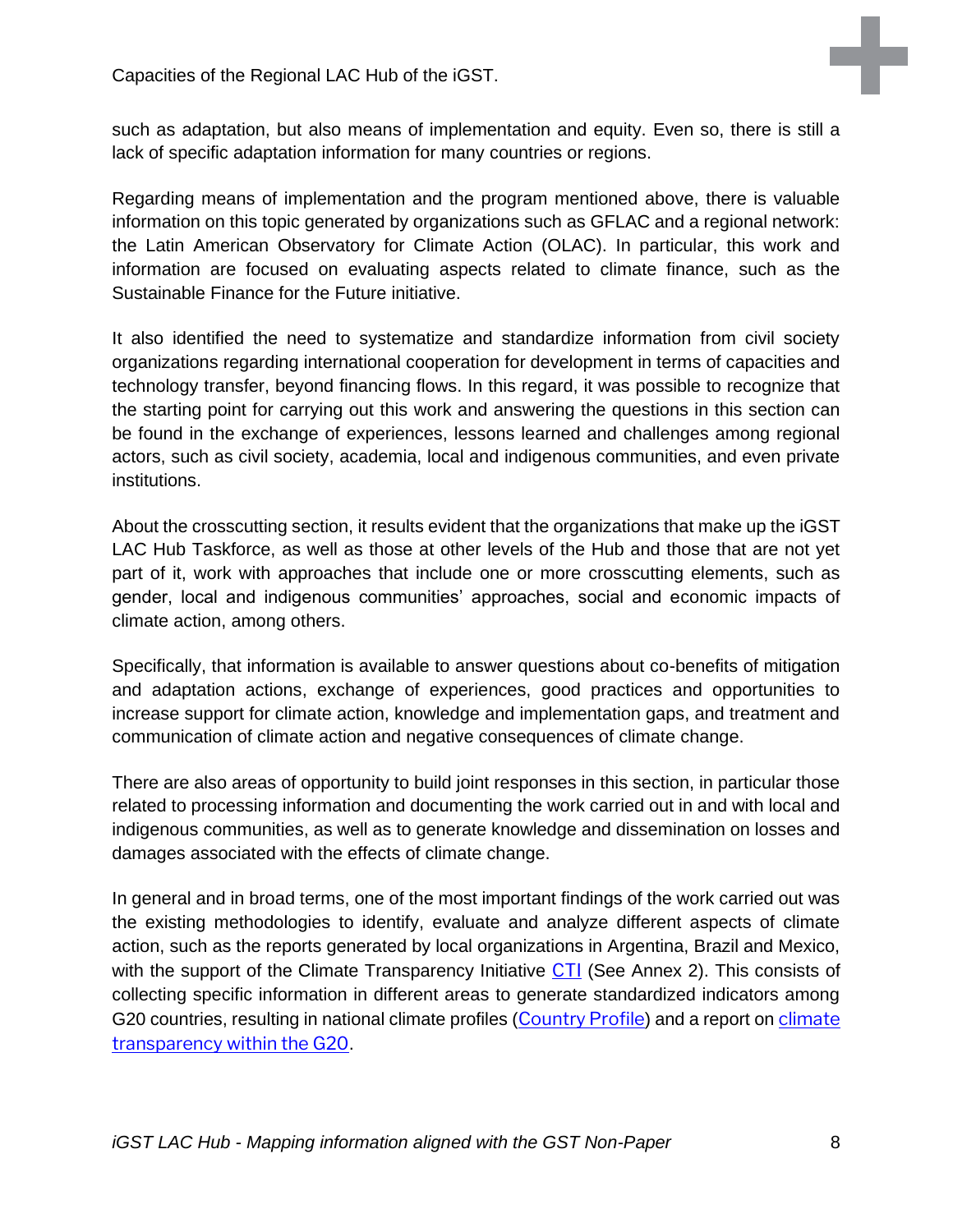Similarly, evaluations and studies conducted by OLAC (see Annex 2) serve as a methodological basis and as an example of good practices for interregional collaboration among different actors and for identifying existing regional or subregional priorities that should be developed as inputs for GST.

It is important to mention that the lack of systematized information to answer some questions does not mean that they are not a regional priority or that there are no needs or work in this regard. These aspects, although a challenge for the consolidation of the iGST and its contribution to the GST, will have to be defined in the next actions and work of the regional Hub, whose consolidation process requires increasing the participation of civil society organizations and other actors to fill the information gaps and generate it through new efforts.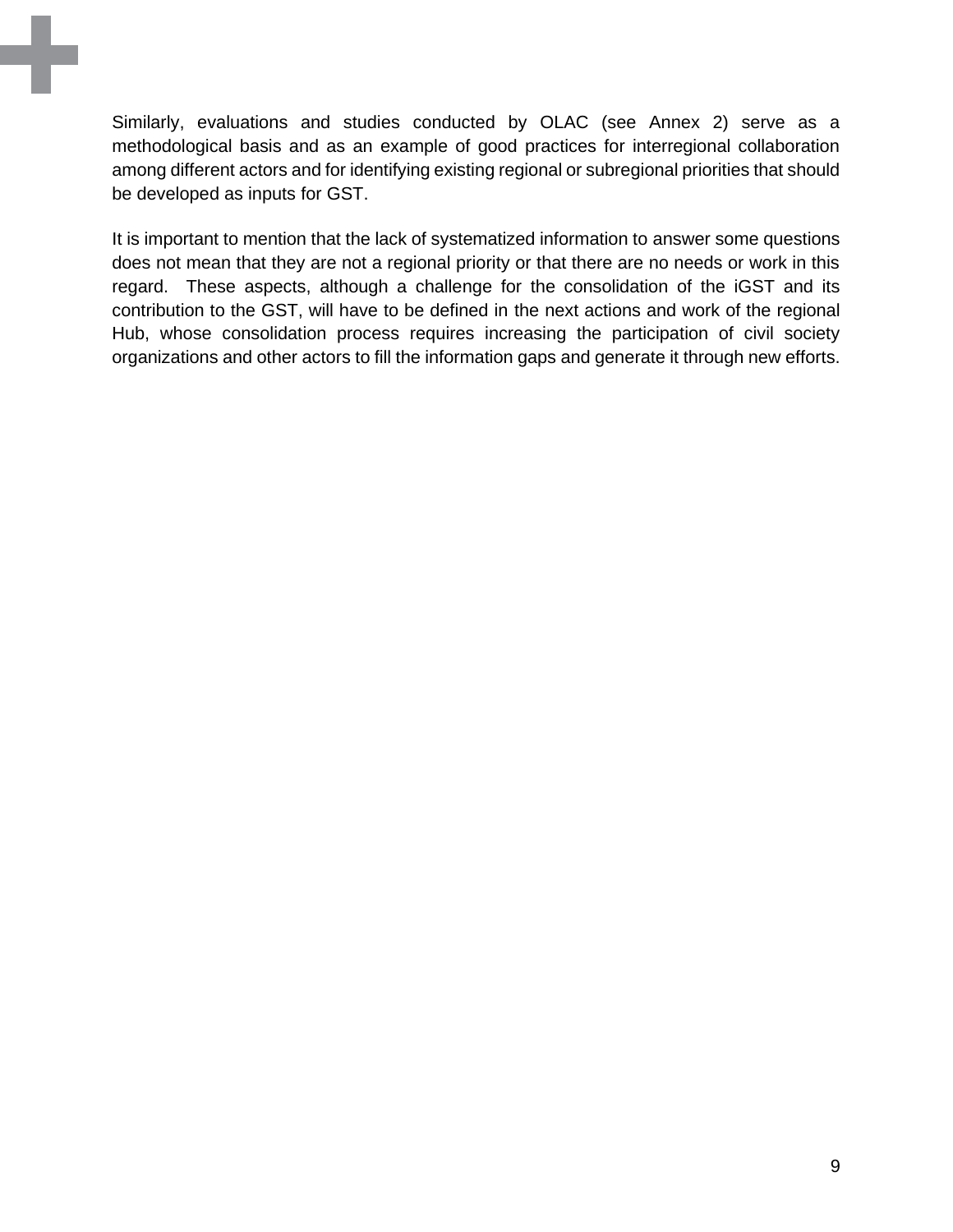## <span id="page-9-0"></span>+ 1. Context: the GST and the iGST

#### <span id="page-9-1"></span>1.1. The Global Stocktake (GST)

The Global Stocktake (GST) is a process that allows the collection and organization of information on the implementation of the Paris Agreement by its signatories. The purpose of the GST is to contribute to the assessment of collective progress towards achieving the longterm climate goals of the Agreement, such as limiting the increase in global average temperature to 2°C and preferably to 1.5°C (compared to pre-industrial levels).

The GST works in cycles, with a five-year timeframe, coincidentally with the presentation of the updates of the Nationally Determined Contributions (NDCs), since its objective is that the results and conclusions derived from the GST serve as a basis for the Parties to set commitments aligned with the global goals for addressing climate change.

Unlike those stipulated for the following exercises, the first GST cycle will last three years since the next NDCs must be submitted in 2025. Each cycle consists of three (semi-linear) components for the elaboration of the GST: 1) collection and preparation of information; 2) technical assessment; 3) consideration of results. Before the first component, the first mapping of interests, needs and existing information that could be part of the final GST has been carried out; this work is structured based on the guiding questions of the Non-Paper defined below.

#### <span id="page-9-2"></span>1.1.1 Guiding questions for the organization of the GST (Non-Paper)

For the first part of the process, the Chairs of the Subsidiary Bodies (SBSTA and SBI) (SBs) published a series of "guiding questions" around four general axes to reduce the impact of the adverse effects of climate change: mitigation, adaptation, means of implementation and crosscutting. These questions are contained in a document entitled "Non-Paper, Preparing for the First Global Stocktake" that will be the basis for preparing GST information.

The Non-Paper seeks to assist Parties and other stakeholders in preparing the first GST, considering the content and perspectives of the Paris Agreement and the different modalities and sources to develop specific inputs to confirm the GST.

The Non-Paper is a proposal of the SBs to guide all those involved in the elaboration of the GST in this exercise before the first stage. Its aim is to identify the issues considered as relevant to organize the Global Stocktake and effectively assess progress towards the fulfilment of the Agreement and its long-term goals, in a comprehensive manner and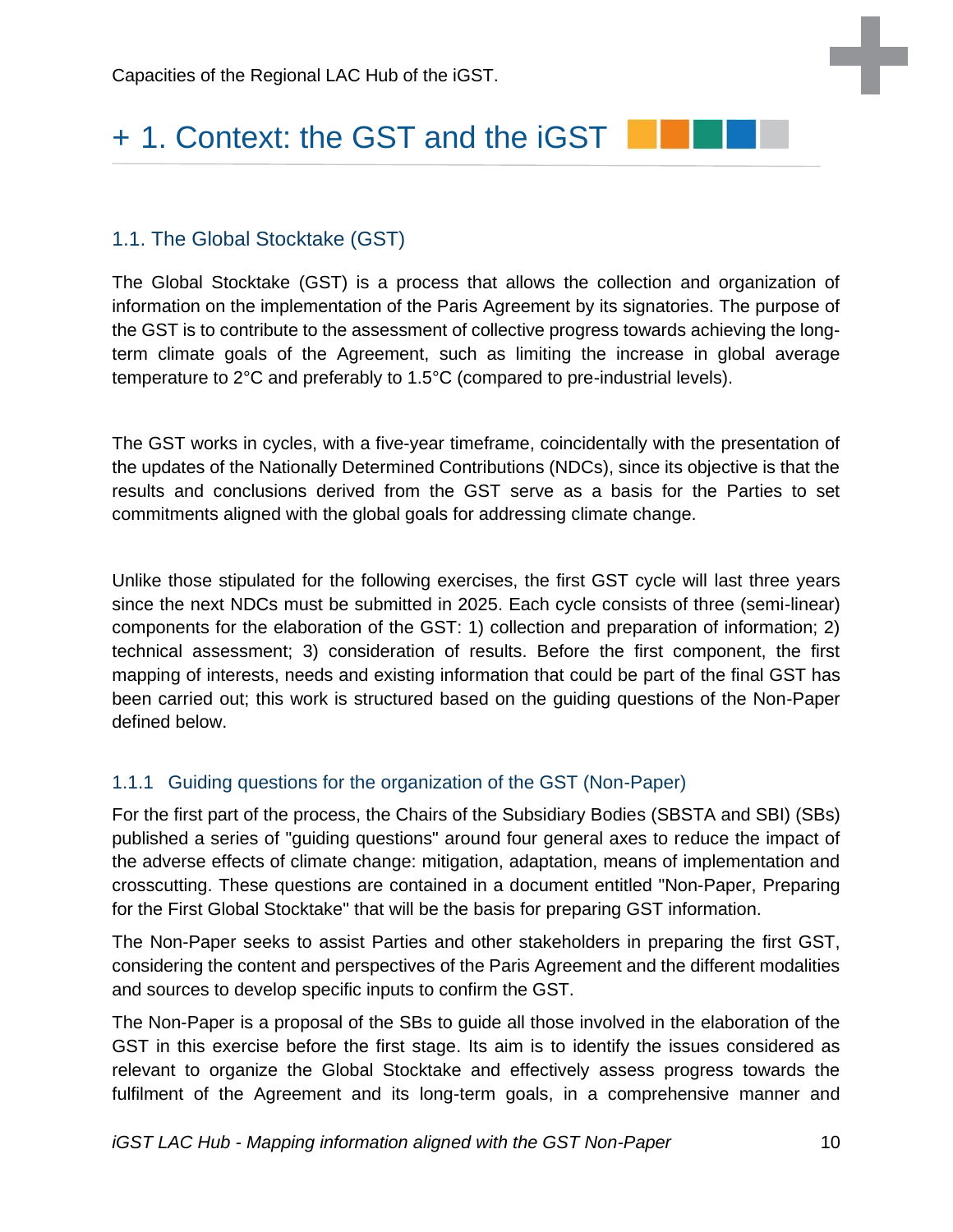considering the best available science, always considering equity and crosscutting of climate action.

It is important to mention that the SB Chairs informed that these questions are part of a constant process of feedback and improvement, so comments to them are considered, likewise, each question was posed to answer particular aspects of the information collection without the intention of going deeper than what would allow a first exercise to identify available information that will then be analyzed in-depth in the technical evaluation stage of the GST.

### <span id="page-10-0"></span>1.2. The independent Global Stocktake (iGST)

In line with the timing of the formal GST process, an independent process is carried out: the iGST. This procedure is developed through a group made up of civil society actors intending to support the outcome of the GST, contributing to the representation of all countries in the information, identifying opportunities and recognizing the political realities in which the formal process is framed.

To this end, the iGST works with four working groups: mitigation, adaptation, finance and equity, and with regional Hubs in Latin America and the Caribbean (LAC) and recently in West Africa. These Hubs focus their activity on building regional visions and giving voice to these visions to position the specific concerns and needs of the countries within the GST. They are platforms for learning and knowledge exchange, especially among regional actors, and consider interaction with other regions and future regional iGST Hubs.

### <span id="page-10-1"></span>1.2.1 The iGST Latin America and the Caribbean Hub

The iGST Latin America and the Caribbean Regional Hub (LAC Hub) brings together diverse actors working to mitigate the adverse effects of climate change on regional societies and ecosystems around a common goal: to **ensure that the GST is an effective and regionally relevant tool that serves as a central mechanism to increase the ambition of national climate action in Latin American and Caribbean countries**. In addition, the LAC Hub is the first of its kind within the iGST, a pilot project that makes it a promoter group for the installation and development of other regional Hubs, particularly in what is known as the global South.

Since its creation, the LAC Hub has been a space for dialogue, designed to be part of a dynamic process sensitive to the needs of its members, the region and the global climate negotiations process itself. It comprises a horizontal structure, with different levels of involvement according to the organized civil society's interests, capacities, and specific moments in Latin America and the Caribbean.

This structure results from a careful analysis of the ways in which regional organizations work and their scope, considering their structure, organizational challenges, and main interests in addressing the climate crisis. The Hub is a participatory platform that aims to expand the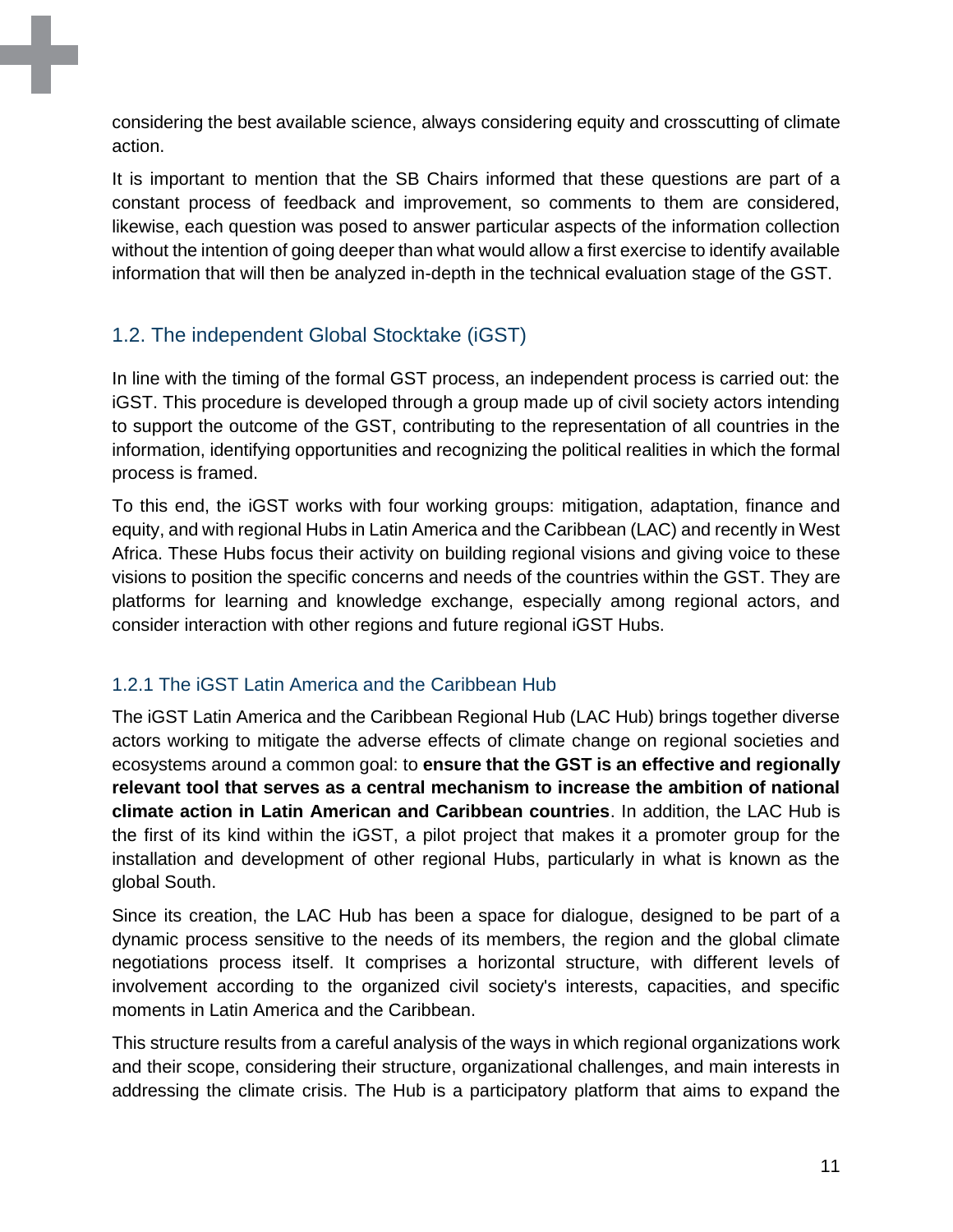

message and work of these organizations and the networks in which they participate without duplicating their work and making the Hub a diverse and inclusive space.

Involvement is framed around three groups interacting with each other and sharing information according to the moment and needs of each country and institution. The first group, the "Environmental Community", with a low level of involvement, receives information generated from the third core group, the "Taskforce", with a higher level of involvement and through a group of organizations with medium participation, the "Epistemic Community", which participates in the organization of some of the Hub's activities and proposes specific courses of work. Organizations can flow and move from one group to another according to their possibilities and needs.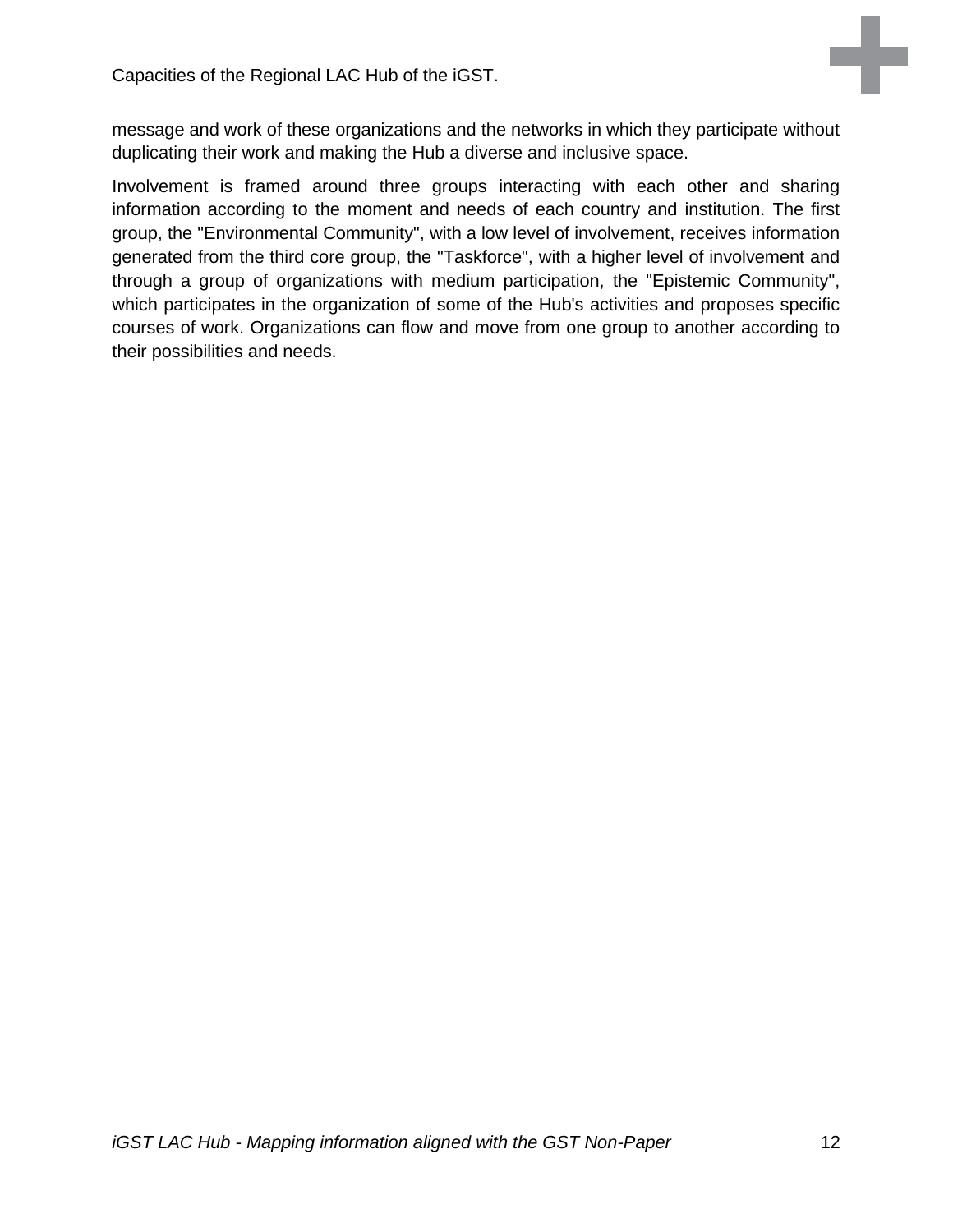## <span id="page-12-0"></span>+ 2. Mapping of answers to guiding questions by the iGST LAC

## <span id="page-12-1"></span>2.1. Objective(s)

This work is a joint effort between the iGST Regional Hub for Latin America and the Caribbean (LAC Hub). Its elaboration is based on a horizontal exchange of ideas among the Hub members to carry out activities that allow building a regional vision that provides valuable and useful information and increase climate ambition in the region's countries.

In this context, to identify the available information to answer each of the guiding questions of the "Non-Paper" presented by the Chairs of the GST Subsidiary Bodies, the Hub started a mapping the regional climate work with the particular objectives of:

- a) Identify processes in the region concerning the four GST assessment areas presented in the "Non-Paper": mitigation, adaptation, means of implementation and crosscutting.
- b) Identify opportunities, challenges and gaps within the joint work of the LAC Hub organizations to define actions and work routes that, supported by the general iGST process, allow the region to insert its needs within the GST.
- c) Facilitate articulation between the work, actions and processes of civil society in the region with the work of the iGST.

The results obtained in this first exercise are presented below, and some general comments on the findings will help lay the groundwork for the following actions and the course of work of the LAC Hub.

### <span id="page-12-2"></span>2.2. Mitigation

2.1.1 What are the past and present trends of greenhouse gas (GHG) emissions by sources and removals by sinks -and their underlying drivers- and mitigation efforts undertaken by Parties -and their impacts on emissions and removals,30 including based on the information referred to in Article 13, paragraph 7(a), and Article 4, paragraphs 7, 15 and 19, of the Paris Agreement (§36(a))?

Ten organizations work on the issue at the regional level and specifically with more information in Argentina, Brazil, Colombia, and Mexico. They implement an approach based on updated methodologies, proactive and in compliance with the 1.5°C targets of the Paris Agreement. In particular, it was found that works such as the Country Profile and the NDC Transparency Check were carried out with the support of the Climate Transparency Initiative (CTI), the Emissions Gap Report, as well as specific studies on decarbonization routes in the following countries: Argentina, Colombia, Costa Rica, Ecuador, Mexico and Peru, which are highly relevant to answer this question.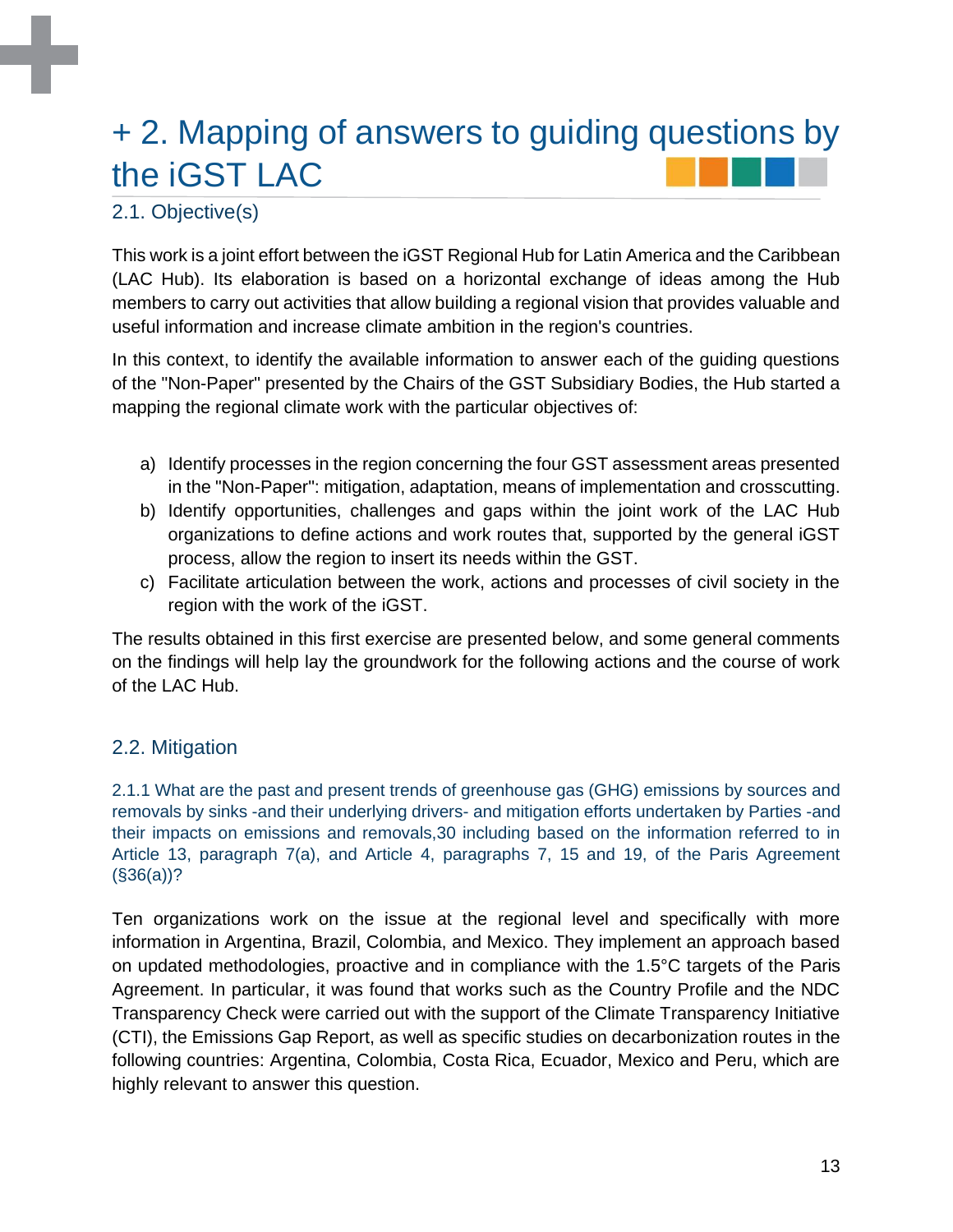2.1.2 What are the projected global GHG emissions, and when will Parties reach global peaking of GHG emissions and achieve a balance between anthropogenic emissions by sources and removals by sinks of GHG in the second half of this century, based on equity, and in the context of sustainable development and efforts to eradicate poverty (Article 4, paragraph 1, §36(b))?

Eleven organizations working on the issue at the regional level were identified, with an approach based on updated, proactive methodologies and in compliance with the 1.5°C targets of the Paris Agreement. As in question 2.1.1, it was found that works such as the Country Profile and the NDC Transparency Check, carried out with the support of the Climate Transparency Initiative (CTI) and the Emissions Gap Report, are relevant to this question.

In addition, there are works on emissions modelling crossed with economic factors and incorporating a social analysis and specific documents for Latin American NDCs that contain valuable information and methodologies to answer this and other "Non-Paper" questions. It should be noted that this work was carried out jointly and with the support of local and international organizations, as well as through other regional networks of civil society organizations such as the Latin American Observatory for Climate Action (OLAC).

#### 2.1.3 What are the trends of the concentration of GHGs in the atmosphere and global average temperature, and what global emission pathways are consistent with the goals set out in Articles 2, paragraph 1 (a) and Article 4, paragraph 1?

At least four organizations have studies that allow us to answer this question. However, these studies and actions are concentrated in just three countries: Argentina, Mexico and Colombia, with a little information for Ecuador and Paraguay. Regarding the documentation of these studies and their information, the methodologies used, in line with the available information and science, are valuable for answering the "Non-Paper" question. The Emissions Gap Report also has key data for some countries in this regard.

Likewise, it is worth noting that the mapped information is presented in most reports, with hard data translated into the need for action and the identification of ambitious climate policies. In addition, they incorporate innovative analyses with a perspective that considers the multiplicity of regional and subnational actors and the work of other regional networks such as OLAC. These approaches are also helpful in building a regional vision that reflects the scope and climate needs of Latin America and the Caribbean.

2.1.4 What is the projected increase in the global average temperature,31 consistent with the aggregated effect of NDCs (§36(b)) and how can Parties enhance climate action to reach the goals set out in Articles 2 paragraph 1 (a) and Article 4, paragraph 1, in the light of best available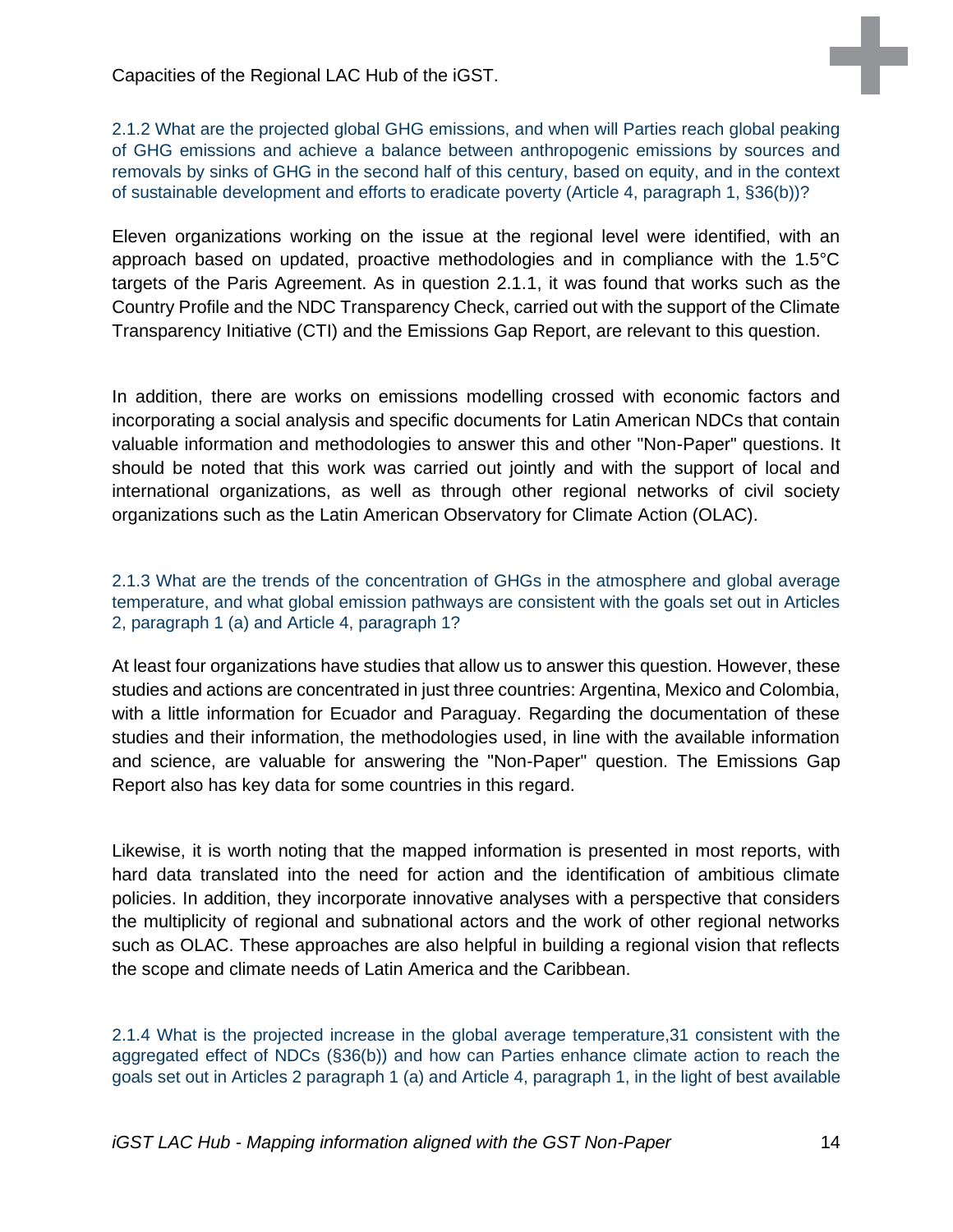science and equity, and in the context of sustainable development and efforts to eradicate poverty?

At least three organizations have information that contributes to answering this question, at least partially. This information, presented in reports and studies, includes financing, transparency, and socio-economic analysis approaches. In particular, these data are available for Argentina and Mexico, thanks to reports produced by local organizations and the Emissions Gap Report. However, there is also work on NDC financing and implementation at the regional level, which can answer the Non-Paper question.

2.1.5 What steps are being taken to scale up investment, including private finance, in relevant sectors?

At least one organization has diverse works and reports that could answer the question, with information by country in most regions and some particular studies, especially in Mexico. GFLAC with the Sustainable Finance for the Future project and other studies carried out through the OLAC network contain methodologies and indicators of great value for the iGST and the GST.

2.1.6 What information is needed for countries to strengthen domestic emissions reductions and removals in line with Paris Agreement goals and what recommendations can be developed to increase ambition?

In general, all the organizations part of the Taskforce are working to answer this question. Specifically, there are detailed studies in Argentina, Mexico and Brazil that contain data that contribute to answering this question on time, such as the Country Profile and NDC Transparency Check reports, as well as the Emissions Gap Report. Through OLAC, an analysis with specific methodology on NDCs in the region also provides interesting approaches and results to answer this question.

#### <span id="page-14-0"></span>2.2. Adaptation

#### 2.2.1 What are the observed and projected changes in the global climate system and biosphere?

Specifically, it was not possible to identify organizations that generate data in this regard. However, some organizations evaluate the ecosystem impact of specific activities in welldefined localities and relate these activities to other environmental impacts such as greenhouse gas emissions and social aspects such as human rights.

Likewise, organizations that have areas of work related to nature-based solutions address some aspects that could be part of the answer to this question, from the point of view of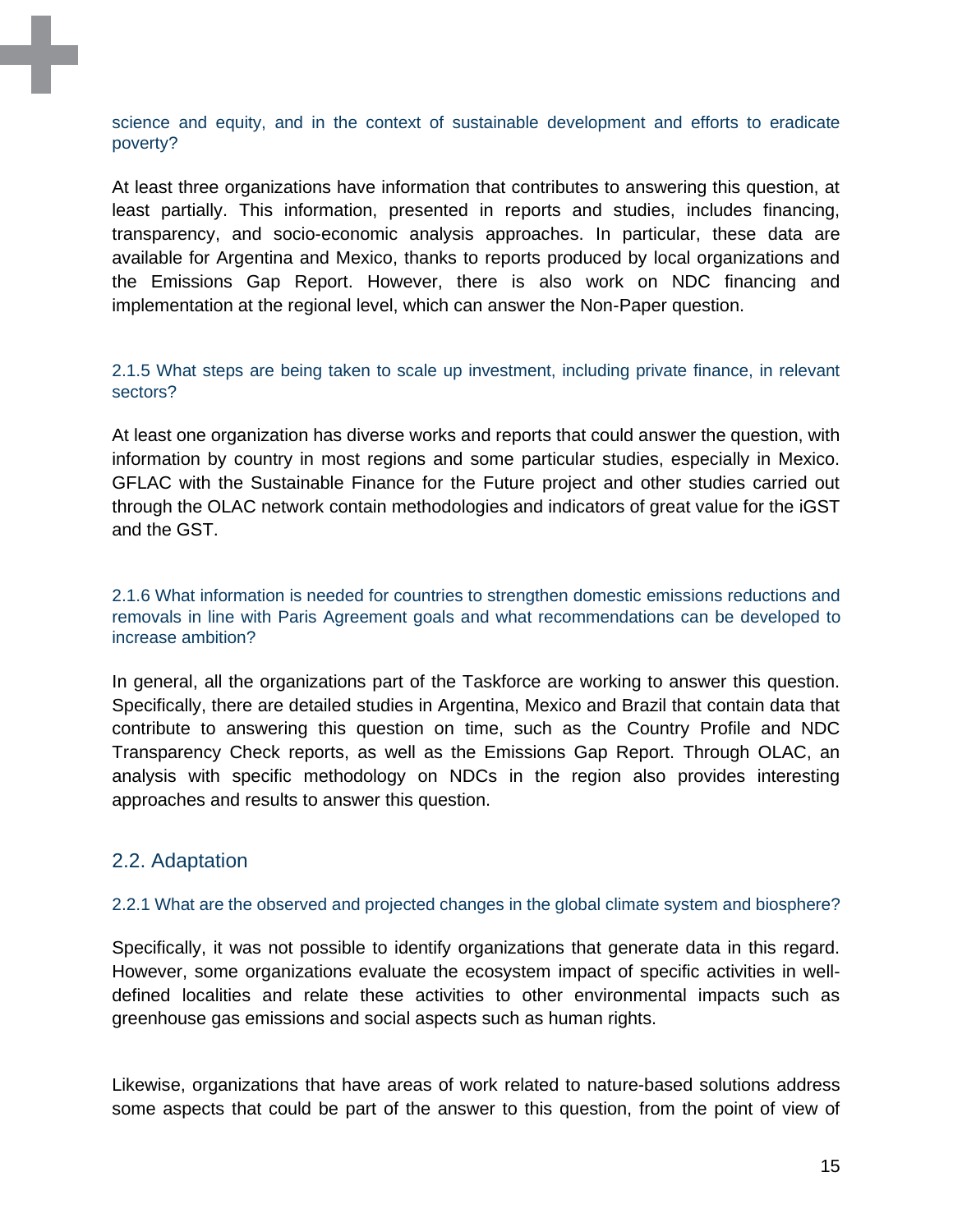developing infrastructure responsive to the impact of climate change in specific locations and communities.

2.2.2 What are the global levels of climate risks, observed and potential impacts and vulnerability and at what temporal scales (Articles 7.9(c), 13.8, §36(b))?

At least three organizations, part of the Taskforce, work directly with the issue raised in the question in Argentina and Mexico; likewise, at least two international organizations, such as UNDP and the Global Commission on Adaptation, were identified to provide data to answer the question.

There is also an ongoing project (ImpulSouth) whose objective is to evaluate and learn about specific and shared capacities and needs among various countries in Africa and Latin America, particularly in the Dominican Republic and Guatemala, with a focus on building a south-south vision towards the GST and other international negotiations.

2.2.3 What is the state of adaptation efforts, support, experience and priorities, including the information referred to in Article 7, paragraphs 2, 10, 11 and 14, of the Paris Agreement, and the reports referred to in Article 13, paragraph 8, of the Paris Agreement (§36(c)), taking into account the best available science, traditional knowledge, knowledge of indigenous peoples, and local knowledge systems?

At least two organizations are working to generate information that may be of value to the question in Argentina and Mexico; there is also more generalized data for the region by analyzing some of the approaches of the NDCs of specific countries. A joint regional effort generated this information through OLAC.

2.2.4 What are the support needs of developing country Parties (Article 7.3 and 7.14(a), (§36(c) and decision 11/CMA.1, paragraph 9) and to what extent has progress been made towards assessing the support needs of developing country Parties (Articles 7.2 and 7.10)?

At least four Taskforce organizations were identified as having information to answer this question, particularly in Argentina, Colombia and Mexico. Still, there are also studies with analyses for other countries in the region. This information can be found in work carried out with CTI support, such as the Country Profile and the NDC Transparency Check, and in the studies carried out by OLAC through the integration of regional efforts.

2.2.5 To what extent has progress been made on reviewing the adequacy and effectiveness of adaptation and support provided for adaptation (Articles 7.4, 7.6, 7.14(c))?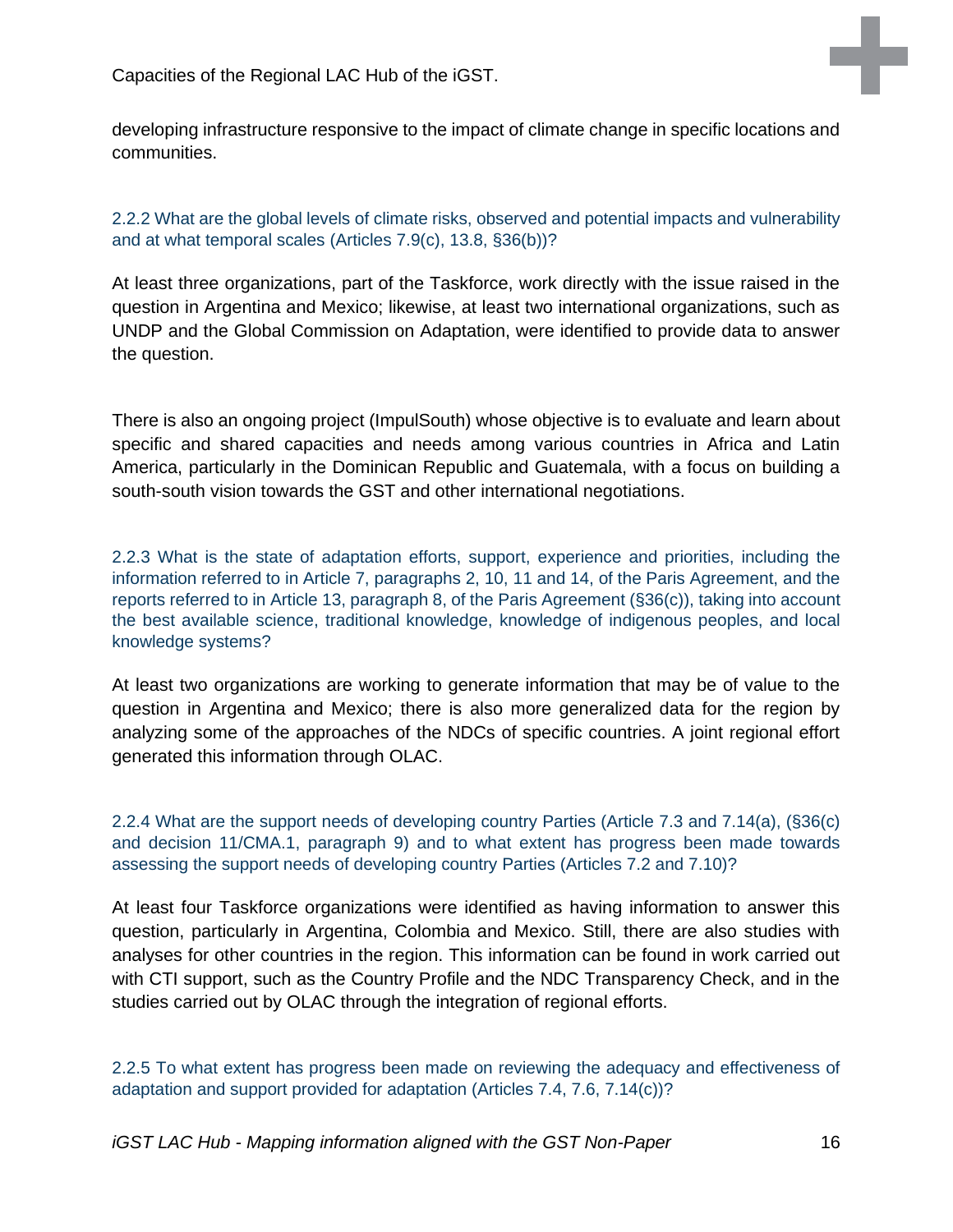As in the previous question, the reports prepared with CTI's support contain information on this issue; however, this information is only available for three countries in the region. Additionally, there is an analysis in Colombia on the impact of NDC on biodiversity with a social approach.

2.2.6 How can Parties increase the ability to adapt to the adverse impacts of climate change and foster climate resilience and low GHG emissions development, in a manner that does not threaten food production, consistent with the goal set out in Article 2.1 (b)?

Only one Taskforce organization was identified with work that could answer this question. This work focuses on documenting the implementation, challenges and opportunities within the NDC in Colombia. OLAC's work may also contribute to or lay the groundwork for generating information regarding this question.

#### 2.2.7 To what extent do adaptation efforts of Parties ensure an adequate adaptation response according to the temperature limits identified by the Paris Agreement?

The work mentioned in question 2.2.6 could contribute to answering this question. Only two organizations within the Taskforce were identified as working on information related to these specific questions.

#### <span id="page-16-0"></span>2.3. Means of implementation and support

2.3.1 What are the barriers and challenges, including finance, technology development and transfer and capacity-building gaps, faced by developing countries (§36(f))?

At least two organizations are working on this issue regionally; one with information and standardized and concrete methodologies, and the other, ImpulSouth, mentioned above, is working on building a vision from developed countries on various issues and exchanging information with countries in Africa; this project is currently working with the Dominican Republic and Guatemala.

2.3.2 What is the state of progress on provision of means of implementation and support and mobilization and provision of support, including the information referred to in Article 9, paragraphs 4 and 6, Article 10, paragraph 6, Article 11, paragraph 3, and Article 13, in particular paragraphs 9 and 10, of the Paris Agreement (§36(d))?

It was found that, through OLAC, a Taskforce organization led several analyses with information on financial support for the implementation of climate policy in some countries in the region. However, these data would only partially answer this question.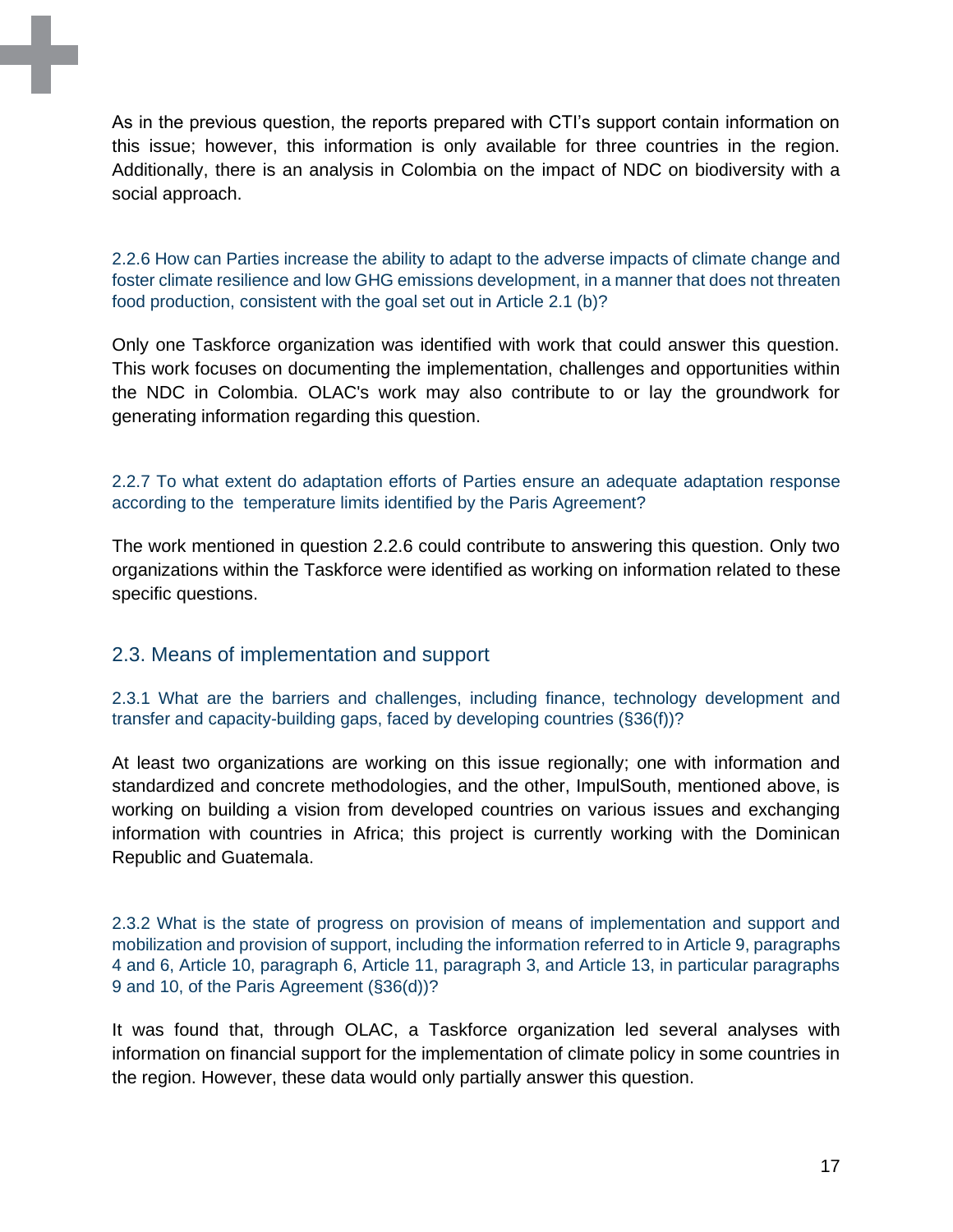2.3.3 What is the overall progress made towards achieving the long-term vision on the importance of fully realizing technology development and transfer in order to improve resilience to climate change and to reduce greenhouse gas emissions referred to in Article 10.1? What is the state of cooperative action on technology development and transfer (Article 10.2)?

As in the previous question, it was found that, through OLAC, a Taskforce organization led several analyses with information on financial support for the implementation of climate policy in some countries of the region. However, these data would only partially answer this question.

#### 2.3.4 To what extent has progress been made on enhancing the capacity of developing country Parties to implement the Paris Agreement (Article 11.3)?

An organization was identified that could provide information to partially answer the question regarding climate action financing and with an equally partial relationship concerning its contribution to achieving the goals of the Paris Agreement.

2.3.5 What is the state of current global climate finance flows, trends and data gaps? What information is available on efforts to make the financial flows consistent with the pathways towards low GHG emissions and climate-resilient development, and what are the knowledge gaps (Article 2.1(c), para 36(d))? 20. How has support provided enabled just transition in developing countries?

At least five organizations work on climate finance issues and generate valuable data to answer this question within the GST process. However, through OLAC and GFLAC's Sustainable Finance for the Future project, it is possible to have data for the region and even specific analysis on opportunities and needs regarding finance flows with a crosscutting approach that incorporates at all times aspects of just transition and decarbonization pathways that integrate social and community elements for the implementation of climate actions.

Some of the methodologies used to generate the final information that can answer this question are case studies, assessments on the implementation of NDCs, proposals and specific assessments of projects by emitting sub-sectors such as energy generation, finance with sustainable criteria and banking standards.

#### <span id="page-17-0"></span>2.4. Crosscutting

2.4.1 What evidence exists for taking stock of the implementation of the Paris Agreement to assess the collective progress towards achieving its purpose and long-term goals, including under

*iGST LAC Hub - Mapping information aligned with the GST Non-Paper* 18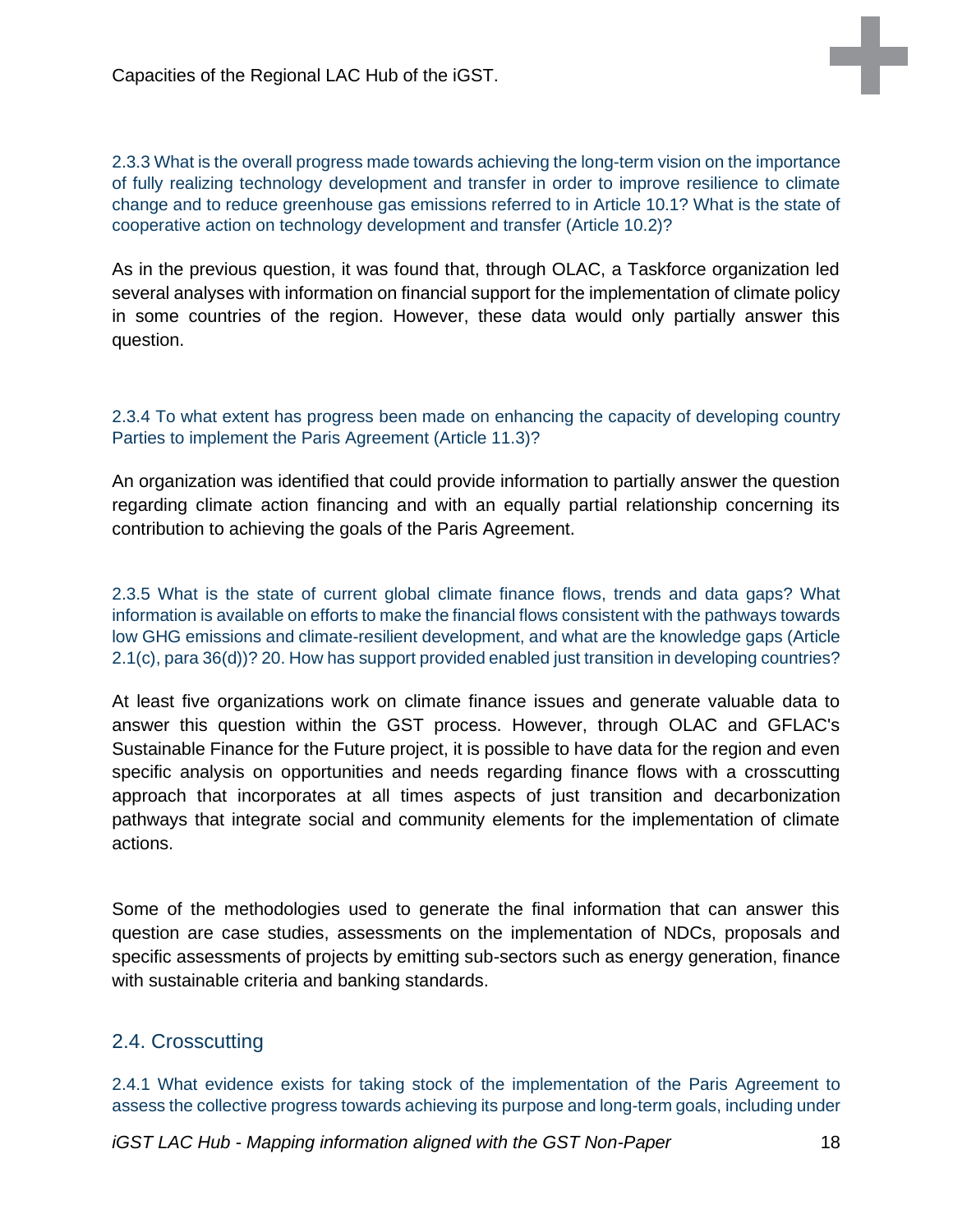Article 2.1(a–c), in the thematic areas of mitigation, adaptation and means of implementation and support, including on efforts to address the social and economic consequences and impacts of response measures and efforts to avert, minimize and address loss and damage associated with the adverse effects of climate change? (§6(b))

It was found that at least four Taskforce organizations work directly with analyses and methodologies that provide complete and valuable information to answer this question. In particular, it was possible to identify studies and reports based on transparency criteria and provide crosscutting methodological frameworks.

Specifically, works such as the Country Profile, which is carried out with CTI by organizations in Argentina, Brazil and Mexico, provide specific results to answer this question. Likewise, OLAC and other initiatives with private sector actors have content regarding the measures mentioned in the question.

2.4.2 What is the overall effect of Parties' nationally determined contributions and overall progress made by Parties towards the implementation of their NDCs, including the information referred to in Article 13, paragraph 7(b), of the Paris Agreement? (§36(b));

Similar to the findings described in the previous question, at least four organizations have methodologies, previous work and data that can contribute to building a regional response to this question, in particular with the examples of Argentina, Brazil and Mexico in the NDC Transparency Check elaborated with CTI support by local organizations.

2.4.3 What are good practices, experience and potential opportunities to enhance climate action, including international cooperation, on mitigation and adaptation and to increase support under Article 13.5 of the Paris Agreement (para36(g)? Which of these can be transferable or replicated by others? How effective was sharing good practices and experiences on climate action and support, including on enhancing the implementation of adaptation action (Article 7.14(b))?

Regarding the exchange of information and best practices, the formation of the Hub itself is already a first step in the development of answers and data that contribute to answering this question. Specifically, joint work efforts between regional organizations such as OLAC provide a methodological basis for strengthening the exchange through the iGST Hub. Other standardized works of analysis of NDC implementation and climate policy in general, such as the Country Profile in Argentina, Brazil and Mexico, are also relevant documents to feed information to the GST in this section.

It is also important to mention the work carried out in Colombia by Transforma Global, in conjunction with the iGST Financing Working Group and the private sector, who developed a case study to argue the need for public and private financing to address climate change,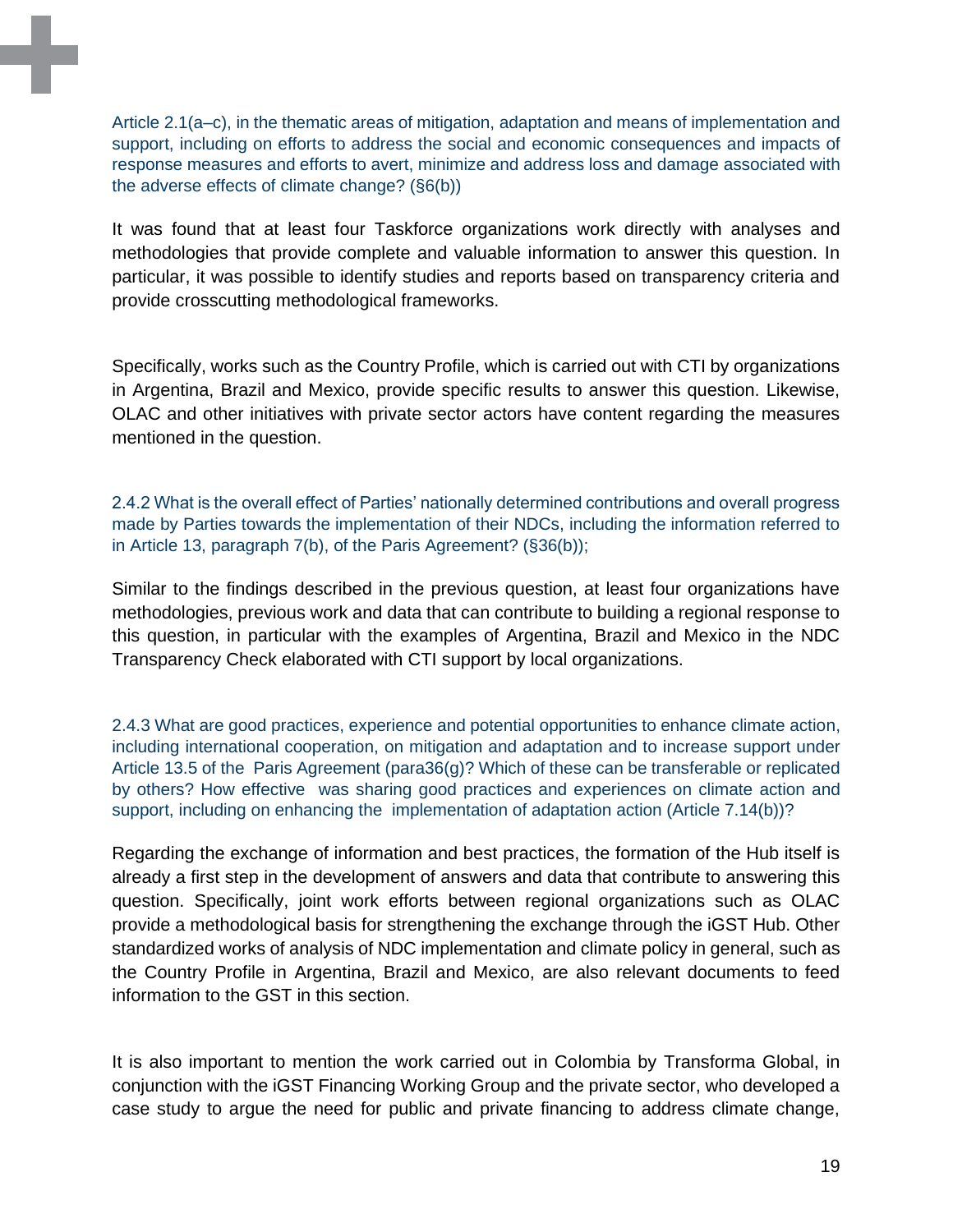reviewed national goals to align them with financial consistency, identify key actions and sectors, as well as routes to finance low-emission projects.

2.4.4 What are good practices, experience and potential opportunities to enhance climate action, including international cooperation, on mitigation and adaptation and to increase support under Article 13, paragraph 5, of the Paris Agreement ((§36(g)). Which of these can be transferable or replicated by others? How effective was sharing good practices and experiences on climate action and support, under Article 13, paragraph 5, of the Paris Agreement ((§36(g)). Which of these can be transferable or replicated by others? How effective was sharing good practices and experiences on climate action and support, including on enhancing the implementation of adaptation action? (Article 7.14(b)).

At least four organizations in the region were identified that have elements and work to answer this question partially and with some work in process and under construction, such as a platform for the exchange of best practices with a south-south perspective within the ImpulSouth project between African countries, Guatemala and the Dominican Republic.

The OLAC and the Initiative for Transparent Climate Action (ICAT), in which institutions with regional presence and work such as WRI participate, are spaces that can contribute to building a complete answer to this question, with country-specific methodologies and systematization of key information.

2.4.5 ¿ What are the knowledge gaps, including at temporal and spatial scales, and key lessons learned and experiences in gathering, collection and synthesizing information necessary to support a robust global stocktake (§25)?

The work of all civil society organizations implies having knowledge and lessons learned on information gathering. Nevertheless, it was impossible to identify existing works that systematize these activities and lessons. However, the ImpulSouth project has a central component for exchanging information and structuring these lessons learned.

2.4.6 What efforts have been made towards enhancing understanding and addressing the social and economic consequences and impacts of response measures, including while implementing mitigation policies and actions towards the achievement of the Paris Agreement goals and relevant support systems? (Article 4.7, §6(b))?

At least three organizations were identified that have work and have information that could contribute to building an answer to this question with methodological approaches that incorporate elements of climate justice and community solutions. In any case, it would be necessary to work on a collective proposal to identify specific elements to resolve this question.

*iGST LAC Hub - Mapping information aligned with the GST Non-Paper* 20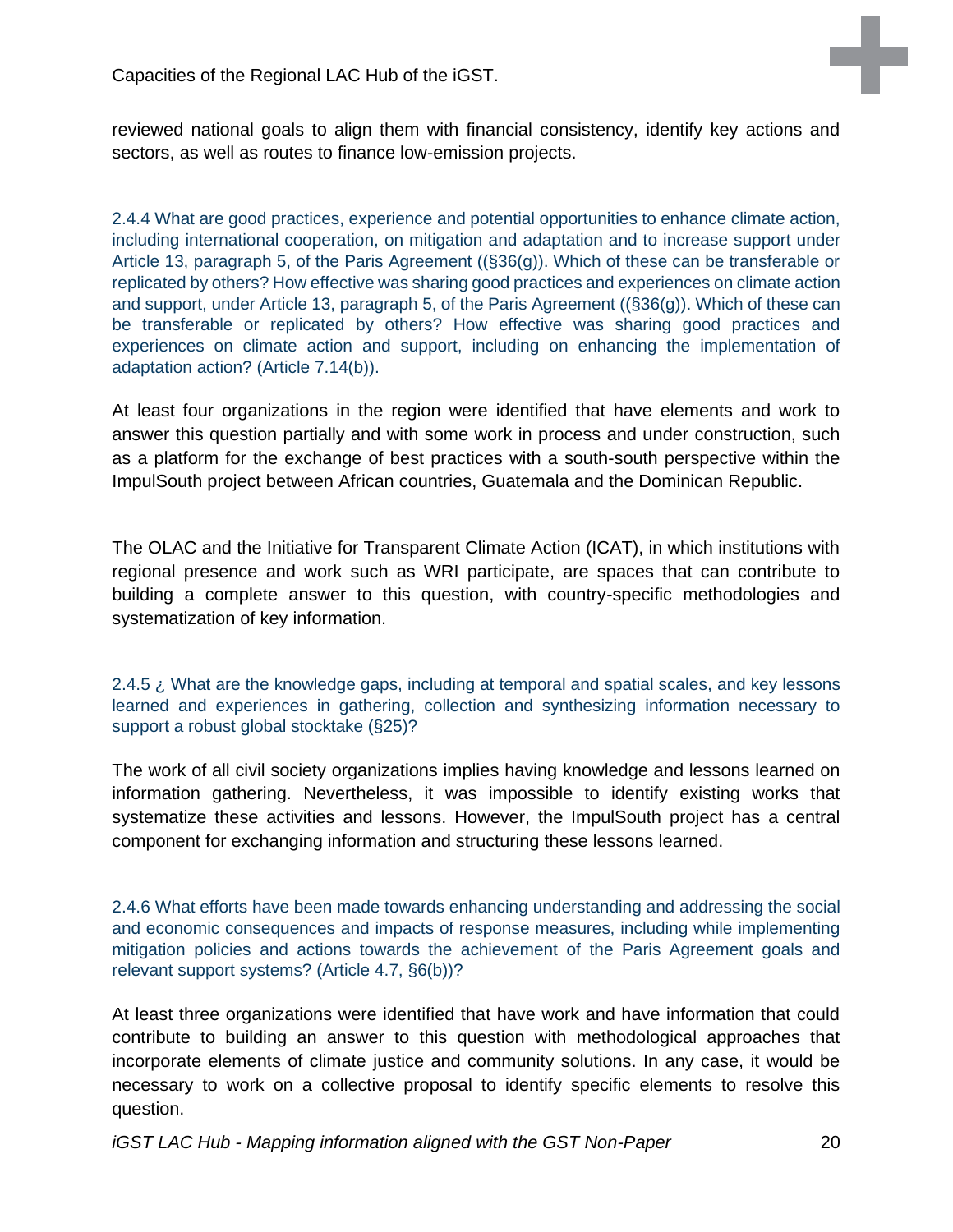2.4.7 What efforts have been made to enhance understanding, action and support, on a cooperative and facilitative basis, related to averting, minimizing and addressing loss and damage associated with the adverse effects of climate change and what progress has been made (§6(b), §36(e))?

Like the previous question, at least one organization part of the regional Hub Taskforce works with methodologies that include community participation, gender, and climate justice approaches when assessing climate action.

2.4.8 What information was provided by Parties on fairness considerations, including equity (§36(h)), and how has it been reflected in their actions?

At least two organizations have studies that can provide the methodological basis for answering this question at the regional level: OLAC has a specific work on climate justice in a pandemic context, while Transforma Global has worked with gender approaches and the inclusion of local communities in climate action.

2.4.9 What information is available in relation to equity in mitigation, adaptation and support to evaluate the fairness and equity of climate contributions based on national circumstances and capabilities?

It was only found that, through OLAC, some organizations with regional presence have begun to analyze climate action with methodologies focused on specific economic and social contexts.

2.4.10 What climate actions have been undertaken by non-Party stakeholders and UNFCCC observer organization and what has been their impact? (§37(i)) Which ones have worked and what obstacles or barriers have been encountered? (§36(g))?

All the organizations involved in the iGST Regional Hub for Latin America carry out climate actions, with particularities and valuable lessons learned for global climate action in general. A methodology could be designed to systematize this work, emphasizing scopes and lessons learned per project to provide a concrete answer to this question.

2.4.11 What additional information is needed to enhance ambition, both of actions to take and support needed to achieve the long-term goals of the Paris Agreement, including by enhancing international cooperation for climate action?

At least five organizations were identified as part of the Taskforce that documented and reported information to answer this question. Similarly, it is possible to conclude that the vast majority of organizations working on issues related to climate change and achieving the goals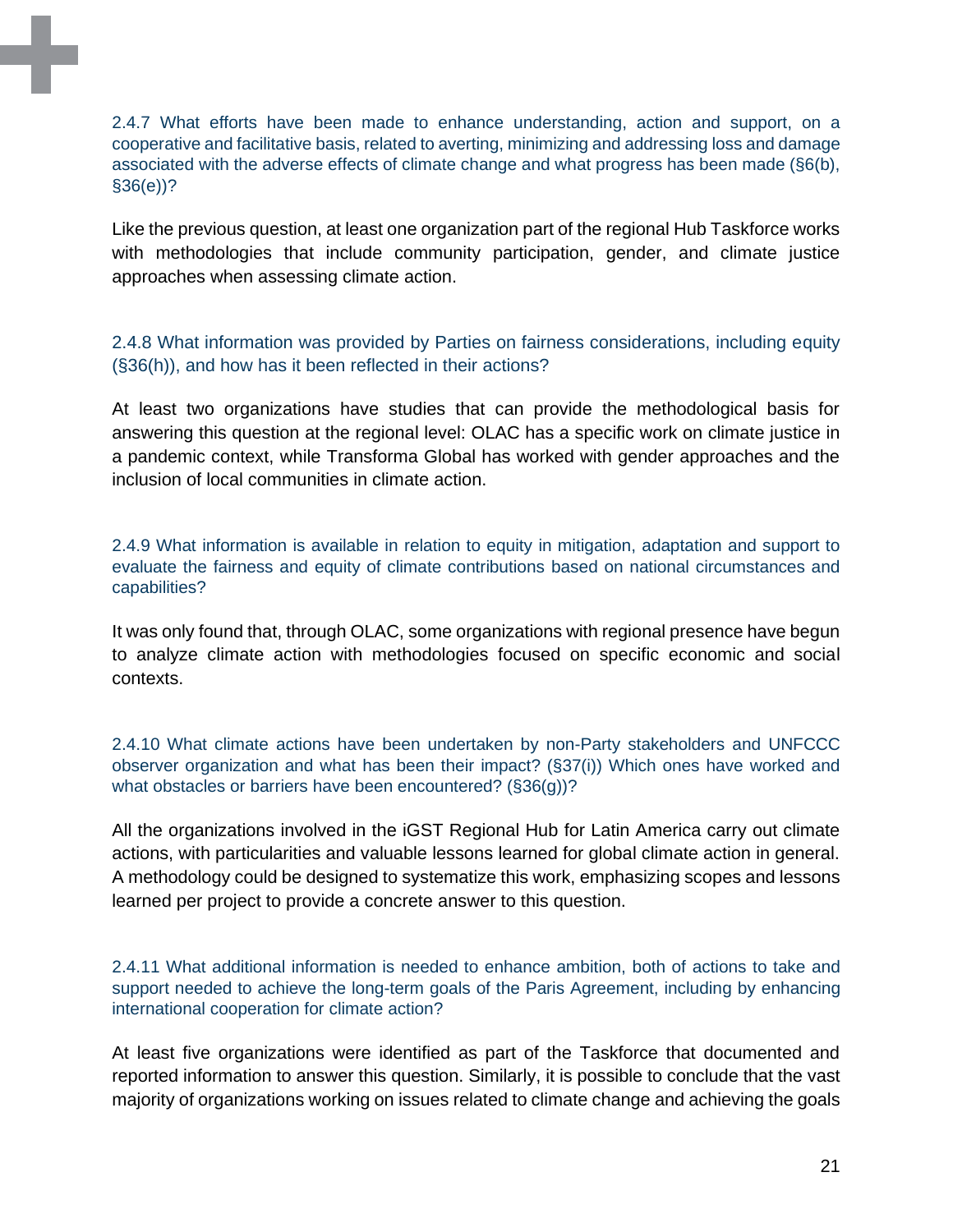of the Paris Agreement have valuable data and lessons learned to contribute to the collective construction of a response regarding opportunities in the field of international cooperation for climate action.

#### 2.4.12 What policies are being used to enhance international cooperation on mitigation and adaptation and to increase support?

The work carried out with CTI support in Argentina, Brazil, and Mexico has been identified as methodological starting points for structuring a complete regional response to this question. In particular, to have indicators that allow us to know whether the countries' policies encourage actions to combat the adverse effects of climate change, particularly with financing and international coordination.

#### 2.4.13 What opportunities can be seized to further bolster cooperation and support for mitigation and adaptation?

Although it was not possible to identify systematized information in the form of a report or written documentation on this question, civil society organizations, part of the regional Hub, can build this answer thanks to the work they have done in different countries in the region and the experience they have gained through the exchange of knowledge and the designation of activities for the collection and reporting of these exchanges.

2.4.13 What climate actions have been undertaken by non-Party stakeholders, including indigenous peoples and local communities and what has been their impact, including obstacles and barriers (paras 37(i) and 36(g))?

This question could be answered with the two previous questions using a specific mechanism and methodology to exchange lessons learned between organizations. For the moment, it was not possible to identify concrete and in-depth information in this regard.

#### 2.4.14 What efforts have been made towards enhancing the engagement of indigenous peoples and local communities in climate action?

As in the previous question, AIDA's experience and work are a key starting point for building a robust and collective responsibility in this regard.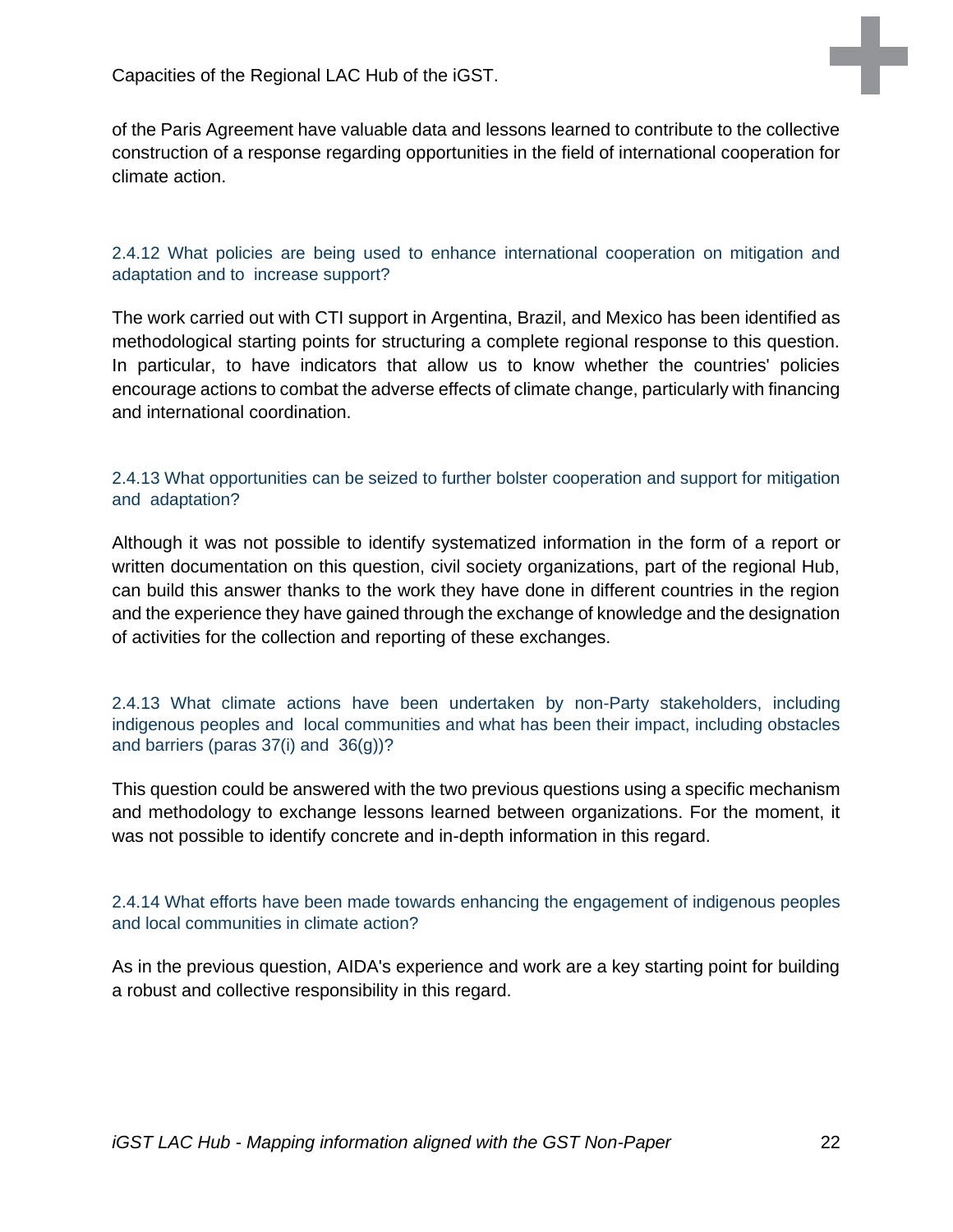## <span id="page-22-0"></span>+ 3. Conclusion



The main objective of this exercise, to answer the questions of the Non Paper, was to identify among the organizations of the LAC Hub Taskforce, the available information as well as the framework and specialization of these organizations, which will contribute to the regional complexity of the iGST. However, the responses also reflect the existing challenges regarding the information that still needs to be identified within the region, which should continue to be mapped by including new organizations, as well as initiating new activities and efforts for the generation of this information in the countries of the region where necessary.

After reviewing each of the questions and identifying several organizations that have systematized and documented information to answer them, it is possible to broadly conclude that the organizations currently part of the iGST LAC Hub Taskforce can answer some of the questions on mitigation, means of implementation and crosscutting, with the possibility of constructing specific answers for the adaptation section, observing two aspects before constructing joint answers:

- 1) The existence of documentation and information on these issues is still pending of reviewing, defining, and standardizing methodologies and information that would allow the construction of a comprehensive regional vision and proposal with comparable data between countries.
- 2) At this first exercise, it is identified more in-depth work in some countries of the region, such as Argentina, Brazil, Mexico and Colombia, which may be due to the availability of resources, the development of capacities and the political and international cooperation contexts in these countries and between them.
- 3) There is a need to collect and generate information in other countries in the region to ensure the diversity of the iGST LAC Hub's work and the representation of regional perspectives.

It was possible to **recognize the existence of works and methodologies that contribute to generating indicators and information standardized by country (mainly in the G20 countries)** and whose replication or adaptation facilitates the construction of specific data and documents with regional representativeness and the identification of particular situations by country or subregion in Latin America and the Caribbean.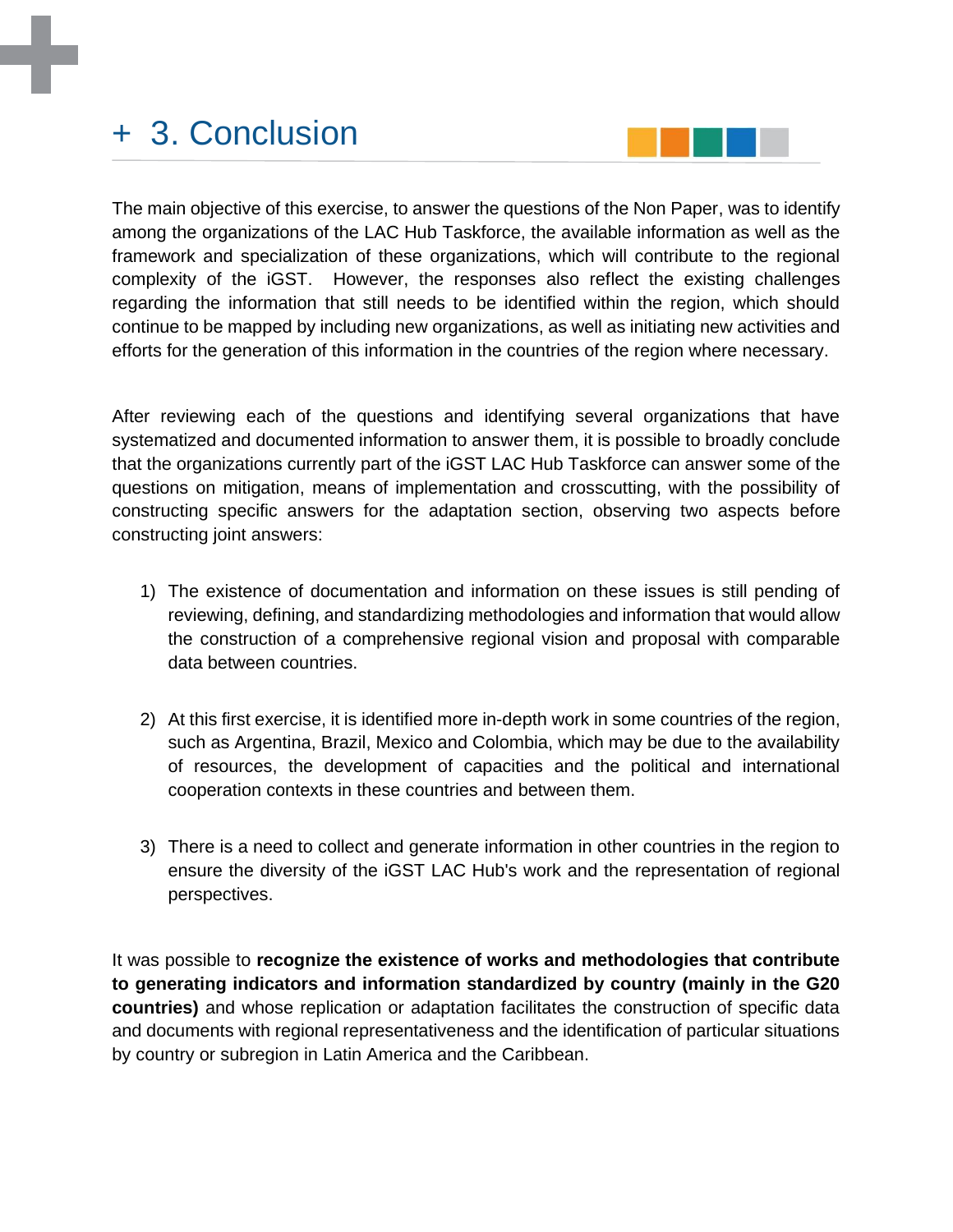These methodologies are already being implemented in Argentina, Brazil and Mexico with the support of Climate Transparency to create the Country Profiles and the Climate Transparency Report. Similarly, the work done by other cooperation networks between civil organizations, such as OLAC, presents an opportunity to enrich what has been done by CTI and standardize regional analysis criteria based on scientific evidence, in line with the Paris Agreement and considering social and economic aspects specific to the region.

In terms of equity and crosscutting work, it is relevant to note and take into consideration the work already being done by organizations with local communities and indigenous peoples, since the only way to insert a truly regional vision and needs are to consider the participation of groups with greater vulnerability to climate change, but also with solutions in line with the local realities of the countries in the region such as AIDA. This is one of the guidelines that the LAC Hub will seek to include different perspectives and experiences, however, it is also a challenge to incorporate in practice.

Based on these broad and generalized reflections, important areas of opportunity were identified to strengthen the capacities of the LAC Hub to adequately address the needs of the iGST and contribute to the GST. It was identified as an improvement opportunity **increase the number of organizations participating in the two levels of greater involvement of the Hub**, and include organizations working in or with the Caribbean and South Pacific region.

Finally, for the consolidation of the iGST LAC Hub we will continue working on defining the needs needs and steps to **establish a joint methodology to collect already documented information.** This methodology should be led and coordinated by civil society organizations, but with a wide margin of participation of other central actors for climate action, such as local and indigenous communities and the private sector. To this end, the LAC Hub will make it a priority strategy to build solid and efficient communication channels to standardize criteria and review the information generated.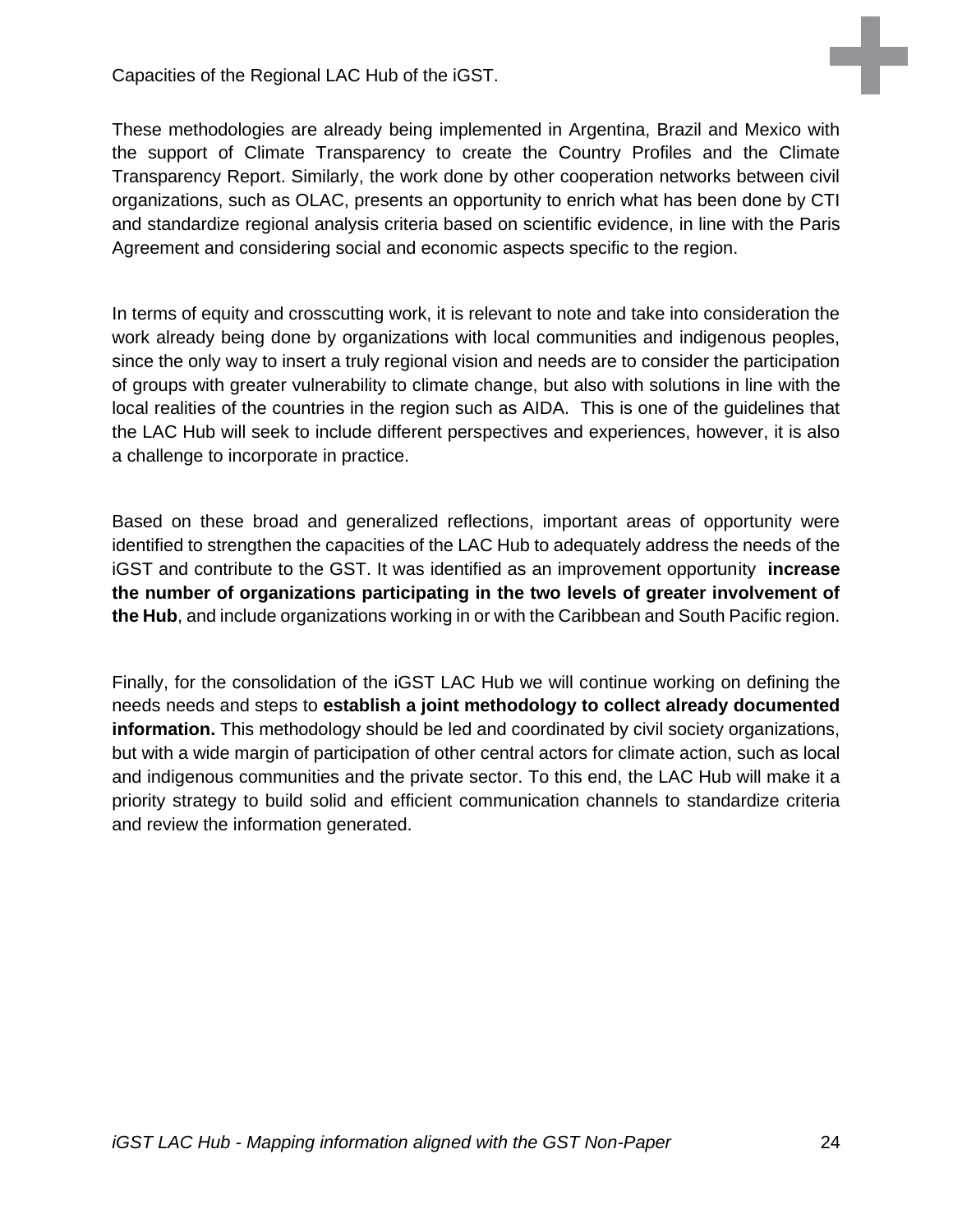

## + Annex

m,

## Annex 1: Activity identification matrix to answer the Non-Paper's guiding questions

<span id="page-24-1"></span><span id="page-24-0"></span>

| <b>Question</b>                                                                                                                                                      | <b>Who works</b><br>with the<br>issue? | <b>Where?</b> (Region -<br>subregion -<br>Country) | What is the focus /deep?                                          | Processes, initiatives,<br>actions, other actors<br>linked | Do we (a country or<br>region) have the<br>capabilities to answer this<br>question |
|----------------------------------------------------------------------------------------------------------------------------------------------------------------------|----------------------------------------|----------------------------------------------------|-------------------------------------------------------------------|------------------------------------------------------------|------------------------------------------------------------------------------------|
|                                                                                                                                                                      |                                        | <b>MITIGATION</b>                                  |                                                                   |                                                            |                                                                                    |
| What are the past and present trends<br>of greenhouse gas (GHG) emissions by                                                                                         | 2050<br>Sustainable<br>Pathways        | <b>Mexico and Latin-</b><br>American               | Analysis of GHG Trends<br>and contributions of<br>sources/sectors | New Climate Economy<br>initiative<br><b>DDPP</b>           |                                                                                    |
|                                                                                                                                                                      | <b>BID</b>                             | <b>Mexico and Latin-</b><br>American               | Analysis of GHG Trends<br>and contributions of<br>sources/sectors | New Climate Economy<br>initiative<br><b>DDPP</b>           |                                                                                    |
|                                                                                                                                                                      | CentroClima                            | <b>Brazil</b>                                      | NDC TC, Country profile,<br>Transparency report                   | CTI                                                        |                                                                                    |
| sources and removals by sinks -and<br>their underlying drivers- and mitigation<br>efforts undertaken by Parties - and their<br>impacts on emissions and removals, 30 | Centro Mario<br>Molina                 | Mexico and Latin-<br>American                      | Analysis of GHG Trends<br>and contributions of<br>sources/sectors | New Climate Economy<br>initiative<br><b>DDPP</b>           | Partially. There is no<br>information<br>identified for some<br>countries and the  |
| including based on the information<br>referred to in Article 13, paragraph 7(a),<br>and Article 4, paragraphs 7, 15 and 19,<br>of the Paris Agreement (§36(a))?      | <b>PLACE</b>                           | Mexico and Latin-<br>American                      | Analysis of GHG Trends<br>and contributions of<br>sources/sectors | New Climate Economy<br>initiative<br><b>DDPP</b>           | Caribbean.                                                                         |
|                                                                                                                                                                      | <b>FARN</b>                            | Argentina                                          | NDC TC, Country profile,<br>Transparency report                   | <b>CTI</b>                                                 |                                                                                    |
|                                                                                                                                                                      | <b>FLAC</b>                            | Latin-American                                     | Una mirada a las NDC de<br>América Latina                         | <b>OLAC</b>                                                |                                                                                    |
|                                                                                                                                                                      | <b>ICM</b>                             | Mexico                                             | NDC TC, Country profile,<br>Transparency report                   | <b>CTI</b>                                                 |                                                                                    |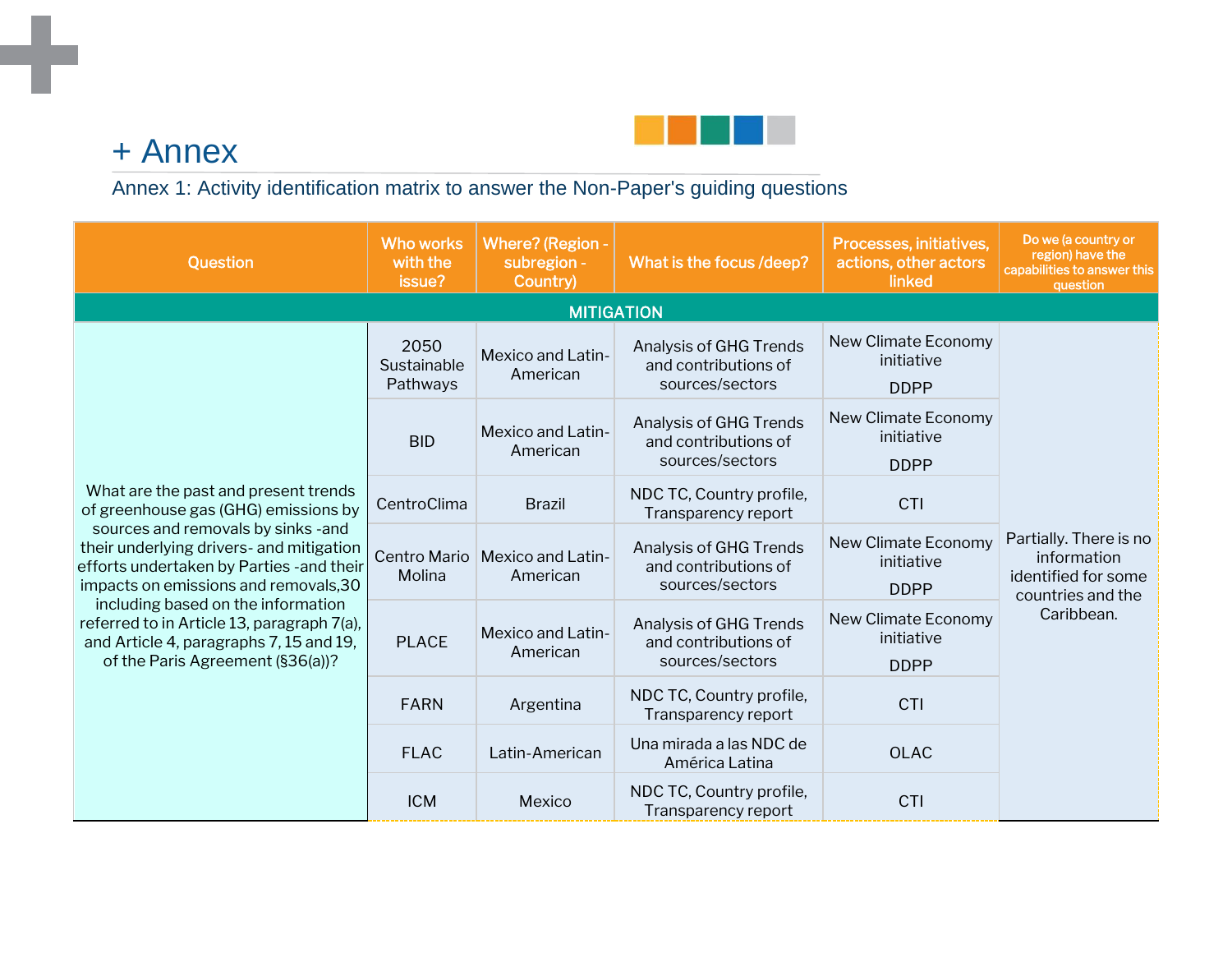| Question                                                                                                                                                                                                                                                                                                                                                                                                         | <b>Who works</b><br>with the<br>issue? | <b>Where?</b> (Region -<br>subregion -<br>Country)                    | What is the focus /deep?                                                     | Processes, initiatives,<br>actions, other actors<br>linked                        | Do we (a country or<br>region) have the<br>capabilities to answer this<br>question |
|------------------------------------------------------------------------------------------------------------------------------------------------------------------------------------------------------------------------------------------------------------------------------------------------------------------------------------------------------------------------------------------------------------------|----------------------------------------|-----------------------------------------------------------------------|------------------------------------------------------------------------------|-----------------------------------------------------------------------------------|------------------------------------------------------------------------------------|
|                                                                                                                                                                                                                                                                                                                                                                                                                  | Tempus<br>Analitica                    | Mexico and Latin-<br>American                                         | Analysis of GHG Trends<br>and contributions of<br>sources/sectors            | <b>New Climate Economy</b><br>initiative<br><b>DDPP</b>                           |                                                                                    |
|                                                                                                                                                                                                                                                                                                                                                                                                                  | Transforma<br>global                   | Colombia/LAC                                                          | <b>Decarbonization Pathways</b><br>in LAC                                    |                                                                                   |                                                                                    |
|                                                                                                                                                                                                                                                                                                                                                                                                                  | <b>WRI-Global</b>                      | Mexico and Latin-<br>American                                         | Analysis of GHG Trends<br>and contributions of<br>sources/sectors            | New Climate Economy<br>initiative<br><b>DDPP</b>                                  |                                                                                    |
|                                                                                                                                                                                                                                                                                                                                                                                                                  | <b>WRI-Mexico</b>                      | Mexico and Latin-<br>American (WRI<br>also in Colombia<br>and Brazil) | Analysis of GHG Trends<br>and contributions of<br>sources/sectors            | <b>New Climate Economy</b><br>initiative<br><b>DDPP</b>                           |                                                                                    |
| What are the projected global GHG<br>emissions and when will Parties reach<br>global peaking of GHG emissions and<br>achieve a balance between<br>anthropogenic emissions by sources<br>and removals by sinks of GHG in the<br>second half of this century, on the basis<br>of equity, and in the context of<br>sustainable development and efforts to<br>eradicate poverty (Article 4, paragraph<br>1, §36(b))? | 2050<br>Sustainable<br>Pathways        | Mexico and Latin-<br>American                                         | GHG and economic-wide<br>and sector modelling and<br>socio-economic analysis | GHG and economic-<br>wide and sector<br>modelling and socio-<br>economic analysis |                                                                                    |
|                                                                                                                                                                                                                                                                                                                                                                                                                  | <b>BID</b>                             | Mexico and Latin-<br>American                                         | GHG and economic-wide<br>and sector modelling and<br>socio-economic analysis | GHG and economic-<br>wide and sector<br>modelling and socio-<br>economic analysis | Yes. It is necessary<br>further analysis of<br>the information                     |
|                                                                                                                                                                                                                                                                                                                                                                                                                  | CentroClima                            | <b>Brazil</b>                                                         | NDC TC, Country profile,<br>Transparency report                              | CTI                                                                               | available.                                                                         |
|                                                                                                                                                                                                                                                                                                                                                                                                                  | Centro Mario<br>Molina                 | <b>Mexico and Latin-</b><br>American                                  | GHG and economic-wide<br>and sector modelling and<br>socio-economic analysis | GHG and economic-<br>wide and sector<br>modelling and socio-<br>economic analysis |                                                                                    |

÷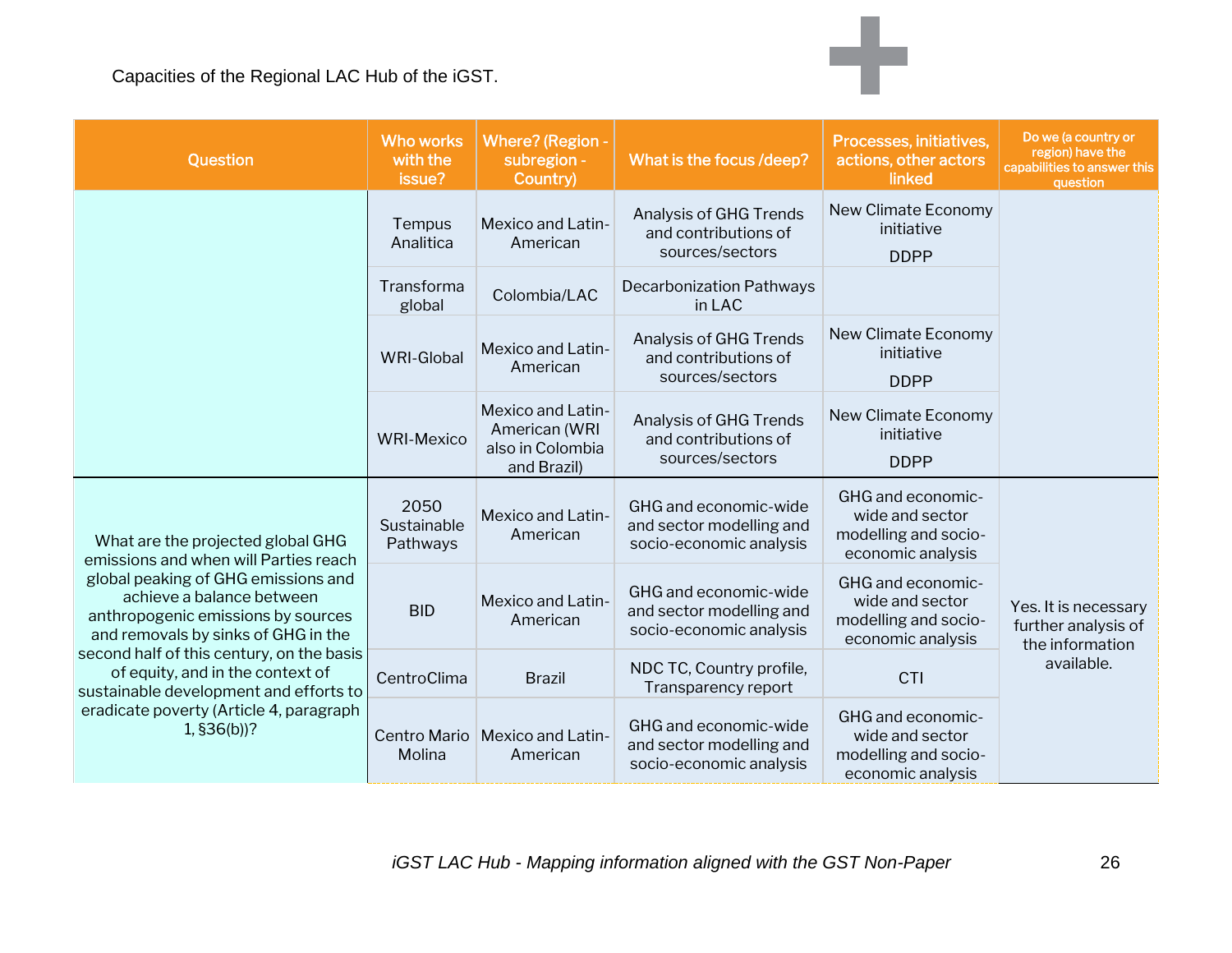| Question | <b>Who works</b><br>with the<br>issue? | <b>Where?</b> (Region -<br>subregion -<br>Country)                    | What is the focus /deep?                                                     | Processes, initiatives,<br>actions, other actors<br>linked                        | Do we (a country or<br>region) have the<br>capabilities to answer this<br>question |
|----------|----------------------------------------|-----------------------------------------------------------------------|------------------------------------------------------------------------------|-----------------------------------------------------------------------------------|------------------------------------------------------------------------------------|
|          | <b>PLACE</b>                           | Mexico and Latin-<br>American                                         | GHG and economic-wide<br>and sector modelling and<br>socio-economic analysis | GHG and economic-<br>wide and sector<br>modelling and socio-<br>economic analysis |                                                                                    |
|          | <b>FARN</b>                            | Argentina                                                             | NDC TC, Country profile,<br>Transparency report                              | <b>CITI</b>                                                                       |                                                                                    |
|          | <b>FLAC</b>                            | Latin-American                                                        | Una mirada a las NDC de<br>América Latina                                    | <b>OLAC</b>                                                                       |                                                                                    |
|          | <b>ICM</b>                             | Mexico                                                                | Energy transition (LTE)                                                      | SEN, advocacy, private<br>sector                                                  |                                                                                    |
|          | <b>ICM</b>                             | Mexico                                                                | NDC TC, Country profile,<br>Transparency report                              | <b>CTI</b>                                                                        |                                                                                    |
|          | Tempus<br>Analitica                    | Mexico and Latin-<br>American                                         | GHG and economic-wide<br>and sector modelling and<br>socio-economic analysis | GHG and economic-<br>wide and sector<br>modelling and socio-<br>economic analysis |                                                                                    |
|          | Transforma<br>global                   | Colombia/LAC                                                          | STEP: Community-based<br>Sustainable Tourism<br><b>Enhancing Project</b>     |                                                                                   |                                                                                    |
|          | <b>WRI-Global</b>                      | Mexico and Latin-<br>American                                         | GHG and economic-wide<br>and sector modelling and<br>socio-economic analysis | GHG and economic-<br>wide and sector<br>modelling and socio-<br>economic analysis |                                                                                    |
|          | <b>WRI-Mexico</b>                      | Mexico and Latin-<br>American (WRI<br>also in Colombia<br>and Brazil) | GHG and economic-wide<br>and sector modelling and<br>socio-economic analysis | New Climate Economy<br>initiative<br><b>DDPP</b><br><b>Climate Watch</b>          |                                                                                    |

٠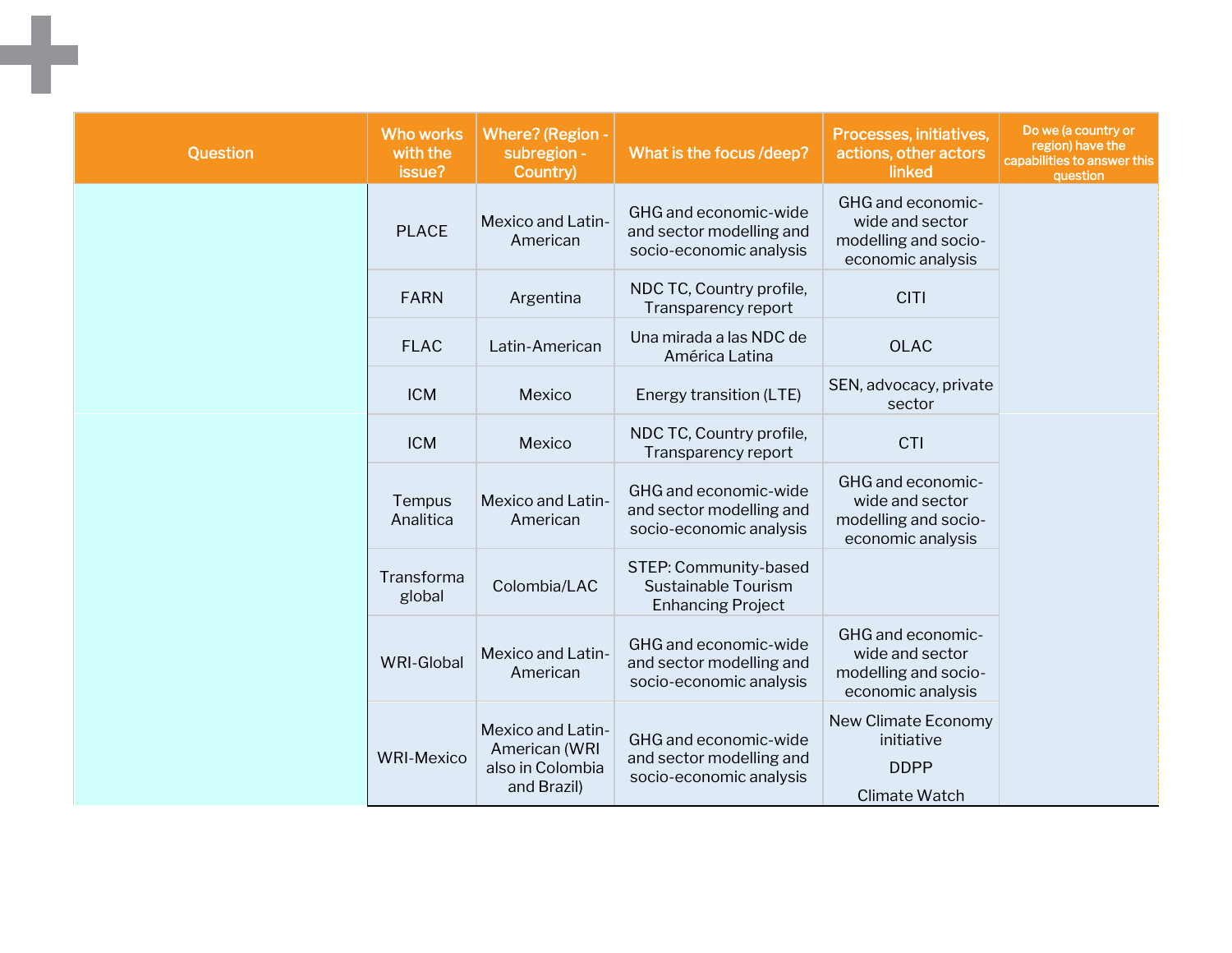| Question                                                                                                                                                                                                                                                                                                                                                                                                                     | <b>Who works</b><br>with the<br>issue? | <b>Where?</b> (Region -<br>subregion -<br>Country) | What is the focus /deep?                                                                           | Processes, initiatives,<br>actions, other actors<br>linked | Do we (a country or<br>region) have the<br>capabilities to answer this<br>question                         |
|------------------------------------------------------------------------------------------------------------------------------------------------------------------------------------------------------------------------------------------------------------------------------------------------------------------------------------------------------------------------------------------------------------------------------|----------------------------------------|----------------------------------------------------|----------------------------------------------------------------------------------------------------|------------------------------------------------------------|------------------------------------------------------------------------------------------------------------|
|                                                                                                                                                                                                                                                                                                                                                                                                                              | CentroClima                            | <b>Brazil</b>                                      | NDC TC, Country profile,<br>Transparency report                                                    | <b>CTI</b>                                                 |                                                                                                            |
|                                                                                                                                                                                                                                                                                                                                                                                                                              | <b>FARN</b>                            | Argentina                                          | NDC TC, Country profile,<br>Transparency report                                                    | <b>CTI</b>                                                 |                                                                                                            |
| What are the trends of the<br>concentration of GHGs in the<br>atmosphere and global average<br>temperature and what global emission<br>pathways are consistent with the goals<br>set out in Articles 2 paragraph 1 (a) and<br>Article 4, paragraph 1?                                                                                                                                                                        | <b>GFLAC</b>                           | Argentina,<br>Ecuador,<br>Paraguay                 | Rol de los gobiernos<br>subnacionales y actores no<br>estatales en la<br>implementación de las NDC | <b>OLAC</b>                                                | Partially. There is no<br>information<br>identified for some                                               |
|                                                                                                                                                                                                                                                                                                                                                                                                                              | <b>ICM</b>                             | Mexico                                             | Energy transition (LTE)                                                                            | SEN, advocacy, private<br>sector                           | countries, especially<br>in the Caribbean.                                                                 |
|                                                                                                                                                                                                                                                                                                                                                                                                                              | <b>ICM</b>                             | Mexico                                             | NDC TC, Country profile,<br>Transparency report                                                    | <b>CTI</b>                                                 |                                                                                                            |
|                                                                                                                                                                                                                                                                                                                                                                                                                              | Transforma<br>global                   | Colombia/LAC                                       | <b>Decarbonization Pathways</b><br>in LAC                                                          |                                                            |                                                                                                            |
| What is the projected increase in the<br>global average temperature, 31<br>consistent with the aggregated effect<br>of NDCs (§36(b)) and how can Parties<br>enhance climate action to reach the<br>goals set out in Articles 2 paragraph 1<br>(a) and Article 4, paragraph 1, in the light<br>of best available science and equity,<br>and in the context of sustainable<br>development and efforts to eradicate<br>poverty? | <b>FLAC</b>                            | Latin America                                      | Finance, studies on the<br>implementation of the NDC                                               | <b>OLAC</b>                                                |                                                                                                            |
|                                                                                                                                                                                                                                                                                                                                                                                                                              | CentroClima                            | <b>Brazil</b>                                      | NDC TC, Country profile,<br>Transparency report                                                    | CTI                                                        | Partially. There is no<br>information<br>identified for some<br>countries, especially<br>in the Caribbean. |
|                                                                                                                                                                                                                                                                                                                                                                                                                              | <b>FARN</b>                            | Argentina                                          | NDC TC, Country profile,<br>Transparency report                                                    | CTI                                                        |                                                                                                            |
|                                                                                                                                                                                                                                                                                                                                                                                                                              | <b>ICM</b>                             | Mexico                                             | NDC TC, Country profile,<br>Transparency report                                                    | <b>CTI</b>                                                 |                                                                                                            |

÷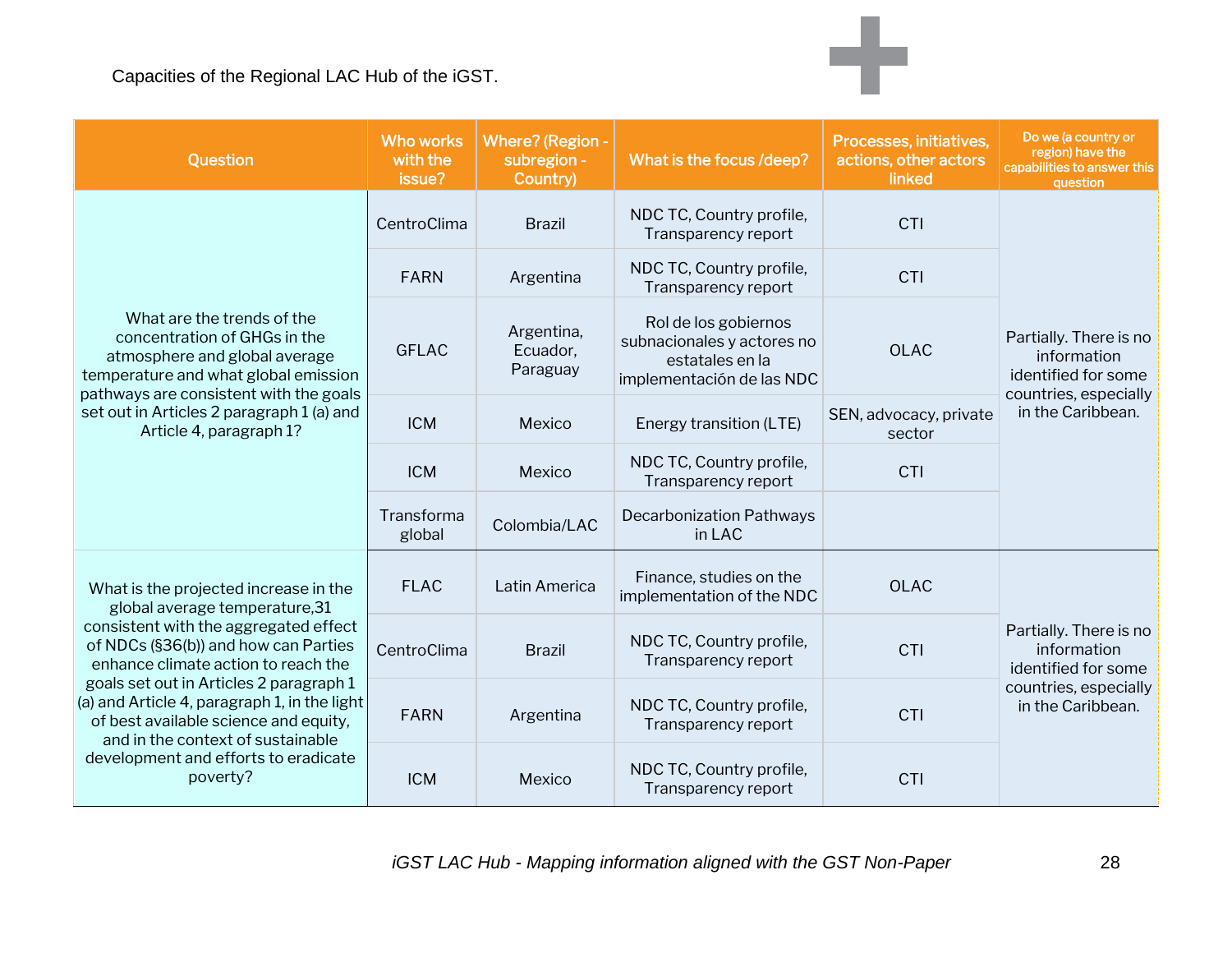| Question                                                                                                                                                                                                            | <b>Who works</b><br>with the<br>issue? | Where? (Region -<br>subregion -<br>Country)                              | What is the focus /deep?                                                                                   | Processes, initiatives,<br>actions, other actors<br>linked                             | Do we (a country or<br>region) have the<br>capabilities to answer this<br>question                                                                                    |
|---------------------------------------------------------------------------------------------------------------------------------------------------------------------------------------------------------------------|----------------------------------------|--------------------------------------------------------------------------|------------------------------------------------------------------------------------------------------------|----------------------------------------------------------------------------------------|-----------------------------------------------------------------------------------------------------------------------------------------------------------------------|
| What steps are being taken to scale up<br>investment, including private finance, in                                                                                                                                 | <b>GFLAC</b>                           | Mexico                                                                   | Financiamiento<br>internacional para mitigar y<br>combatir los efectos<br>adversos del cambio<br>climático | GIZ                                                                                    | Partially. There is no<br>information<br>identified for some<br>countries, especially<br>in the Caribbean.                                                            |
| relevant sectors?                                                                                                                                                                                                   | <b>GFLAC</b>                           | Region                                                                   | Finanzas sostenibles (índice<br>y diálogos)                                                                | OLAC y varios                                                                          |                                                                                                                                                                       |
|                                                                                                                                                                                                                     | CentroClima                            | <b>Brazil</b>                                                            | NDC TC, Country profile,<br>Transparency report                                                            | CTI                                                                                    | Yes, but it is                                                                                                                                                        |
| What information is needed for<br>countries to strengthen domestic<br>emissions reductions and removals in<br>line with Paris Agreement goals and<br>what recommendations can be<br>developed to increase ambition? | <b>FARN</b>                            | Argentina                                                                | NDC TC, Country profile,<br>Transparency report                                                            | CTI                                                                                    | necessary further<br>analysis of the<br>information<br>available, and there<br>is no information<br>identified for some<br>countries, especially<br>in the Caribbean. |
|                                                                                                                                                                                                                     | <b>GFLAC</b>                           | Latin America                                                            | Finance, studies on the<br>implementation of the NDC                                                       | <b>OLAC</b>                                                                            |                                                                                                                                                                       |
|                                                                                                                                                                                                                     | <b>ICM</b>                             | Mexico                                                                   | NDC TC, Country profile,<br>Transparency report                                                            | CTI                                                                                    |                                                                                                                                                                       |
|                                                                                                                                                                                                                     |                                        |                                                                          | <b>ADAPTATION</b>                                                                                          |                                                                                        |                                                                                                                                                                       |
| What are the observed and projected<br>changes in the global climate system<br>and biosphere?                                                                                                                       |                                        |                                                                          |                                                                                                            |                                                                                        | <b>No</b>                                                                                                                                                             |
| What are the global levels of climate<br>risks, observed and potential impacts<br>and vulnerability and at what temporal                                                                                            | Avina/<br>Impulsouth<br>project        | LAC & Africa (DR,<br>Guatemala, Niger,<br>Madagascar,<br>Zambia, Uganda) | Assessment of knowledge<br>and capacity needs and<br>gaps, training and<br>development of solutions        | Avina, FLACSO<br>Ecuador, UNU and local<br>partners-under-<br>identification currently | Partially, there is<br>work in progress in<br>some countries. But<br>there is no                                                                                      |
| scales (Articles 7.9(c), 13.8, §36(b))?                                                                                                                                                                             | <b>FARN</b>                            | Argentina                                                                | Sectorial analysis (Vaca<br>Muerta, fires)                                                                 |                                                                                        | information<br>identified for some                                                                                                                                    |

m,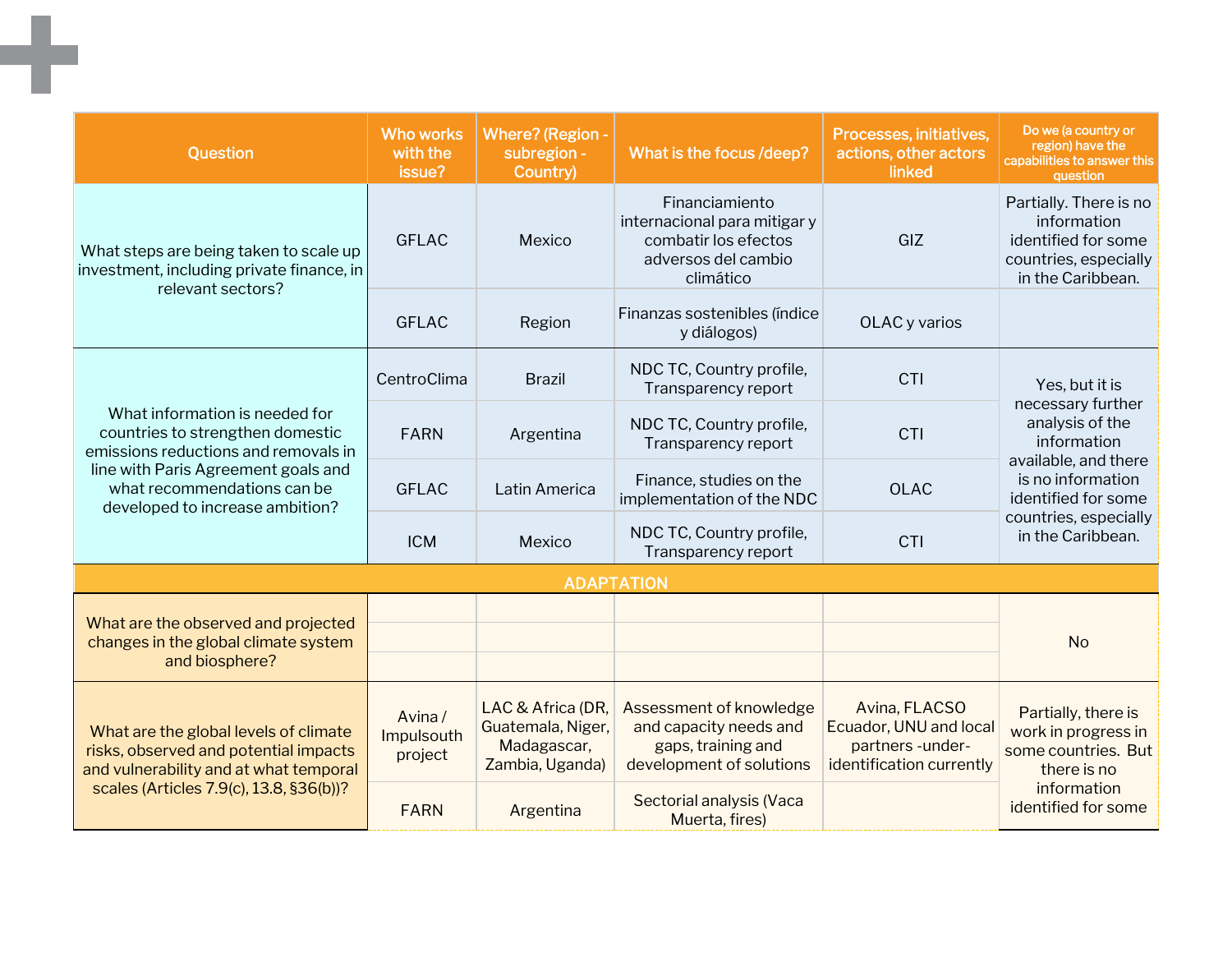| Question                                                                                                                                                                  | <b>Who works</b><br>with the<br>issue?    | Where? (Region -<br>subregion -<br>Country) | What is the focus /deep?                                                                                                                                                                                                  | Processes, initiatives,<br>actions, other actors<br>linked | Do we (a country or<br>region) have the<br>capabilities to answer this<br>question |
|---------------------------------------------------------------------------------------------------------------------------------------------------------------------------|-------------------------------------------|---------------------------------------------|---------------------------------------------------------------------------------------------------------------------------------------------------------------------------------------------------------------------------|------------------------------------------------------------|------------------------------------------------------------------------------------|
|                                                                                                                                                                           | Global<br>Commission<br>on.<br>Adaptation | Global                                      | The Adapt Now report calls<br>for revolutions in three<br>areas-understanding,<br>planning and finance-to<br>ensure that climate<br>impacts, risks and solutions<br>are factoring into decision-<br>making at all levels. |                                                            | countries, especially<br>in the Caribbean.                                         |
|                                                                                                                                                                           | <b>UNDO</b>                               | <b>LAC</b>                                  | <b>Adaptation and Risk</b><br>Assessments                                                                                                                                                                                 |                                                            |                                                                                    |
|                                                                                                                                                                           | <b>WRI Mexico</b>                         | Mexico                                      | Nature-based solutions and<br>community based<br>adaptation particularly in<br>areas with mangroves and<br>ocean ecosystems                                                                                               |                                                            |                                                                                    |
| What is the state of adaptation efforts,<br>support, experience and priorities,<br>including the information referred to in<br>Article 7, paragraphs 2, 10, 11 and 14, of | <b>FARN</b>                               | Argentina                                   | NDC TC, Country profile,<br>Transparency report                                                                                                                                                                           | <b>CTI</b>                                                 | Partially, there is<br>work in progress in                                         |
|                                                                                                                                                                           | <b>GFLAC</b>                              | Latin America                               | Una mirada a las NDC de<br>América Latina                                                                                                                                                                                 | <b>OLAC</b>                                                | some countries, but<br>there are many                                              |

÷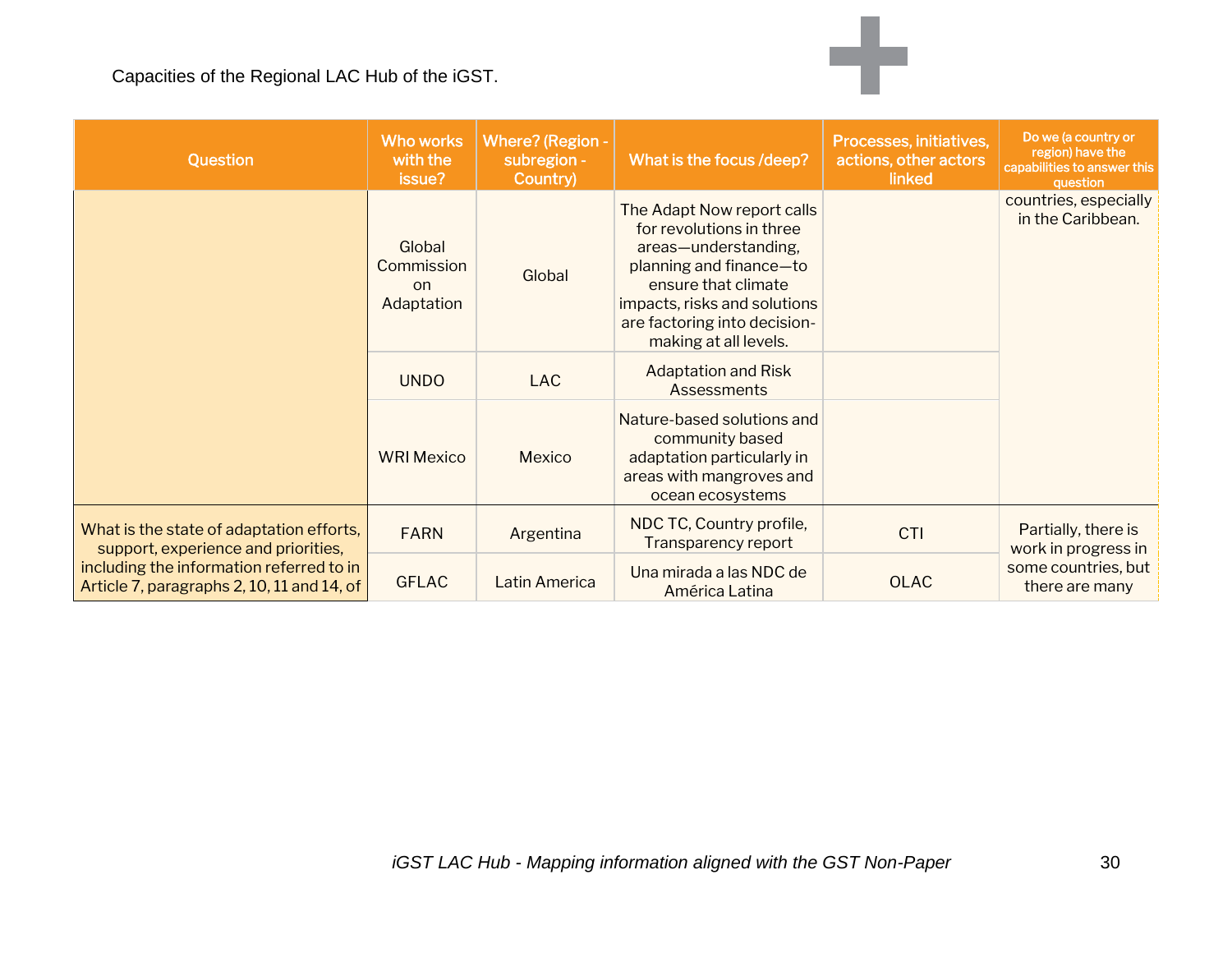| Question                                                                                                                                                                                                                                                             | <b>Who works</b><br>with the<br>issue? | Where? (Region -<br>subregion -<br>Country) | What is the focus /deep?                                                                                                                        | Processes, initiatives,<br>actions, other actors<br>linked | Do we (a country or<br>region) have the<br>capabilities to answer this<br>question |
|----------------------------------------------------------------------------------------------------------------------------------------------------------------------------------------------------------------------------------------------------------------------|----------------------------------------|---------------------------------------------|-------------------------------------------------------------------------------------------------------------------------------------------------|------------------------------------------------------------|------------------------------------------------------------------------------------|
| the Paris Agreement, and the reports<br>referred to in Article 13, paragraph 8, of<br>the Paris Agreement (§36(c)), taking<br>into account the best available science,<br>traditional knowledge, knowledge of<br>indigenous peoples, and local<br>knowledge systems? | <b>WRI Mexico</b>                      | Mexico                                      | Nature-based solutions and<br>community based<br>adaptation particularly in<br>areas with mangroves and<br>ocean ecosystems                     |                                                            | missing, especially in<br>the Caribbean.                                           |
|                                                                                                                                                                                                                                                                      | CentroClima                            | <b>Brazil</b>                               | NDC TC, Country profile,<br>Transparency report                                                                                                 | CTI                                                        |                                                                                    |
|                                                                                                                                                                                                                                                                      | <b>FARN</b>                            | Argentina                                   | NDC TC, Country profile,<br><b>Transparency report</b>                                                                                          | CTI                                                        |                                                                                    |
| What are the support needs of<br>developing country Parties (Article 7.3<br>and 7.14(a), (§36(c) and decision                                                                                                                                                        | <b>GFLAC</b>                           | <b>Latin America</b>                        | Finance, studies on the<br>implementation of the NDC                                                                                            | <b>OLAC</b>                                                | It is necessary<br>further analysis of<br>the information                          |
| 11/CMA.1, paragraph 9) and to what<br>extent has progress been made<br>towards assessing the support needs<br>of developing country Parties (Articles<br>7.2 and 7.10)?                                                                                              | <b>ICM</b>                             | Mexico                                      | NDC TC, Country profile,<br><b>Transparency report</b>                                                                                          | CTI                                                        | available and by the<br>moment there is not<br>information<br>identified for some  |
|                                                                                                                                                                                                                                                                      | Transforma<br>global                   | Colombia                                    | Consultancy on designing,<br>implementing and<br>documenting challenges<br>and opportunities of the<br>NDC implementation<br>(adaptation focus) |                                                            | countries, especially<br>in the Caribbean.                                         |

٠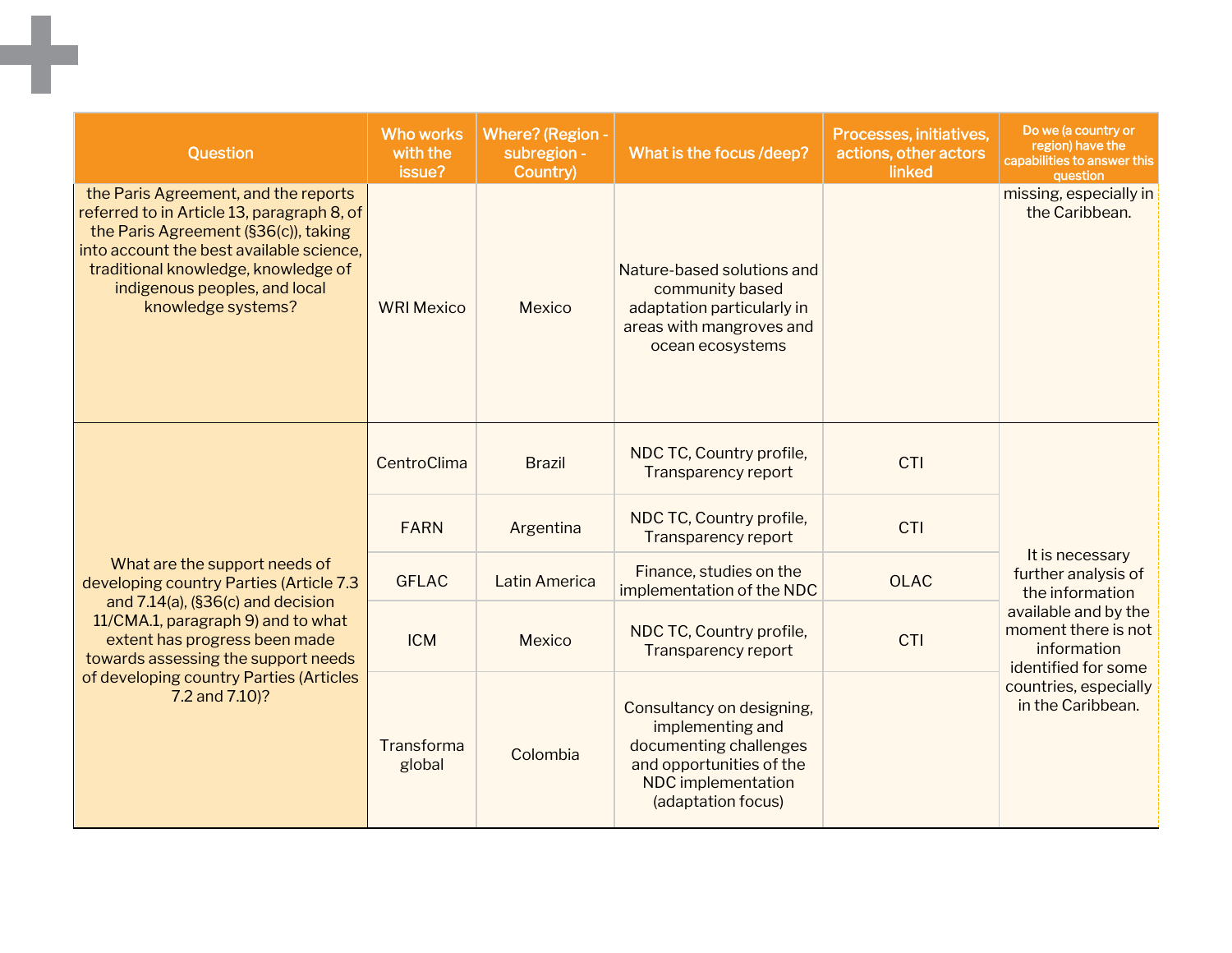| Question                                                                                                                                                                                                                                                                                                                    | <b>Who works</b><br>with the<br>issue? | <b>Where? (Region -</b><br>subregion -<br>Country) | What is the focus /deep?                                                           | Processes, initiatives,<br>actions, other actors<br>linked | Do we (a country or<br>region) have the<br>capabilities to answer this<br>question                                            |
|-----------------------------------------------------------------------------------------------------------------------------------------------------------------------------------------------------------------------------------------------------------------------------------------------------------------------------|----------------------------------------|----------------------------------------------------|------------------------------------------------------------------------------------|------------------------------------------------------------|-------------------------------------------------------------------------------------------------------------------------------|
|                                                                                                                                                                                                                                                                                                                             | CentroClima                            | <b>Brazil</b>                                      | NDC TC, Country profile,<br><b>Transparency report</b>                             | <b>CTI</b>                                                 |                                                                                                                               |
|                                                                                                                                                                                                                                                                                                                             | <b>FARN</b>                            | Argentina                                          | NDC TC, Country profile,<br><b>Transparency report</b>                             | <b>CTI</b>                                                 | It is necessary<br>further analysis of                                                                                        |
| To what extent has progress been<br>made on reviewing the adequacy and<br>effectiveness of adaptation and<br>support provided for adaptation<br>(Articles 7.4, 7.6, 7.14(c))?                                                                                                                                               | <b>GFLAC</b>                           | <b>Latin America</b>                               | Una mirada a las NDC de<br>América Latina                                          | <b>OLAC</b>                                                | the information<br>available. There is no<br>information<br>identified for some<br>countries, especially<br>in the Caribbean. |
|                                                                                                                                                                                                                                                                                                                             | <b>ICM</b>                             | Mexico                                             | NDC TC, Country profile,<br><b>Transparency report</b>                             | CTI                                                        |                                                                                                                               |
|                                                                                                                                                                                                                                                                                                                             | Transforma<br>global                   | Colombia                                           | Analysis on the<br>implementation of the NDC<br>and its effects on<br>biodiversity |                                                            |                                                                                                                               |
| What is the overall progress made in<br>achieving the global goal on adaptation<br>stated in Article 7.1, how the adaptation<br>efforts contribute to this goal<br>(11/CMA.1, paragraph 14) and how is<br>this contributing to sustainable<br>development and ensuring an adequate<br>adaptation response in the context of | CentroClima                            | <b>Brazil</b>                                      | NDC TC, Country profile,<br><b>Transparency report</b>                             | <b>CTI</b>                                                 | It is necessary<br>further analysis of<br>the information<br>available. But there<br>is no information<br>identified for some |
|                                                                                                                                                                                                                                                                                                                             | <b>FARN</b>                            | Argentina                                          | NDC TC, Country profile,<br><b>Transparency report</b>                             | <b>CTI</b>                                                 | countries, especially<br>in the Caribbean.                                                                                    |

÷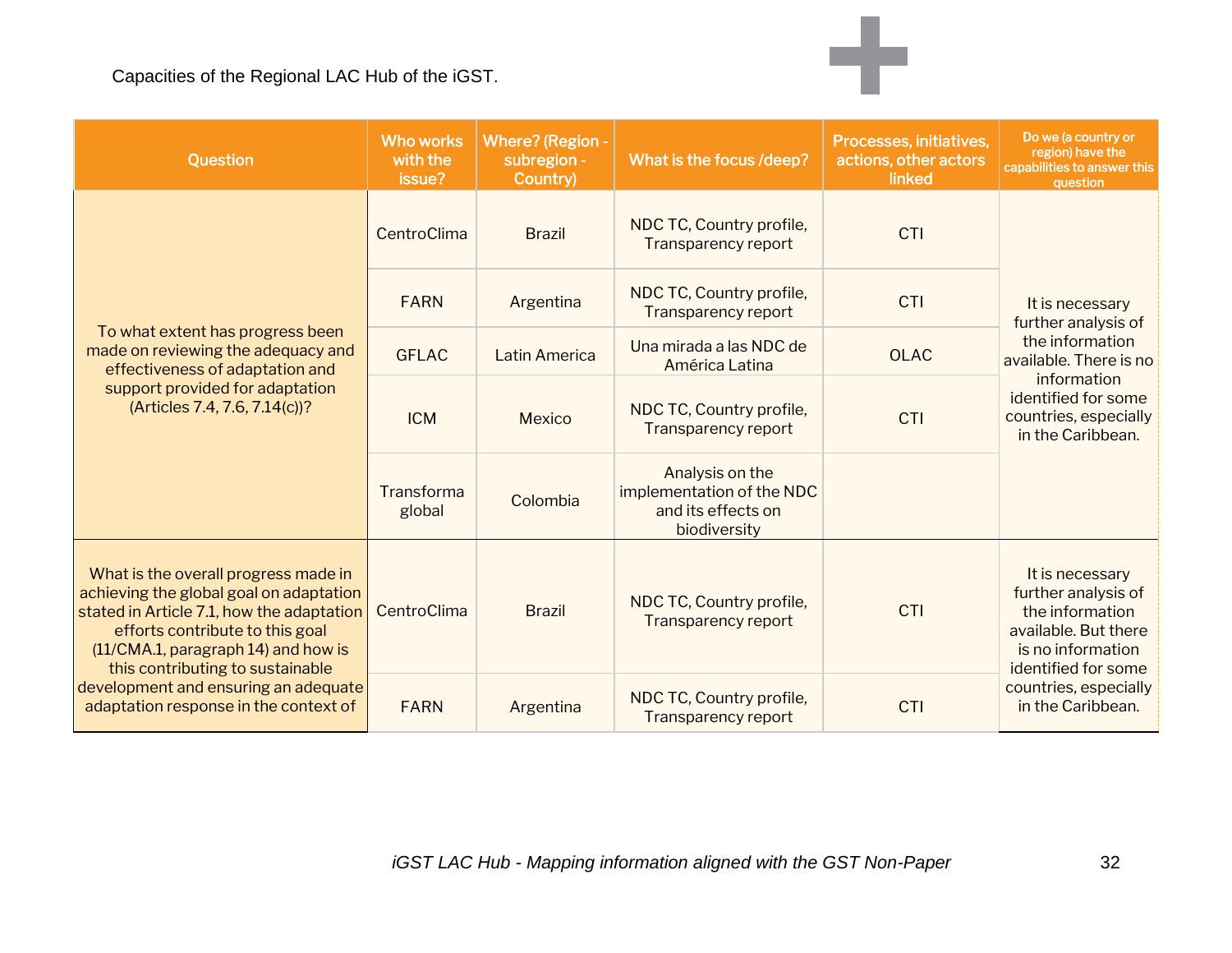| Question                                                                                                                                                                                                                                | <b>Who works</b><br>with the<br>issue? | <b>Where?</b> (Region -<br>subregion -<br>Country) | What is the focus /deep?                                                                                                                        | Processes, initiatives,<br>actions, other actors<br>linked | Do we (a country or<br>region) have the<br>capabilities to answer this<br>question               |
|-----------------------------------------------------------------------------------------------------------------------------------------------------------------------------------------------------------------------------------------|----------------------------------------|----------------------------------------------------|-------------------------------------------------------------------------------------------------------------------------------------------------|------------------------------------------------------------|--------------------------------------------------------------------------------------------------|
| the temperature goal referred to in<br>Article 2 (Article 7.1)?                                                                                                                                                                         | <b>ICM</b>                             | Mexico                                             | NDC TC, Country profile,<br><b>Transparency report</b>                                                                                          | CTI                                                        |                                                                                                  |
|                                                                                                                                                                                                                                         | Transforma<br>global                   | Colombia                                           | Analysis on the<br>implementation of the NDC<br>and its effects on<br>biodiversity                                                              |                                                            |                                                                                                  |
| How can Parties increase the ability to                                                                                                                                                                                                 | <b>FLAC</b>                            | <b>Latin America</b>                               |                                                                                                                                                 |                                                            | No, there is work in                                                                             |
| adapt to the adverse impacts of climate<br>change and foster climate resilience<br>and low GHG emissions development,<br>in a manner that does not threaten food<br>production, consistent with the goal set<br>out in Article 2.1 (b)? | Transforma<br>global                   | Colombia                                           | Consultancy on designing,<br>implementing and<br>documenting challenges<br>and opportunities of the<br>NDC implementation<br>(adaptation focus) |                                                            | progress in some<br>countries, but there<br>are many missing,<br>especially in the<br>Caribbean. |

m.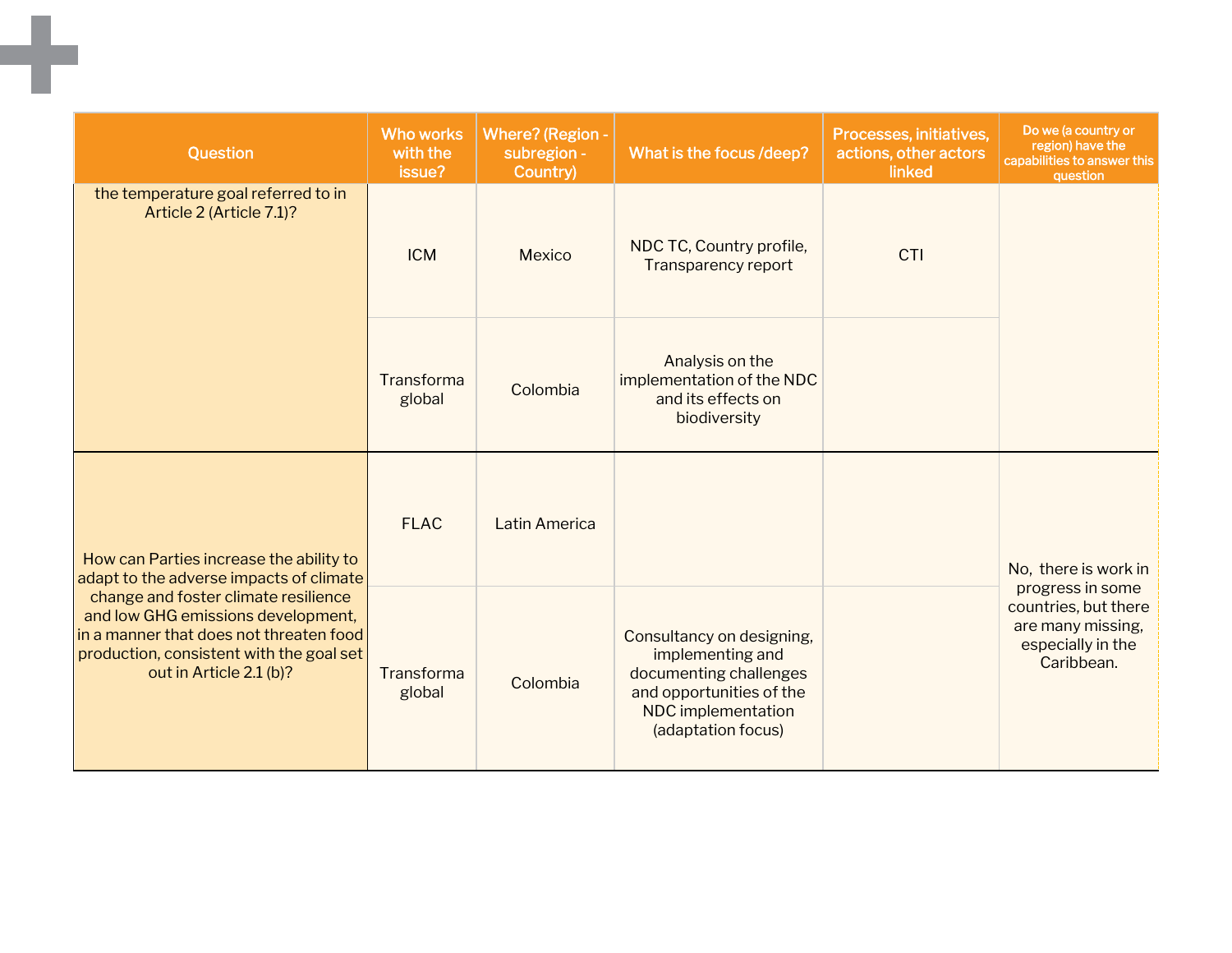| Question                                                                                                                                                                                                                                                                                                                                                              | <b>Who works</b><br>with the<br>issue? | <b>Where? (Region -</b><br>subregion -<br>Country)                       | What is the focus /deep?                                                                            | Processes, initiatives,<br>actions, other actors<br>linked                             | Do we (a country or<br>region) have the<br>capabilities to answer this<br>question                                              |
|-----------------------------------------------------------------------------------------------------------------------------------------------------------------------------------------------------------------------------------------------------------------------------------------------------------------------------------------------------------------------|----------------------------------------|--------------------------------------------------------------------------|-----------------------------------------------------------------------------------------------------|----------------------------------------------------------------------------------------|---------------------------------------------------------------------------------------------------------------------------------|
| To what extent do adaptation efforts of<br>Parties ensure an adequate adaptation<br>response according to the temperature<br>limits identified by the Paris<br>Agreement?                                                                                                                                                                                             | <b>GFLAC</b>                           | Latin America                                                            | Una mirada a las NDC de<br>América Latina                                                           | <b>OLAC</b>                                                                            | No, there is work in<br>progress in some<br>countries, but there<br>are many missing,<br>especially in the<br>Caribbean.        |
|                                                                                                                                                                                                                                                                                                                                                                       |                                        |                                                                          | <b>MEANS OF IMPLEMENTATION AND SUPPORT</b>                                                          |                                                                                        |                                                                                                                                 |
| What are the barriers and challenges,<br>including finance, technology<br>development and transfer and<br>capacity-building gaps, faced by<br>developing countries (§36(f))?                                                                                                                                                                                          | Avina/<br>Impulsouth<br>project        | LAC & Africa (DR,<br>Guatemala, Niger,<br>Madagascar,<br>Zambia, Uganda) | Assessment of knowledge<br>and capacity needs and<br>gaps, training and<br>development of solutions | Avina, FLACSO<br>Ecuador, UNU and local<br>partners-under-<br>identification currently |                                                                                                                                 |
|                                                                                                                                                                                                                                                                                                                                                                       | <b>GFLAC</b>                           | Latin America                                                            | Finance, studies on the<br>implementation of the NDC                                                | <b>OLAC</b>                                                                            | Partially, there is<br>work in progress in<br>some countries.                                                                   |
| What is the state of progress on<br>provision of means of implementation<br>and support and mobilization and<br>provision of support, including the<br>information referred to in Article 9,<br>paragraphs 4 and 6, Article 10,<br>paragraph 6, Article 11, paragraph 3,<br>and Article 13, in particular paragraphs<br>9 and 10, of the Paris Agreement<br>(S36(d))? | <b>GFLAC</b>                           | Latin America                                                            | Finanzas sostenibles para<br>el futuro<br>Una mirada a las NDC de<br>América Latina                 | <b>OLAC</b>                                                                            | Partially, there is<br>work in progress in<br>some countries, but<br>there are many<br>missing, especially in<br>the Caribbean. |

÷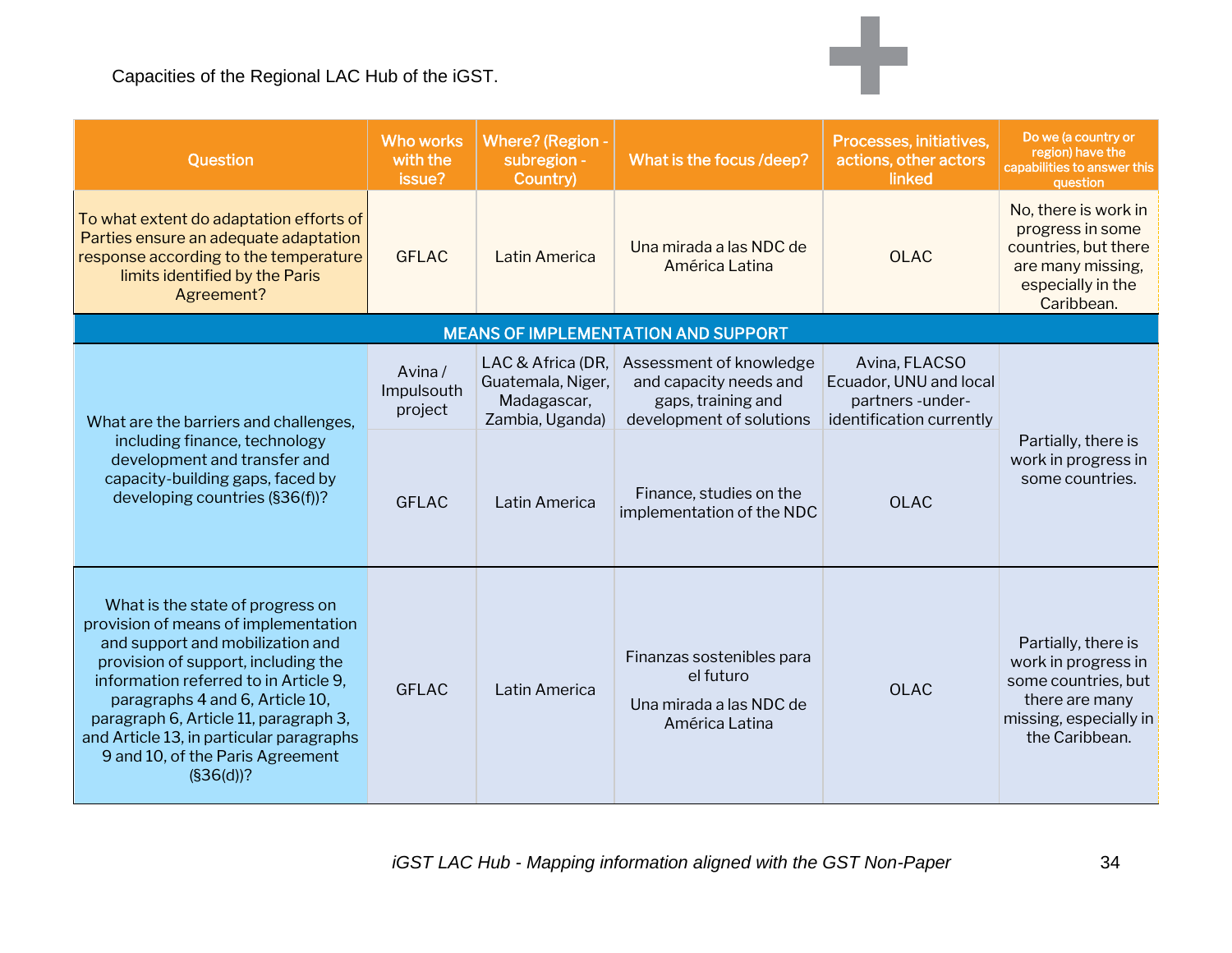| Question                                                                                                                                                                                                                                                                                                                                                                                         | <b>Who works</b><br>with the<br><b>issue?</b> | <b>Where?</b> (Region -<br>subregion -<br>Country) | What is the focus /deep?                             | Processes, initiatives,<br>actions, other actors<br>linked | Do we (a country or<br>region) have the<br>capabilities to answer this<br>question                                              |
|--------------------------------------------------------------------------------------------------------------------------------------------------------------------------------------------------------------------------------------------------------------------------------------------------------------------------------------------------------------------------------------------------|-----------------------------------------------|----------------------------------------------------|------------------------------------------------------|------------------------------------------------------------|---------------------------------------------------------------------------------------------------------------------------------|
| What is the overall progress made<br>towards achieving the long-term vision<br>on the importance of fully realizing<br>technology development and transfer<br>in order to improve resilience to climate<br>change and to reduce greenhouse gas<br>emissions referred to in Article 10.1?<br>What is the state of cooperative action<br>on technology development and<br>transfer (Article 10.2)? | <b>GFLAC</b>                                  | Latin America                                      | Finance, studies on the<br>implementation of the NDC | <b>OLAC</b>                                                | Partially, there is<br>work in progress in<br>some countries, but<br>there are many<br>missing, especially in<br>the Caribbean. |
| To what extent has progress been<br>made on enhancing the capacity of<br>developing country Parties to<br>implement the Paris Agreement<br>(Article 11.3)?                                                                                                                                                                                                                                       | <b>GFLAC</b>                                  | Latin America                                      | Finance, studies on the<br>implementation of the NDC | <b>OLAC</b>                                                | Partially. There is no<br>information<br>identified for some<br>countries, especially<br>in the Caribbean.                      |
| What is the state of current global<br>climate finance flows, trends and data<br>gaps? What information is available on<br>efforts to make the financial flows<br>consistent with the pathways towards<br>low GHG emissions and climate-<br>resilient development and what are the<br>knowledge gaps (Article 2.1(c), para<br>36(d))? 20. How has support provided                               | CentroClima                                   | <b>Brazil</b>                                      | NDC TC, Country profile,<br>Transparency report      | CTI                                                        | Yes. It is necessary                                                                                                            |
|                                                                                                                                                                                                                                                                                                                                                                                                  | <b>FARN</b>                                   | Argentina                                          | NDC TC, Country profile,<br>Transparency report      | CTI                                                        | further analysis of<br>the information<br>available and it is                                                                   |
|                                                                                                                                                                                                                                                                                                                                                                                                  | <b>GFLAC</b>                                  | Latin America                                      | Finanzas sostenibles para<br>el futuro               | <b>OLAC</b>                                                | necessary to identify<br>more information<br>for some countries.                                                                |
|                                                                                                                                                                                                                                                                                                                                                                                                  | <b>ICM</b>                                    | Mexico                                             | NDC TC, Country profile,<br>Transparency report      | CTI                                                        |                                                                                                                                 |

-1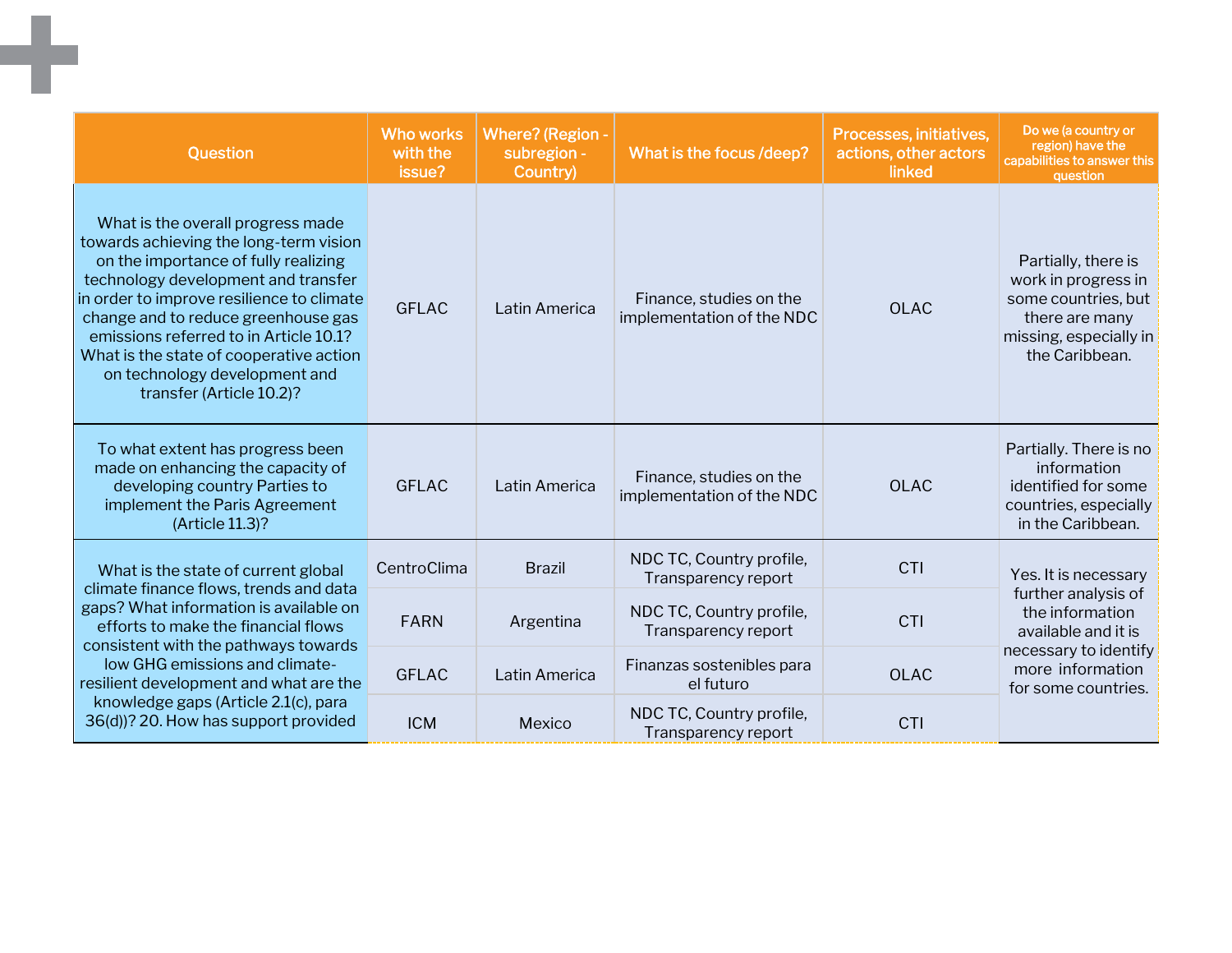| Question                                                                                                                                                                                                                                                                                                                                                                                                     | <b>Who works</b><br>with the<br>issue? | <b>Where? (Region -</b><br>subregion -<br>Country) | What is the focus /deep?                                                                                                                                                                                                                                                                                                                                                 | Processes, initiatives,<br>actions, other actors<br>linked | Do we (a country or<br>region) have the<br>capabilities to answer this<br>question                                                 |
|--------------------------------------------------------------------------------------------------------------------------------------------------------------------------------------------------------------------------------------------------------------------------------------------------------------------------------------------------------------------------------------------------------------|----------------------------------------|----------------------------------------------------|--------------------------------------------------------------------------------------------------------------------------------------------------------------------------------------------------------------------------------------------------------------------------------------------------------------------------------------------------------------------------|------------------------------------------------------------|------------------------------------------------------------------------------------------------------------------------------------|
| enabled just transition in developing<br>countries?                                                                                                                                                                                                                                                                                                                                                          | Transforma<br>global                   | Colombia                                           | Transparency and banking<br>standards.<br>Part of the Finance WK of<br>the iGST - Case study to<br>support the argument<br>regarding the need of<br>public and private finance<br>to support climate action.<br>Reviews national targets<br>for finance consistency,<br>key actions and sectors,<br>and pathways to finance<br>low emissions from the<br>private sector. | Investment and private<br>sector                           |                                                                                                                                    |
|                                                                                                                                                                                                                                                                                                                                                                                                              |                                        |                                                    | <b>CROSSCUTTING</b>                                                                                                                                                                                                                                                                                                                                                      |                                                            |                                                                                                                                    |
| What evidence exists for taking stock                                                                                                                                                                                                                                                                                                                                                                        | CentroClima                            | <b>Brazil</b>                                      | NDC TC, Country profile,<br>Transparency report                                                                                                                                                                                                                                                                                                                          | CTI                                                        |                                                                                                                                    |
| of the implementation of the Paris<br>Agreement to assess the collective<br>progress towards achieving its purpose<br>and long-term goals, including under<br>Article 2.1(a-c), in the thematic areas of<br>mitigation, adaptation and means of<br>implementation and support, including<br>on efforts to address the social and<br>economic consequences and impacts<br>of response measures and efforts to | <b>FARN</b>                            | Argentina                                          | NDC TC, Country profile,<br>Transparency report                                                                                                                                                                                                                                                                                                                          | CTI                                                        |                                                                                                                                    |
|                                                                                                                                                                                                                                                                                                                                                                                                              | <b>GFLAC</b>                           | Latin America                                      | Finance, studies on the<br>implementation of the NDC                                                                                                                                                                                                                                                                                                                     | <b>OLAC</b>                                                | Yes. It is necessary<br>further analysis of<br>the information<br>available and it is<br>necessary to identify<br>more information |
|                                                                                                                                                                                                                                                                                                                                                                                                              | <b>ICM</b>                             | Mexico                                             | NDC TC, Country profile,<br>Transparency report                                                                                                                                                                                                                                                                                                                          | CTI                                                        |                                                                                                                                    |
|                                                                                                                                                                                                                                                                                                                                                                                                              | Transforma                             | Colombia                                           | Transparency and banking<br>standards.                                                                                                                                                                                                                                                                                                                                   | Investment sector                                          |                                                                                                                                    |
| avert, minimize and address loss and<br>damage associated with the adverse<br>effects of climate change? (§6(b))                                                                                                                                                                                                                                                                                             | Transforma<br>global                   | Colombia                                           | Part of the Finance WK of<br>the iGST - Case study to<br>support the argument<br>regarding the need of                                                                                                                                                                                                                                                                   | Private sector, iGST-<br><b>FWG</b>                        |                                                                                                                                    |

÷

*iGST LAC Hub - Mapping information aligned with the GST Non-Paper* 36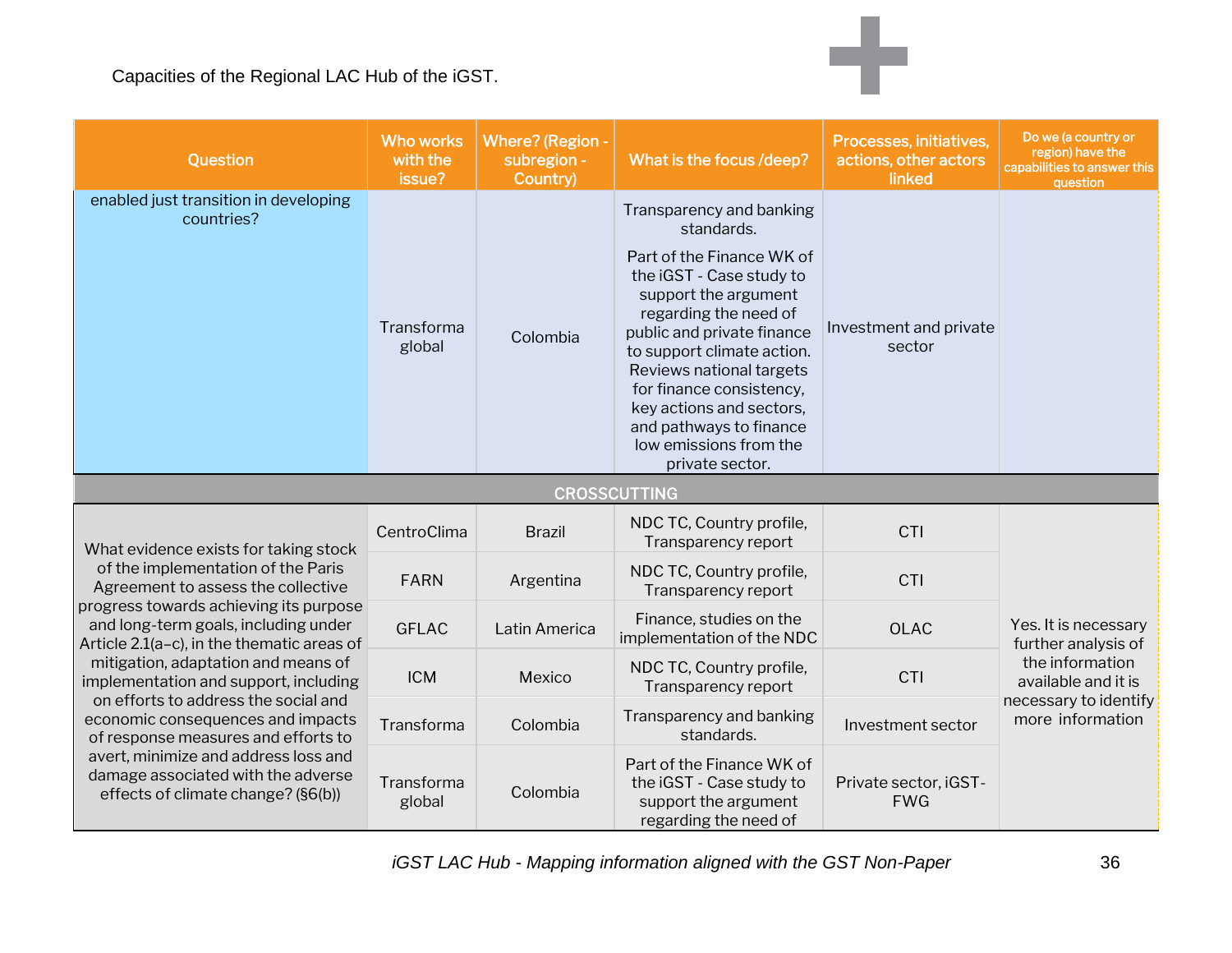| Question                                                                                                                                                                                                                                                                                                                                                 | <b>Who works</b><br>with the<br>issue? | Where? (Region -<br>subregion -<br>Country) | What is the focus /deep?                                                                                                                                                                                             | Processes, initiatives,<br>actions, other actors<br>linked | Do we (a country or<br>region) have the<br>capabilities to answer this<br>question                                                                                                           |
|----------------------------------------------------------------------------------------------------------------------------------------------------------------------------------------------------------------------------------------------------------------------------------------------------------------------------------------------------------|----------------------------------------|---------------------------------------------|----------------------------------------------------------------------------------------------------------------------------------------------------------------------------------------------------------------------|------------------------------------------------------------|----------------------------------------------------------------------------------------------------------------------------------------------------------------------------------------------|
|                                                                                                                                                                                                                                                                                                                                                          |                                        |                                             | public and private finance<br>to support climate action.<br>Reviews national targets<br>for finance consistency,<br>key actions and sectors,<br>and pathways to finance<br>low emissions from the<br>private sector. |                                                            |                                                                                                                                                                                              |
| What is the overall effect of Parties'<br>nationally determined contributions<br>and overall progress made by Parties<br>towards the implementation of their<br>NDCs, including the information<br>referred to in Article 13, paragraph 7(b),<br>of the Paris Agreement? (§36(b));                                                                       | CentroClima                            | <b>Brazil</b>                               | NDC TC, Country profile,<br>Transparency report                                                                                                                                                                      | CTI                                                        | Yes. It is necessary<br>further analysis of<br>the information<br>available and it is<br>necessary to identify<br>more information<br>for some countries,<br>especially in the<br>Caribbean. |
|                                                                                                                                                                                                                                                                                                                                                          | <b>FARN</b>                            | Argentina                                   | NDC TC, Country profile,<br>Transparency report                                                                                                                                                                      | CTI                                                        |                                                                                                                                                                                              |
|                                                                                                                                                                                                                                                                                                                                                          | <b>GFLAC</b>                           | Latin America                               | Finance, studies on the<br>implementation of the NDC                                                                                                                                                                 | <b>OLAC</b>                                                |                                                                                                                                                                                              |
|                                                                                                                                                                                                                                                                                                                                                          | <b>ICM</b>                             | Mexico                                      | NDC TC, Country profile,<br>Transparency report                                                                                                                                                                      | CTI                                                        |                                                                                                                                                                                              |
| What are good practices, experience<br>and potential opportunities to enhance<br>climate action, including international<br>cooperation, on mitigation and<br>adaptation and to increase support<br>under Article 13.5 of the Paris<br>Agreement (para36(g)? Which of these<br>can be transferable or replicated by<br>others? How effective was sharing | CentroClima                            | <b>Brazil</b>                               | NDC TC, Country profile,<br>Transparency report                                                                                                                                                                      | CTI                                                        | Yes                                                                                                                                                                                          |
|                                                                                                                                                                                                                                                                                                                                                          | <b>FARN</b>                            | Argentina                                   | NDC TC, Country profile,<br>Transparency report                                                                                                                                                                      | CTI                                                        |                                                                                                                                                                                              |
|                                                                                                                                                                                                                                                                                                                                                          | <b>GFLAC</b>                           | Latin America                               | Finance, studies on the<br>implementation of the NDC                                                                                                                                                                 | <b>OLAC</b>                                                |                                                                                                                                                                                              |
|                                                                                                                                                                                                                                                                                                                                                          | <b>ICM</b>                             | Mexico                                      | NDC TC, Country profile,<br>Transparency report                                                                                                                                                                      | CTI                                                        |                                                                                                                                                                                              |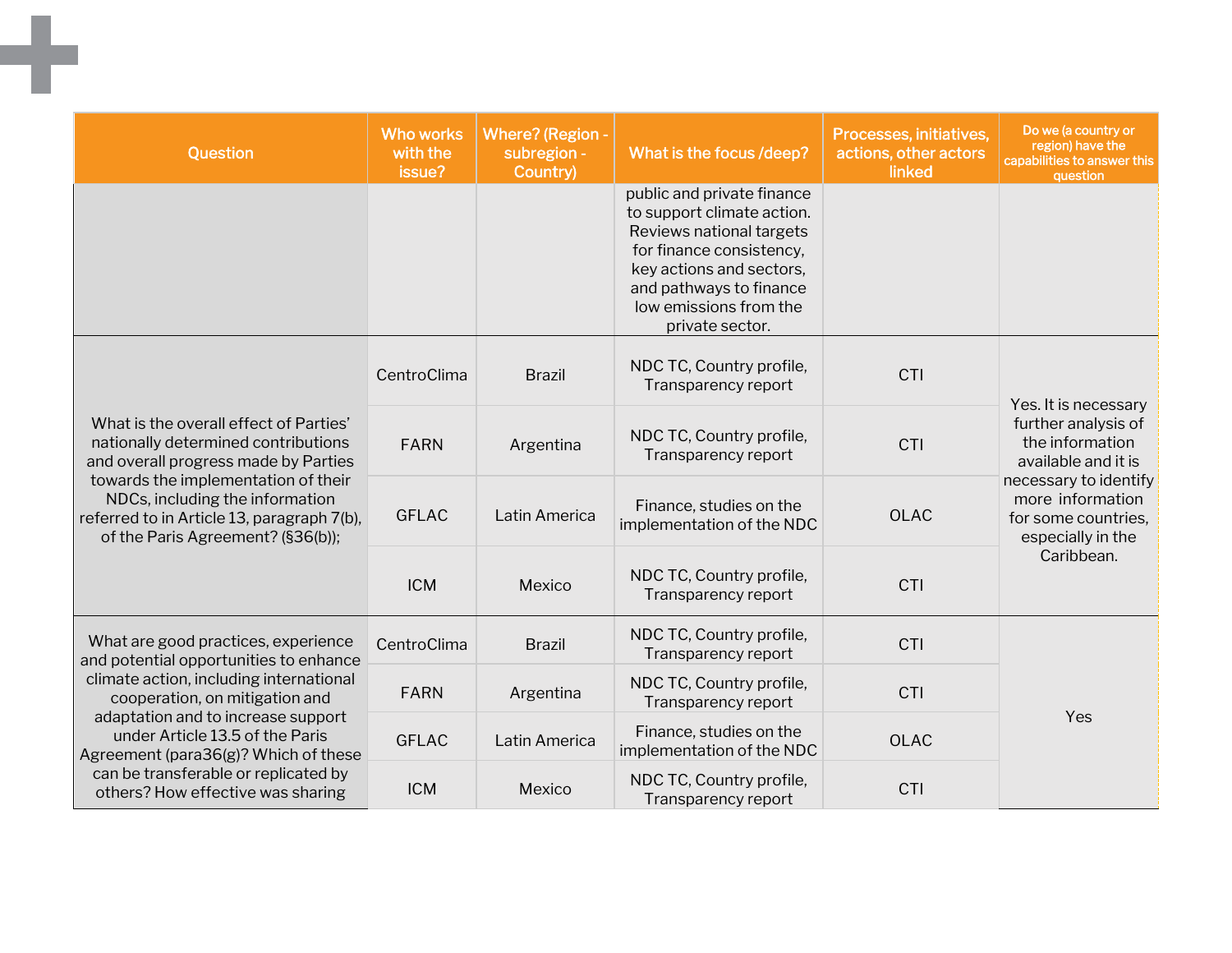| Question                                                                                                                                                                                                                                                                                                                                                                                                                                                                                                                         | <b>Who works</b><br>with the<br>issue? | <b>Where?</b> (Region -<br>subregion -<br>Country) | What is the focus /deep?                                                                                                                                                                                                                                                                                                                                                 | Processes, initiatives,<br>actions, other actors<br>linked | Do we (a country or<br>region) have the<br>capabilities to answer this<br>question                                                                                                                                                                                                  |
|----------------------------------------------------------------------------------------------------------------------------------------------------------------------------------------------------------------------------------------------------------------------------------------------------------------------------------------------------------------------------------------------------------------------------------------------------------------------------------------------------------------------------------|----------------------------------------|----------------------------------------------------|--------------------------------------------------------------------------------------------------------------------------------------------------------------------------------------------------------------------------------------------------------------------------------------------------------------------------------------------------------------------------|------------------------------------------------------------|-------------------------------------------------------------------------------------------------------------------------------------------------------------------------------------------------------------------------------------------------------------------------------------|
| good practices and experiences on<br>climate action and support, including on<br>enhancing the implementation of<br>adaptation action (Article 7.14(b))?                                                                                                                                                                                                                                                                                                                                                                         | Transforma<br>global                   | Colombia                                           | Transparency and banking<br>standards.<br>Part of the Finance WK of<br>the iGST - Case study to<br>support the argument<br>regarding the need of<br>public and private finance<br>to support climate action.<br>Reviews national targets<br>for finance consistency,<br>key actions and sectors,<br>and pathways to finance<br>low emissions from the<br>private sector. | Investment and private<br>sector                           |                                                                                                                                                                                                                                                                                     |
| What are good practices, experience<br>and potential opportunities to enhance<br>climate action, including international<br>cooperation, on mitigation and<br>adaptation and to increase support<br>under Article 13, paragraph 5, of the<br>Paris Agreement ((§36(g)). Which of<br>these can be transferable or replicated<br>by others? How effective was sharing<br>good practices and experiences on<br>climate action and support, including on<br>enhancing the implementation of<br>adaptation action? (Article 7.14(b)). | Avina                                  | <b>LAC</b>                                         | Exchanges of best<br>practices/south-south<br>cooperation                                                                                                                                                                                                                                                                                                                | Euroclima+/GIZ project<br>(o be started soon)<br>ImpuSouth | Partially, there is<br>work in progress in<br>some countries, but<br>there are many<br>missing, especially in<br>the Caribbean.<br>Opportunity to<br>implement ICAT<br>methodologies that<br>allow countries to<br>follow their climate<br>commitments up in a<br>systematized way. |
|                                                                                                                                                                                                                                                                                                                                                                                                                                                                                                                                  | <b>GFLAC</b>                           | Latin America                                      | Finance, studies on the<br>implementation of the NDC                                                                                                                                                                                                                                                                                                                     | <b>OLAC</b>                                                |                                                                                                                                                                                                                                                                                     |
|                                                                                                                                                                                                                                                                                                                                                                                                                                                                                                                                  | <b>ACT</b>                             | Global/LAC                                         | Systematized information<br>on the progress made by<br>countries on their<br>commitments to the Paris<br>Agreement                                                                                                                                                                                                                                                       | UNEP DTU, WRI global,<br><b>WRI Mexico,</b>                |                                                                                                                                                                                                                                                                                     |
|                                                                                                                                                                                                                                                                                                                                                                                                                                                                                                                                  | <b>ICM</b>                             | Mexico                                             | Generación solar<br>distribuida en hogares                                                                                                                                                                                                                                                                                                                               | Subnational<br>governments and<br>communities              |                                                                                                                                                                                                                                                                                     |

÷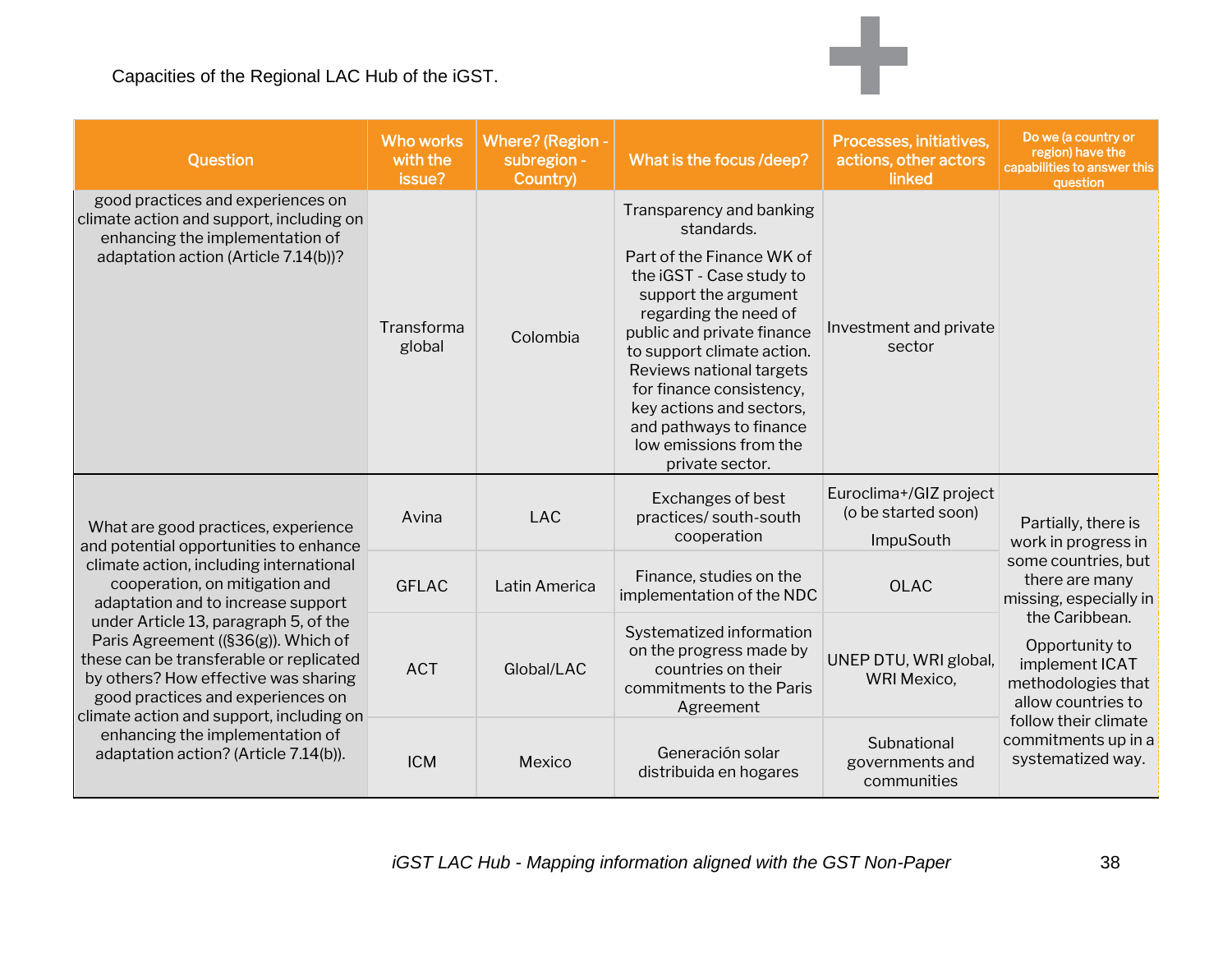| <b>Question</b>                                                                                                                                                                                                                                                                                                                                 | <b>Who works</b><br>with the<br>issue? | <b>Where? (Region -</b><br>subregion -<br>Country)                       | What is the focus /deep?                                                                            | Processes, initiatives,<br>actions, other actors<br>linked                             | Do we (a country or<br>region) have the<br>capabilities to answer this<br>question                                                                     |
|-------------------------------------------------------------------------------------------------------------------------------------------------------------------------------------------------------------------------------------------------------------------------------------------------------------------------------------------------|----------------------------------------|--------------------------------------------------------------------------|-----------------------------------------------------------------------------------------------------|----------------------------------------------------------------------------------------|--------------------------------------------------------------------------------------------------------------------------------------------------------|
| What are the knowledge gaps,<br>including at temporal and spatial scales,<br>and key lessons learned and<br>experiences in gathering, collection and<br>synthesizing information necessary to<br>support a robust global stocktake<br>$(S25)$ ?                                                                                                 | Avina/<br>Impulsouth<br>project        | LAC & Africa (DR,<br>Guatemala, NIger,<br>Madagascar,<br>Zambia, Uganda) | Assessment of knowledge<br>and capacity needs and<br>gaps, training and<br>development of solutions | Avina, FLACSO<br>Ecuador, UNU and local<br>partners-under-<br>identification currently | No, there is work in<br>progress in some<br>countries. There is<br>no information<br>identified for some<br>countries.                                 |
| What efforts have been made towards<br>enhancing understanding and<br>addressing the social and economic<br>consequences and impacts of<br>response measures, including while<br>implementing mitigation policies and<br>actions towards the achievement of<br>the Paris Agreement goals and relevant<br>support systems? (Article 4.7, §6(b))? | <b>GFLAC</b>                           | Latin America                                                            | Justicia climática en un<br>contexto de pandemia                                                    | <b>OLAC</b>                                                                            | No, there is work in<br>progress in some<br>countries. There is<br>no information<br>identified for some<br>countries, especially<br>in the Caribbean. |
|                                                                                                                                                                                                                                                                                                                                                 | <b>ICM</b>                             | Mexico                                                                   | <b>Climate Justice (Coal Phase</b><br>Out)                                                          |                                                                                        |                                                                                                                                                        |
|                                                                                                                                                                                                                                                                                                                                                 | Transforma<br>global                   | Colombia                                                                 | STEP: Community-based<br>Sustainable Tourism<br><b>Enhancing Project</b>                            |                                                                                        |                                                                                                                                                        |
| What efforts have been made to<br>enhance understanding, action and<br>support, on a cooperative and<br>facilitative basis, related to averting,<br>minimizing and addressing loss and<br>damage associated with the adverse<br>effects of climate change and what<br>progress has been made (§6(b), §36(e))?                                   | Transforma<br>global                   | Colombia                                                                 | Deepen woman knowledge<br>regarding climate change                                                  | Polis180, local<br>communities                                                         | No, there is work in<br>progress in some<br>countries but it is<br>necessary to identify<br>more information<br>for some countries                     |

m,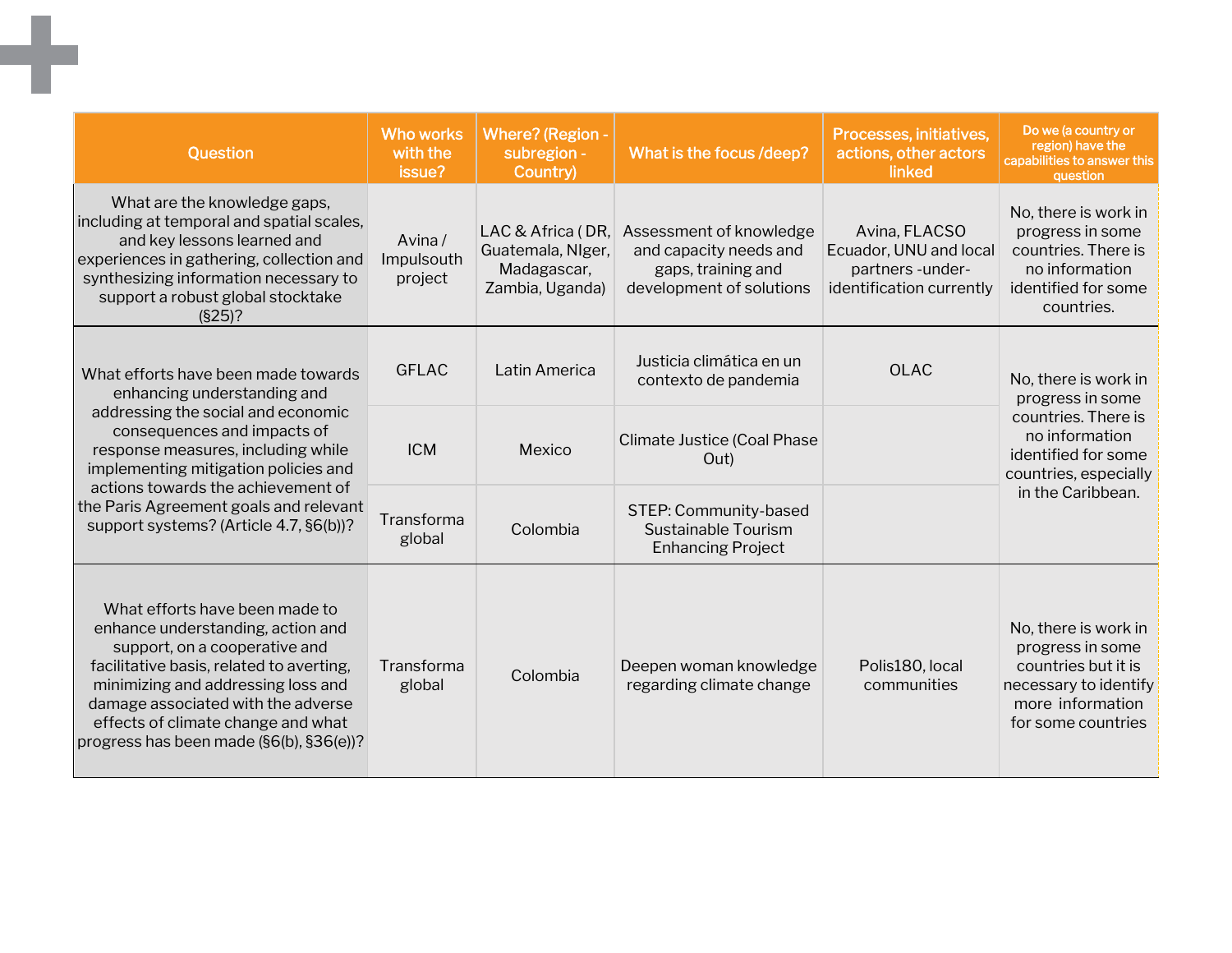| Question                                                                                                                                                                                                                                            | <b>Who works</b><br>with the<br>issue?                                                                | <b>Where? (Region -</b><br>subregion -<br>Country) | What is the focus /deep?                                                                                                                        | Processes, initiatives,<br>actions, other actors<br>linked | Do we (a country or<br>region) have the<br>capabilities to answer this<br>question                                                                 |  |
|-----------------------------------------------------------------------------------------------------------------------------------------------------------------------------------------------------------------------------------------------------|-------------------------------------------------------------------------------------------------------|----------------------------------------------------|-------------------------------------------------------------------------------------------------------------------------------------------------|------------------------------------------------------------|----------------------------------------------------------------------------------------------------------------------------------------------------|--|
| What information was provided by<br>Parties on fairness considerations,<br>including equity (§36(h)), and how has it<br>been reflected in their actions?                                                                                            | <b>GFLAC</b>                                                                                          | Latin America                                      | Justicia climática en un<br>contexto de pandemia                                                                                                | <b>OLAC</b>                                                | Partially, there is<br>work in progress in<br>some countries and<br>the Caribbean. There<br>is more information<br>required for some<br>countries. |  |
|                                                                                                                                                                                                                                                     | Transforma<br>global                                                                                  | Colombia                                           | Deepen woman knowledge<br>regarding climate change                                                                                              | Polis180, local<br>communities                             |                                                                                                                                                    |  |
| What information is available in relation<br>to equity in mitigation, adaptation and<br>support to evaluate the fairness and<br>equity of climate contributions based<br>on national circumstances and<br>capabilities?                             | <b>GFLAC</b>                                                                                          | Latin America                                      | Justicia climática en un<br>contexto de pandemia                                                                                                | <b>OLAC</b>                                                | Partially, there is<br>work in progress in<br>some countries, but<br>there are many<br>missing, especially in<br>the Caribbean                     |  |
|                                                                                                                                                                                                                                                     | All the organizations have valuable information and experience to develop an answer for this question |                                                    |                                                                                                                                                 |                                                            |                                                                                                                                                    |  |
| What climate actions have been<br>undertaken by non-Party stakeholders                                                                                                                                                                              | <b>GFLAC</b>                                                                                          | Latin America                                      | Justicia climática en un<br>contexto de pandemia                                                                                                | <b>OLAC</b>                                                |                                                                                                                                                    |  |
| and UNFCCC observer organization<br>and what has been their impact? (§37(i))<br>Which ones have worked and what<br>obstacles or barriers have been<br>encountered? $(S36(g))$ ?                                                                     | Transforma<br>global                                                                                  | Colombia                                           | Consultancy on designing,<br>implementing and<br>documenting challenges<br>and opportunities of the<br>NDC implementation<br>(adaptation focus) |                                                            | Yes. There is more<br>information required<br>for some countries,<br>especially in the<br>Caribbean.                                               |  |
| What additional information is needed<br>to enhance ambition, both of actions to<br>take and support needed to achieve the<br>long-term goals of the Paris<br>Agreement, including by enhancing<br>international cooperation for climate<br>action? | CentroClima                                                                                           | <b>Brazil</b>                                      | NDC TC, Country profile,<br>Transparency report                                                                                                 | CTI                                                        |                                                                                                                                                    |  |
|                                                                                                                                                                                                                                                     | <b>FARN</b>                                                                                           | Argentina                                          | NDC TC, Country profile,<br>Transparency report                                                                                                 | CTI                                                        | Yes. There is more<br>information required<br>for some countries                                                                                   |  |
|                                                                                                                                                                                                                                                     | <b>FLAC</b>                                                                                           | Latin America                                      | Finance, studies on the<br>implementation of the NDC                                                                                            | <b>OLAC</b>                                                | and the Caribbean.                                                                                                                                 |  |

÷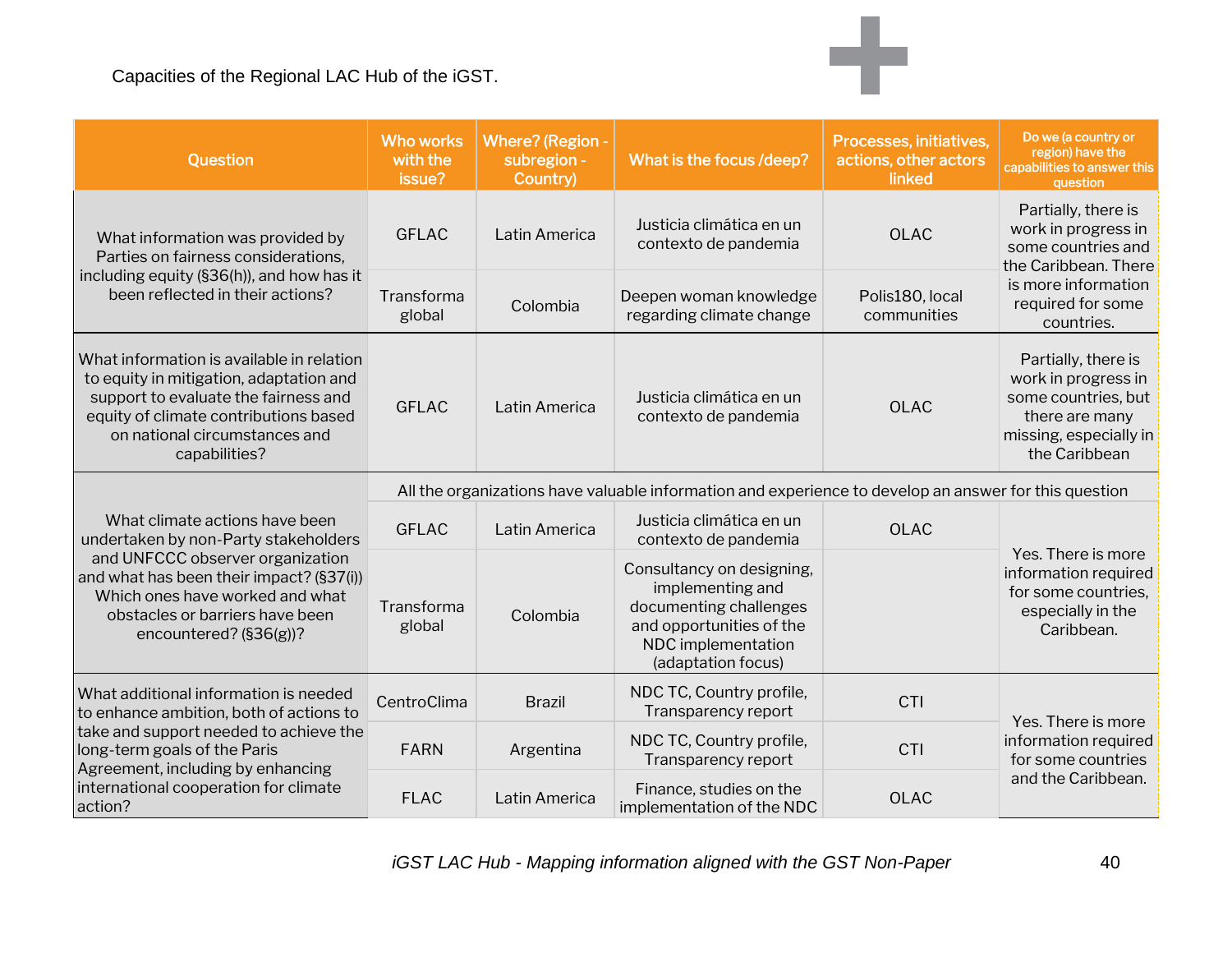| Question                                                                                                                         | <b>Who works</b><br>with the<br>issue? | <b>Where?</b> (Region -<br>subregion -<br>Country) | What is the focus /deep?                                                                                                                                                                                                                                                                                                                                                 | Processes, initiatives,<br>actions, other actors<br>linked | Do we (a country or<br>region) have the<br>capabilities to answer this<br>question |
|----------------------------------------------------------------------------------------------------------------------------------|----------------------------------------|----------------------------------------------------|--------------------------------------------------------------------------------------------------------------------------------------------------------------------------------------------------------------------------------------------------------------------------------------------------------------------------------------------------------------------------|------------------------------------------------------------|------------------------------------------------------------------------------------|
|                                                                                                                                  | <b>ICM</b>                             | Mexico                                             | NDC TC, Country profile,<br>Transparency report                                                                                                                                                                                                                                                                                                                          | <b>CTI</b>                                                 |                                                                                    |
|                                                                                                                                  | Transforma<br>global                   | Colombia                                           | Transparency and banking<br>standards.<br>Part of the Finance WK of<br>the iGST - Case study to<br>support the argument<br>regarding the need of<br>public and private finance<br>to support climate action.<br>Reviews national targets<br>for finance consistency,<br>key actions and sectors,<br>and pathways to finance<br>low emissions from the<br>private sector. | Investment and private<br>sector                           |                                                                                    |
| What policies are being used to<br>enhance international cooperation on<br>mitigation and adaptation and to<br>increase support? |                                        |                                                    |                                                                                                                                                                                                                                                                                                                                                                          |                                                            | <b>No</b>                                                                          |
| What opportunities can be seized to<br>further bolster cooperation and<br>support for mitigation and adaptation?                 |                                        |                                                    |                                                                                                                                                                                                                                                                                                                                                                          |                                                            | <b>No</b>                                                                          |
| What climate actions have been<br>undertaken by non-Party stakeholders,<br>including indigenous peoples and local                | <b>AIDA</b>                            | Latin America                                      | Human Rights and inclusion                                                                                                                                                                                                                                                                                                                                               |                                                            | Partially, there is<br>work in progress in<br>some countries, but                  |

٠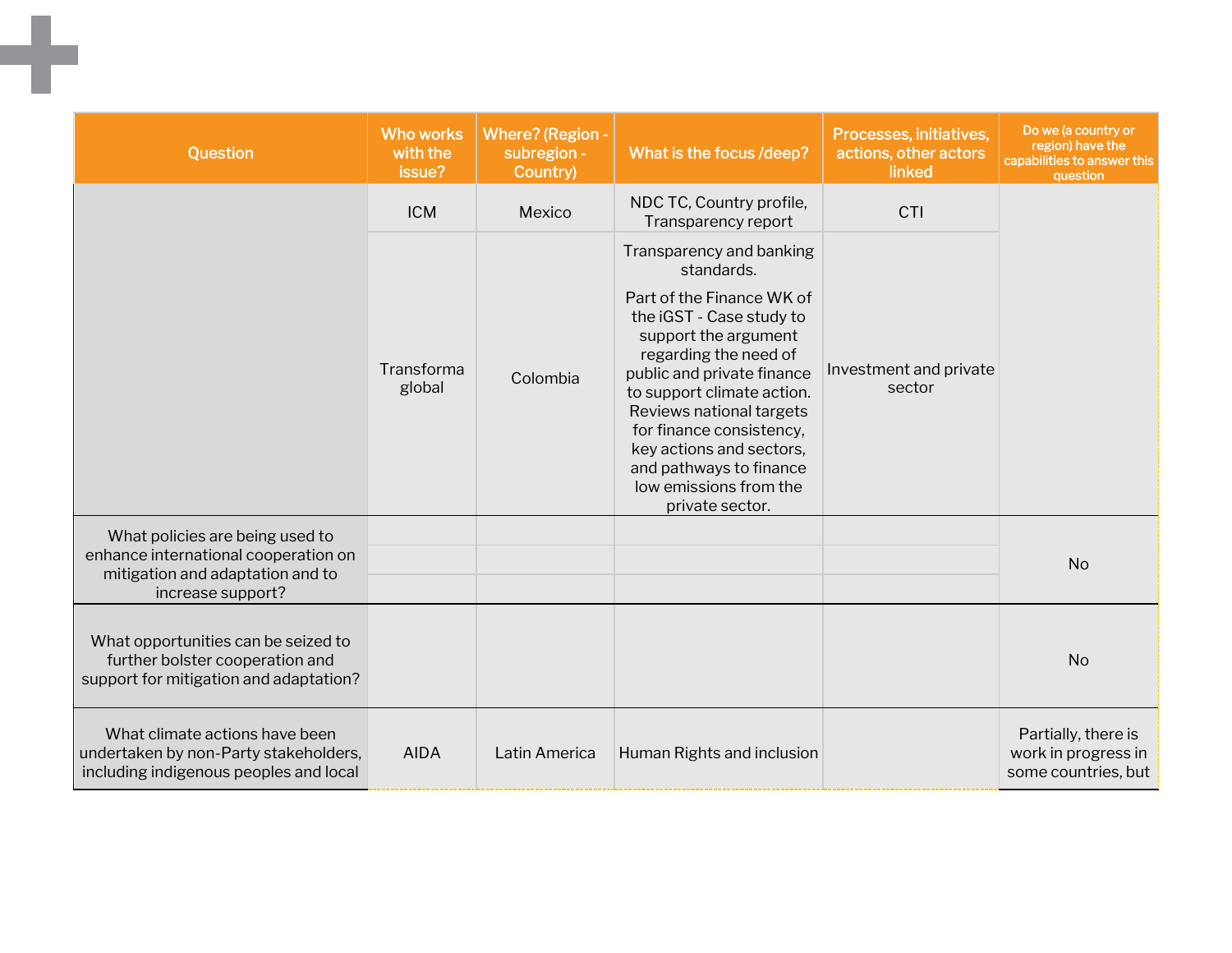| <b>Ouestion</b>                                                                                                                      | Who works<br>with the<br>issue? | Where? (Region -<br>subregion -<br>Country) | What is the focus /deep?                             | Processes, initiatives,<br>actions, other actors<br>linked | Do we (a country or<br>region) have the<br>capabilities to answer this<br>question                                              |
|--------------------------------------------------------------------------------------------------------------------------------------|---------------------------------|---------------------------------------------|------------------------------------------------------|------------------------------------------------------------|---------------------------------------------------------------------------------------------------------------------------------|
| communities and what has been their<br>impact, including obstacles and barriers<br>(paras $37(i)$ and $36(g)$ )?                     | <b>FLAC</b>                     | Latin America                               | Finance, studies on the<br>implementation of the NDC | OLAC                                                       | there are many<br>missing, especially in<br>the Caribbean.                                                                      |
| What efforts have been made towards<br>enhancing the engagement of<br>indigenous peoples and local<br>communities in climate action? | <b>AIDA</b>                     | Latin America                               | Human Rights and inclusion                           |                                                            | Partially, there is<br>work in progress in<br>some countries, but<br>there are many<br>missing, especially in<br>the Caribbean. |
|                                                                                                                                      | <b>FLAC</b>                     | Latin America                               | Finance, studies on the<br>implementation of the NDC | OLAC                                                       |                                                                                                                                 |

÷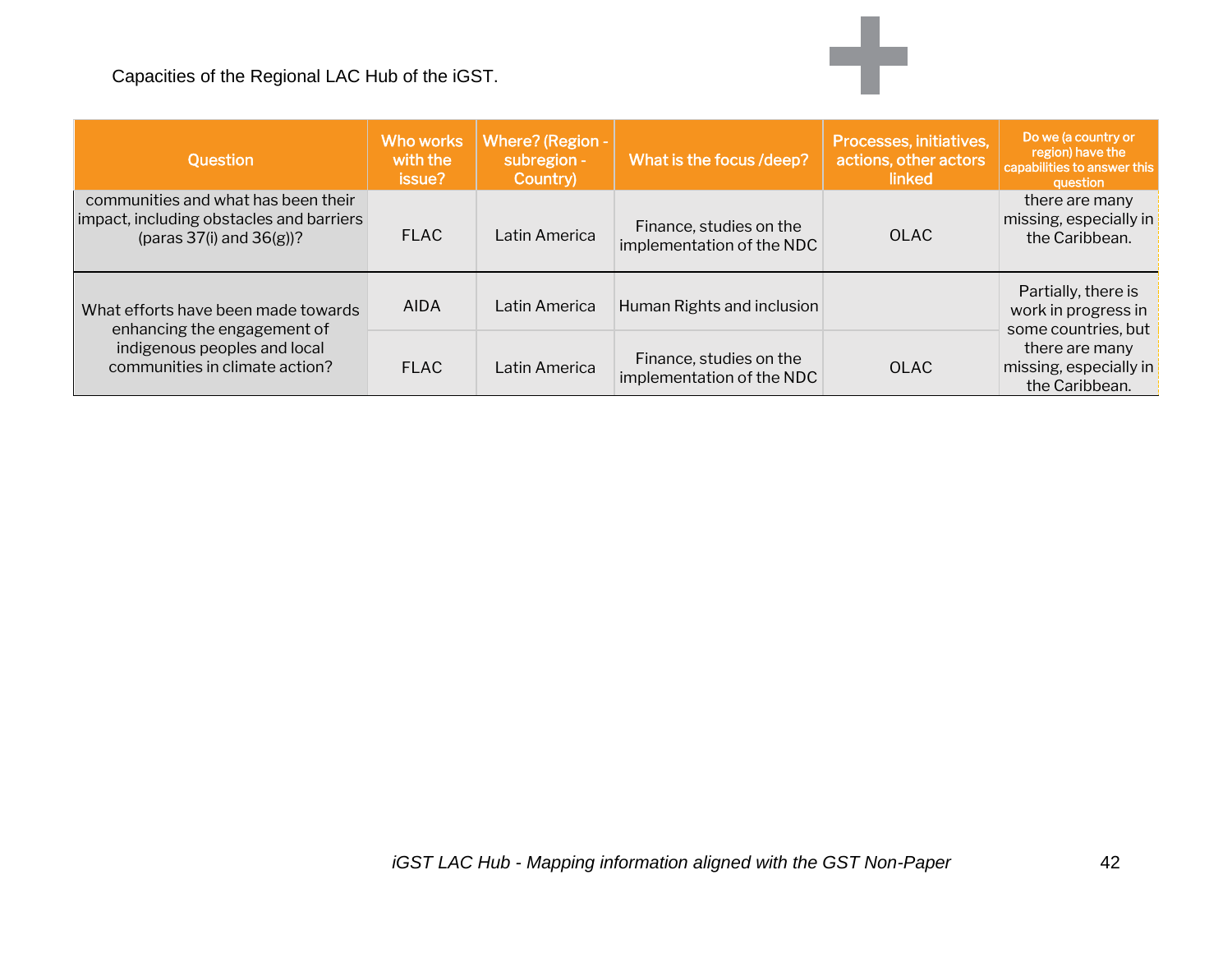### <span id="page-42-0"></span>Annex 2: Summary information on the work of CTI and OLAC

### **Climate Transparency Initiative (CTI)**

Climate Transparency is a global partnership of organizations with a shared mission to drive climate ambition in G20 countries through better and greater transparency by:

- 1) **A joint assessment to increase transparency:** Climate Transparency brings together the climate assessments and expertise of different stakeholders in the G20 countries to **build a credible, comprehensive and comparable picture of G20 climate performance**. The Brown to Green report contains **userfriendly information on key areas of climate action, such as mitigation, adaptation and finance, and includes detailed fact sheets** on all G20 countries.
- 2) **Empowering change agents**: Climate Transparency aims to increase awareness and peer pressure among policymakers in G20 governments, civil society and the financial sector at national and international levels. Climate Transparency's activities to empower change agents include work with international and in-country media, direct communication with G20 decisionmakers and engagement groups, as well as workshops in G20 countries.

For more information, please visit Climate Transparency's official website at[:](https://www.climate-transparency.org/) [https://www.climate-transparency.org](https://www.climate-transparency.org/)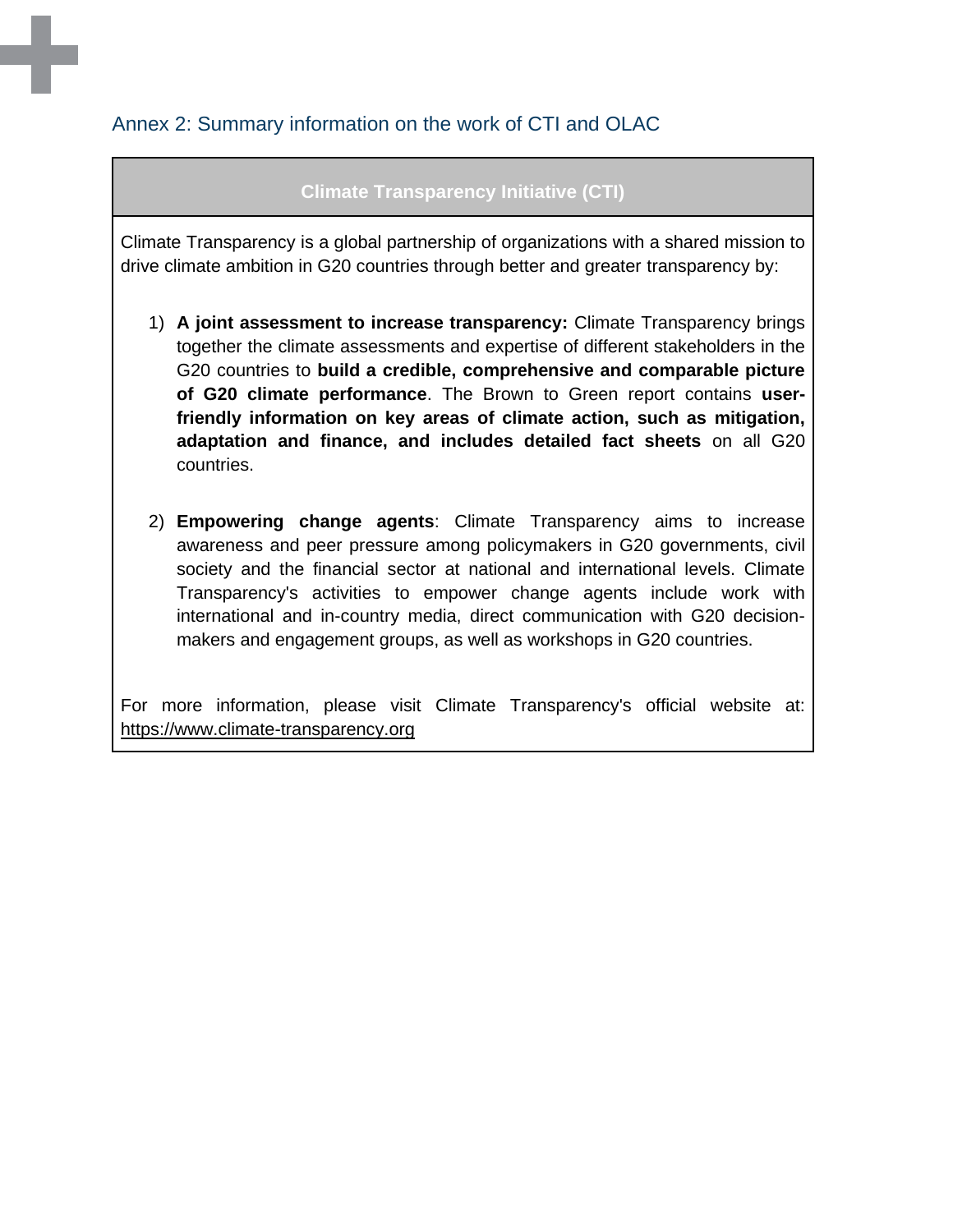#### **Observatorio Latinoamericano de la Acción Climática (OLAC) / Latin American Observatory for Climate Action**

It is an alliance made up of 30 organizations and led by the Climate Finance Group for Latin America and the Caribbean (GFLAC), created during COP24 in Poland, which **seeks to establish itself as a multi-stakeholder platform to monitor and accompany the implementation of the Nationally Determined Contributions of the Parties to the Paris Agreement in the region and to become a space for exchange among actors to promote the ambition of these commitments**.

OLAC's work is carried out through four clusters:

- 1) **National Commitments**: which carries out citizen monitoring activities on the implementation of climate commitments at the national level and the role of nonstate and sub-national actors in this task.
- 2) **Climate Finance**: works to identify country progress in climate finance, monitoring the flow of finance received, management of public funds and other sectors to finance climate action.
- 3) **Climate Justice**: evaluates the progress of the regulatory framework related to climate change, focusing on social participation and inclusion in its formation.
- 4) **Climate Communication and Knowledge Management**: activities to strengthen civil society's understanding of the importance of implementing climate action and generate a strategic dialogue between experts and the media to present climate change issues and solutions.

For more information, please visit GFLAC official website at: [www.gflac.org](http://www.gflac.org/)